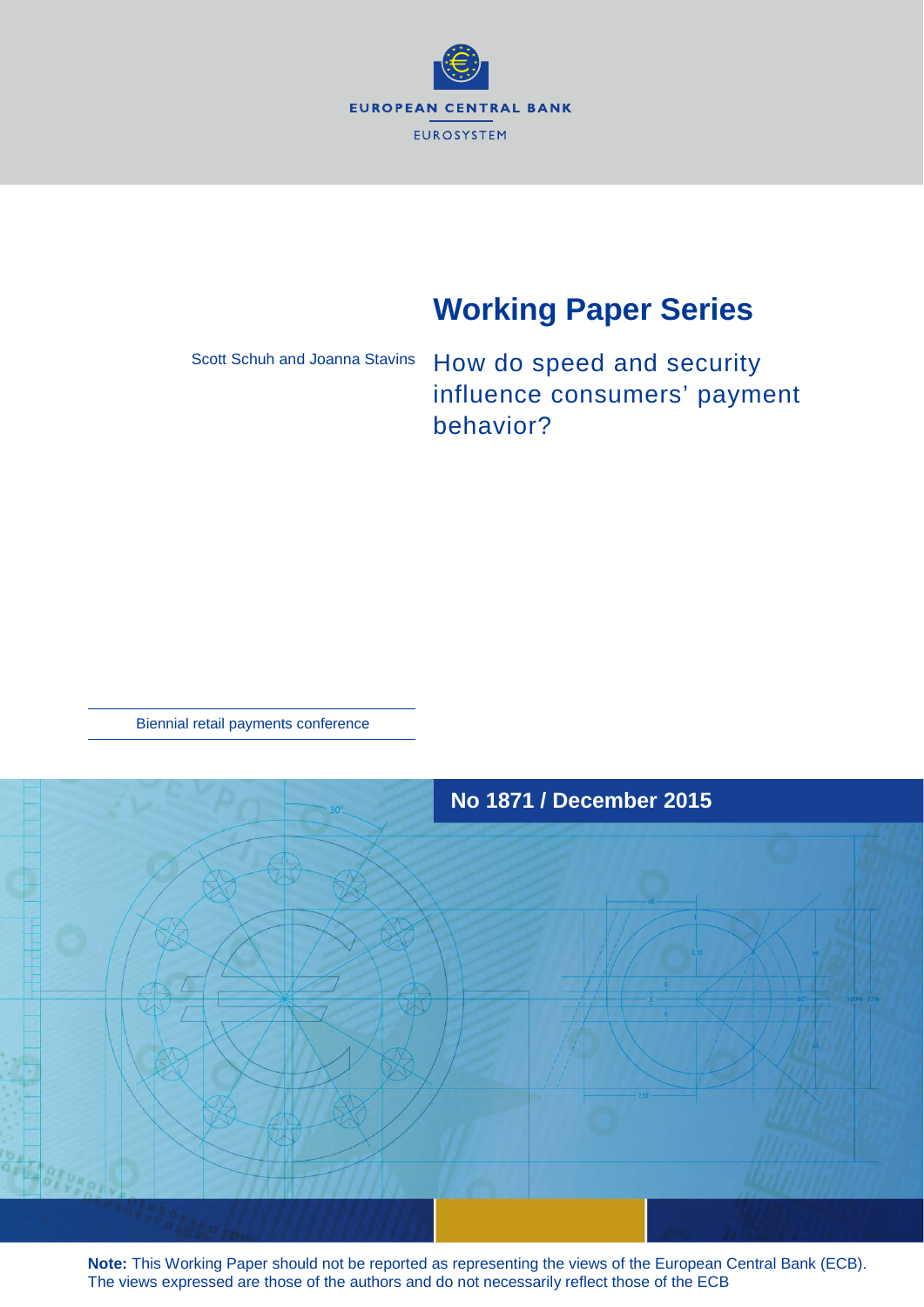# **Getting the balance right: innovation, trust and regulation in retail payments**

# Biennial retail payments conference Organised by the European Central Bank and Suomen Pankki

This paper was submitted and accepted for the biennial retail payments conference titled "Getting the balance right: innovation, trust and regulation in retail payments". The conference, jointly organised by the European Central Bank and Suomen Pankki, was held on 4 and 5 June 2015 in Helsinki. Its aim was to identify possible developments and dynamics that will shape the future retail payments landscape and to provide a forum for debate among market participants, policy-makers, regulators and researchers.

In Europe, harmonised SEPA payment instruments have recently replaced national credit transfers and direct debits, resulting in billions of monthly payments now being based on the same business and technical standards. Two important EU legislative initiatives – the revised Payment Services Directive and the regulation on interchange fees – will continue to affect the retail payments market, especially the card payment business and the market for innovative payment services. Another new piece of EU legislation, the Payment Accounts Directive, will bring about a high degree of price transparency in payment account services and aims to promote financial inclusion. Technological advances are driving the development of an increasing variety of services, including new person-to-person payment solutions and instant payment services for end users. New concepts of market structure and new types of business model are being discussed and could be put into practice.

All the above will have an impact on payment behaviour and payment methods used. It may raise new questions on how to ensure trust in retail payment schemes and systems. In addition, owing to regulatory and technical developments both in Europe and beyond, new players are entering the market, challenging the role of the incumbent payment service providers and their payment solutions. Furthermore, the continuous trend of globalisation and growing international trade has fostered the call for more efficient cross-border payment solutions. The conference provided the opportunity to discuss these issues, and their possible solutions, from both policy and academic perspectives.

The selection and refereeing process for this paper was carried out by the conference organisation committee, which comprises experts from both organising institutions. Papers were selected based on their quality and on the relevance of the research subject to the main themes of the event. Following the conference the authors of the selected papers were invited to revise their paper to take into consideration discussant feedback and other comments from the conference.

The paper is being published in order to disseminate the research work submitted to the conference to a wider audience. All the academic papers presented at the 2015 conference can be found at [http://www.ecb.europa.eu/pub/conferences/html/150604\\_retpaym.en.html](http://www.ecb.europa.eu/pub/conferences/html/150604_retpaym.en.html) .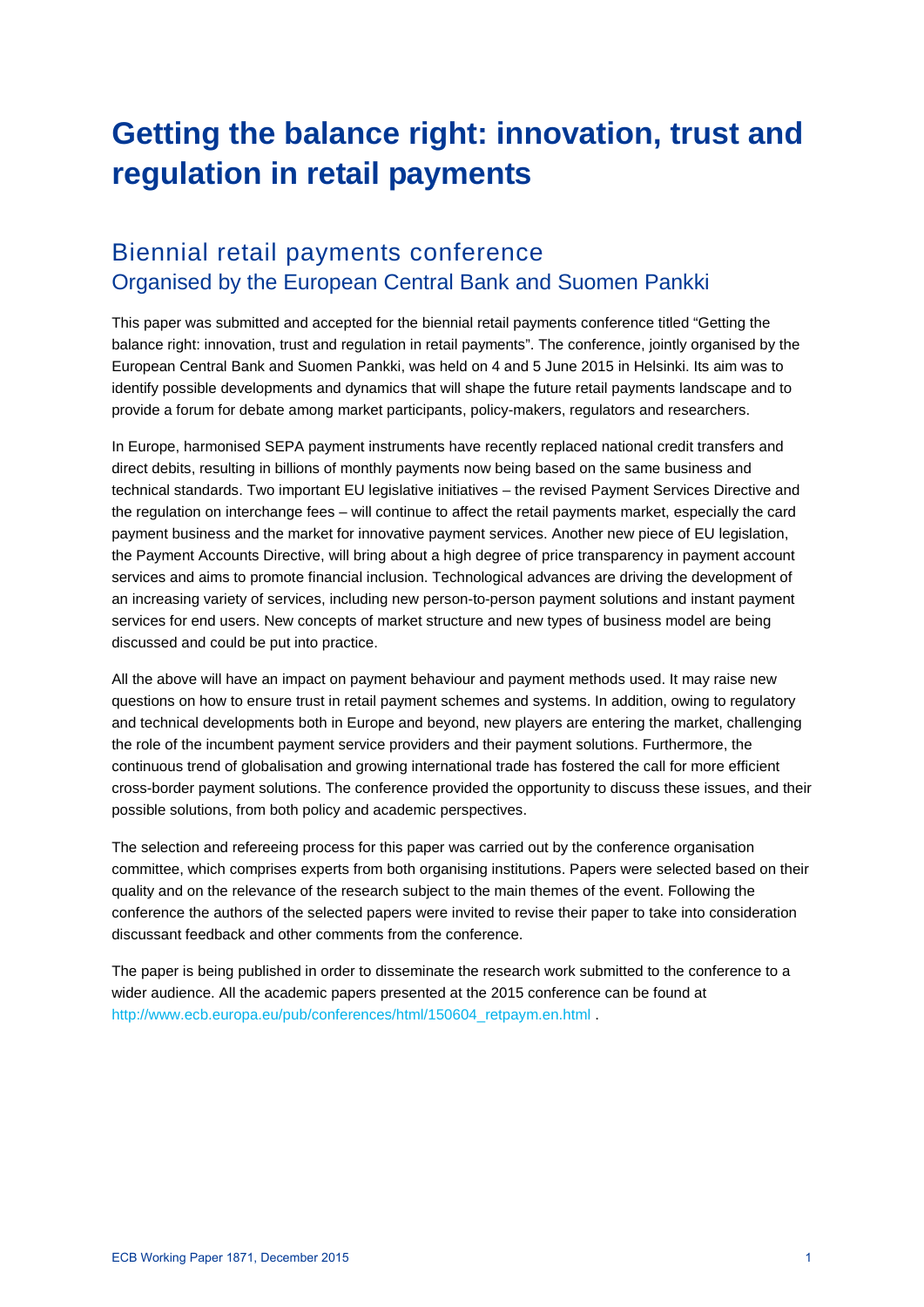#### **Abstract:**

The Federal Reserve named improvements in the speed and security of the payment system as two of its policy initiatives for 2012–2016. Using new data from the 2013 Survey of Consumer Payment Choice (SCPC) and models from earlier research, we estimate how various aspects of speed and security influence consumers' decisions to adopt and use payment instruments. Some aspects of speed and security have a statistically significant influence on the adoption and use of selected payment instruments, but not as much as other characteristics of payment instruments. Using econometric models to simulate selected policies proposed by the Fed, we show that faster speed of payment deduction for Automatic Clearing House (ACH) transactions would slightly increase consumers' adoption of ACH-based payment methods, while enhanced security of payment cards would marginally increase the use of credit and debit cards. However, neither improvement is likely to increase consumer welfare much because consumer demand for payments is very inelastic with respect to speed and security. Our analysis focuses exclusively on consumers' behavior and does not include potential benefits of improvements to the payment system that would directly benefit businesses or financial institutions. In addition, preventing security breaches may preserve public confidence in the payment system, benefitting consumers even if they do not change their payment behavior.

#### **JEL Classifications: D12, D14, E58**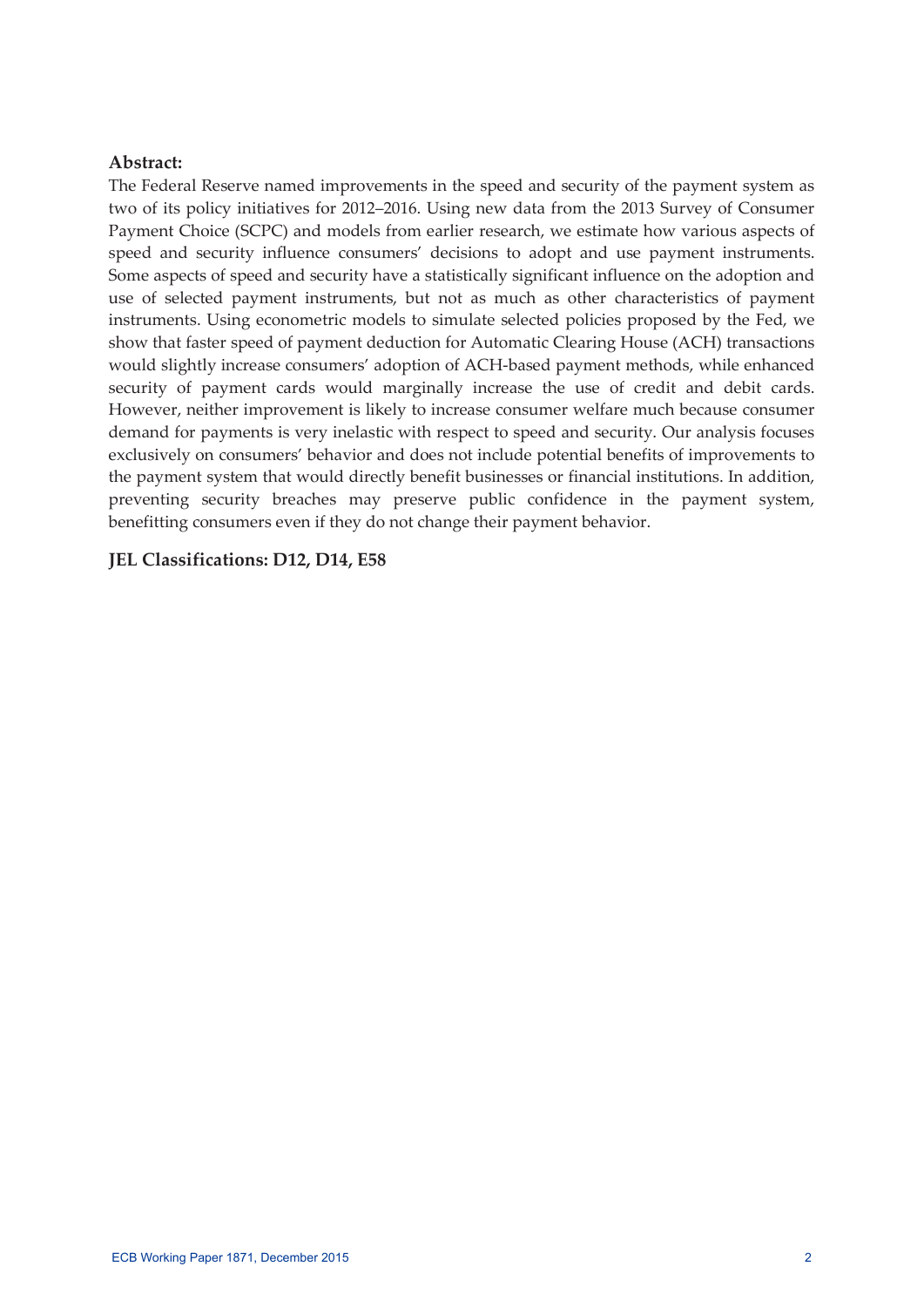#### **SUMMARY**

In October 2012, the Federal Reserve issued its strategic plan for the 2012–2016 payments policy. The plan emphasized enhancing end-to-end speed, security, and efficiency as the most important initiatives for the payments policy in the next several years. This paper contributes to the body of research that may provide guidance in shaping these policy initiatives by using new data from the Federal Reserve Bank of Boston's annual Survey of Consumer Payment Choice (SCPC). The SCPC collects data from consumers on their assessments of payment instruments' characteristics, including speed and security, as well as cost, convenience, records, and setup. Economists have found some of these characteristics important in explaining why consumers adopt and use the payment instruments they do. Convenience and cost have been found to be especially strong factors affecting payment behavior, although record keeping and security have also significantly influenced the adoption and/or the use of selected payment instruments.

 The previous market research on end users' preferences commissioned by the Federal Reserve does not provide sufficient guidance about how implementing relevant new policies would alter consumers' payment behavior and hence increase consumer welfare. We help to address this gap. In response to the Federal Reserve's new policy initiative, the 2013 SCPC included a detailed survey of consumers on their valuation of specific aspects of speed and security. Using this new data and models from earlier research, we estimate how specific aspects of speed and security influence consumers' decisions to adopt and use payment instruments. In particular, the survey inquires about four aspects of speed and three aspects of security: speed at time of payment, speed of payment deduction, speed of notification of balances, speed of recipient receiving payment, security of financial wealth, security of personally identifiable information, and security of information about payment transactions. These specific questions allow us to explore in greater detail which aspects of speed and security of payments consumers consider most important, and whether and how these payment characteristics affect consumers' payment behavior.

The paper yields several interesting results. We find that improved payment speed would slightly increase the adoption of some payment methods, while security enhancements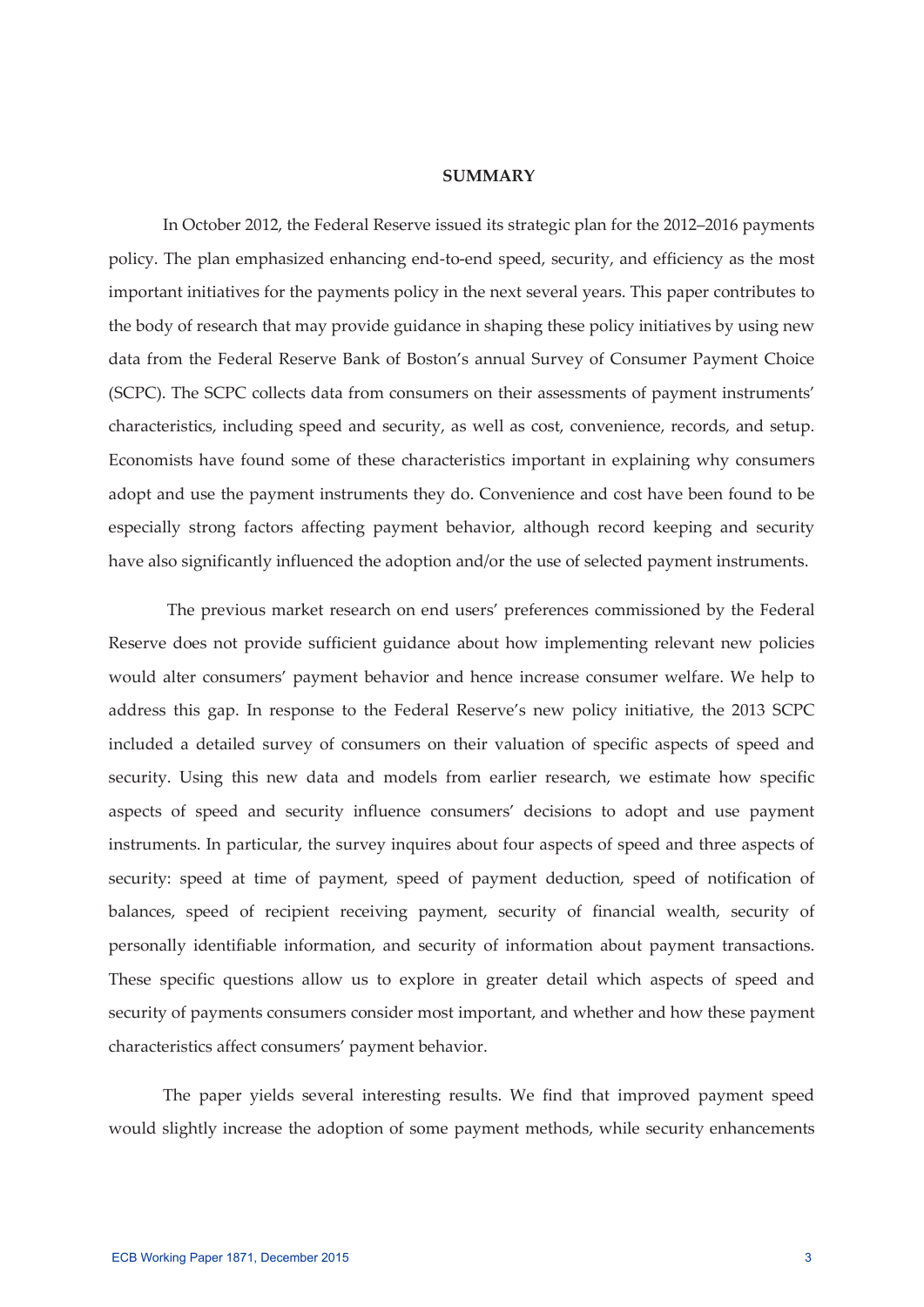would be more likely to increase the use of others. Adoption of Automatic Clearing House (ACH)-based electronic payments is most likely to be influenced by increasing the speed of payments, while debit card and credit card use would increase with improved security. We expand upon these results by using econometric models to simulate selected policies proposed by the Federal Reserve, specifically those that would increase the speed of ACH transactions with respect to speed of payment deduction and speed of notification of balances and enhance the security of payment cards in safeguarding financial wealth. The results reveal that faster speed of payment deduction for ACH transactions would slightly increase consumers' adoption of ACH-based payment methods, while enhanced security of payment cards would marginally increase the use of credit and debit cards. However, **despite speed and security being statistically significant determinants of consumer payment choice, neither improvement is likely to increase consumer welfare in an economically significant way**. Consumer demand for payments is very inelastic with respect to speed and security, meaning that very large improvements in either speed or security would be needed to generate a noticeable increase in the adoption or use of these payment instruments. Our findings confirm that other attributes of payments—convenience, cost, and record keeping—have greater effects on consumer payment behavior.

However, we note that it is possible that consumer welfare might increase even if the improvements had little direct effect on consumer payment adoption or use. Our analysis focuses only on consumers and does not include any potential benefits to merchants, businesses, or financial institutions. If improved speed or security helped financial institutions reduce their costs, consumers might benefit indirectly. Similarly, a reduction in payment card fraud losses to banks and merchants would reduce the overall payment system cost, possibly leading to lower retail prices for consumers. Additionally, preventing security breaches might preserve public confidence in the payment system, benefitting consumers even if it does not change their payment choices. As such, the overall social benefits of the potential policies may be higher than the total cost, even without direct substantial impact on consumer payment choice.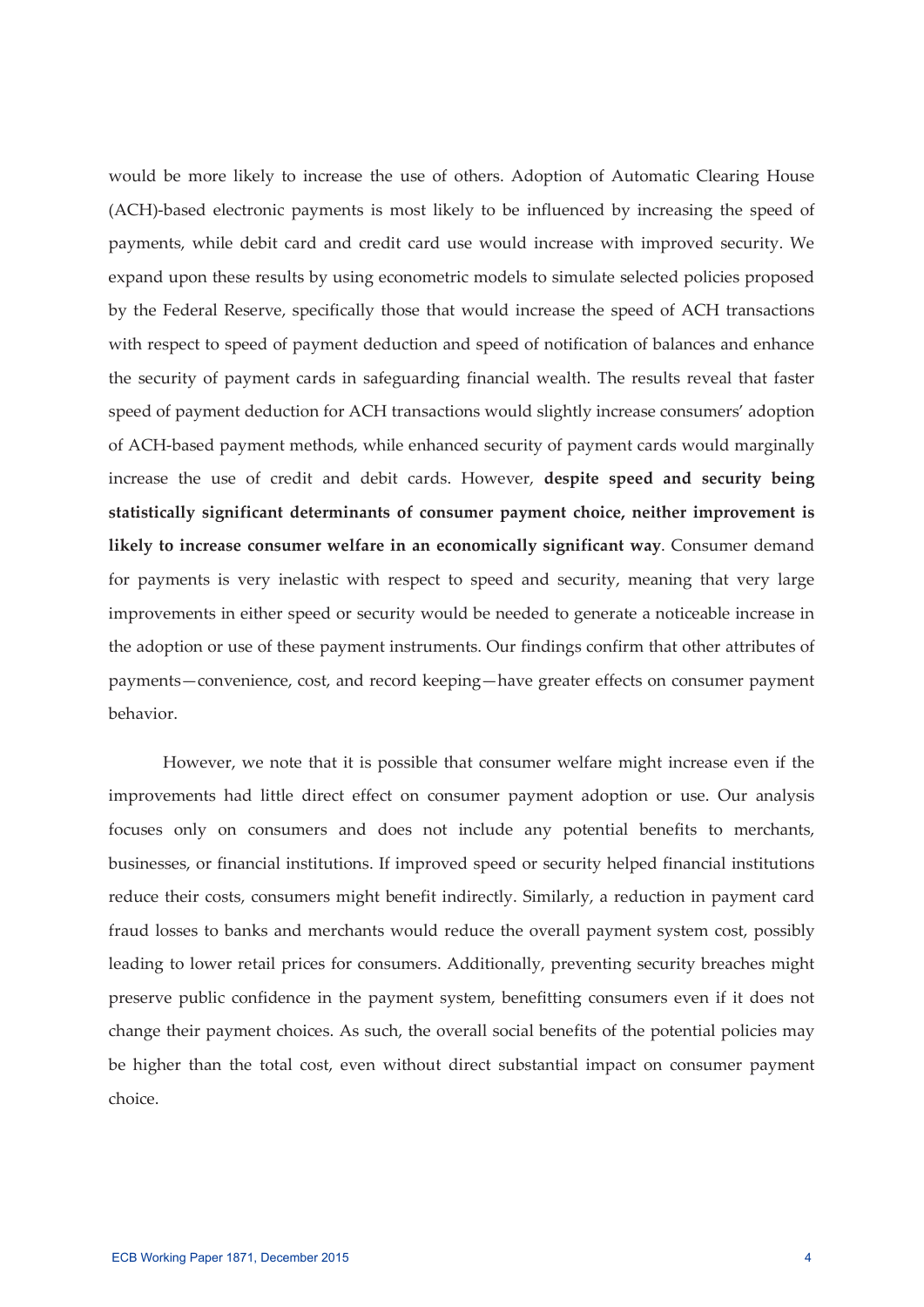## **I. Background**

In October 2012, Federal Reserve Financial Services (FRFS) issued its strategic plan for 2012– 2016. The strategic plan emphasized enhancing end-to-end speed, security, and efficiency as the most important initiatives for payments in the next several years, where end-to-end means that for the first time end users are explicitly included. Using industry input and the results of market research, the Federal Reserve released a followup paper, "Strategies for Improving the U.S. Payment System" in January 2015.<sup>1</sup>

The market research on end users' preferences commissioned by the Federal Reserve revealed that not all the features of speed and security are important and that none of these features is important to all consumers. While these findings are interesting, they do not provide sufficient guidance about how implementing relevant new policies would alter consumers' payment behavior and hence increase consumer welfare. This paper helps to address this gap.

Economists have studied the question of how some of the characteristics of payment instruments, such as speed and security, affect consumer decisions to adopt and use these payment instruments. Such characteristics have been found to be important in explaining why consumers adopt and use the payment instruments they do. Convenience and cost have been found to be especially strong factors affecting payment behavior, although record keeping and security have also significantly influenced the adoption and/or the use of selected payment instruments.2

To evaluate how potential improvements in speed or security would increase consumer welfare, the Consumer Payments Research Center at the Boston Fed conducted a detailed survey of consumers on their valuation of specific aspects of speed and security in 2013, as part of its annual Survey of Consumer Payment Choice (SCPC annual surveys, from 2008 to 2014).3

<sup>1</sup> https://fedpaymentsimprovement.org/wp-content/uploads/strategies-improving-us-payment-system.pdf. Note that because the final strategy paper is currently under discussion by Federal Reserve policymakers, all the policies and strategies discussed here are preliminary.

<sup>2</sup> See Schuh and Stavins (2010, 2013), Ching and Hayashi (2010).

<sup>3</sup> See Schuh and Stavins (2014) for a more complete description of the SCPC survey in 2011–2012.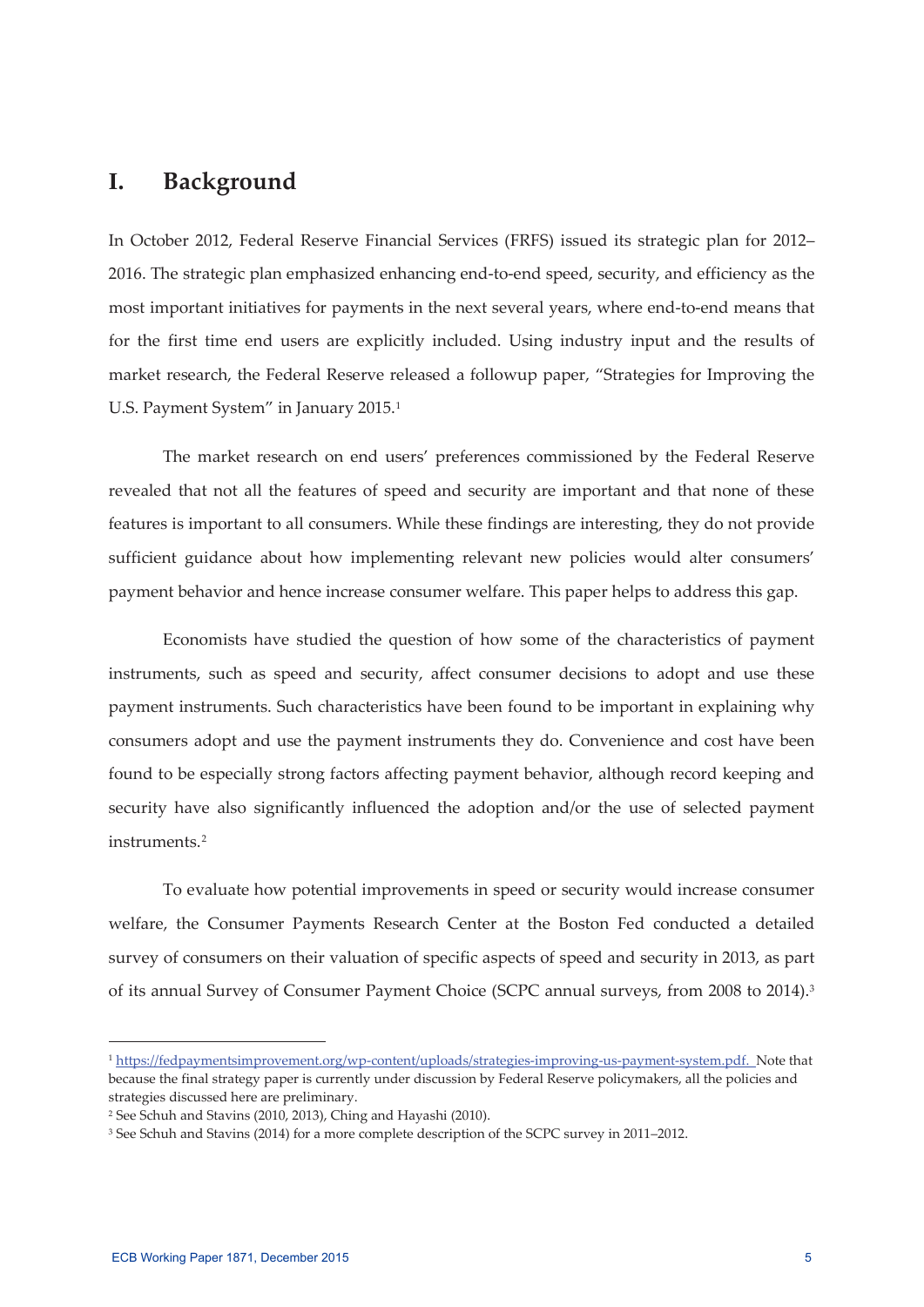Using the results of the SCPC survey conducted in the fall of 2013 and the models of Schuh and Stavins (2010, 2013), this paper explores in greater detail which specific aspects of speed and security of payments consumers consider most important, and whether and how these payment characteristics affect consumers' payment behavior.

We find that improved payment speed would slightly increase the adoption of several payment methods, while security enhancements would be more likely to increase the use of specific payment instruments. Adoption of Automatic Clearing House (ACH)-based electronic payments—online banking bill payments (OBBP) and bank account number payments  $(BANP)^4$  - is most likely to be influenced by increasing the speed of payments, while debit card and credit card use would increase with improved security in safeguarding financial wealth. We apply these results to simulate two specific policies: improving the speed of ACH-based payments and enhancing the security of payment cards in guarding against risks to financial wealth. We then assess the impact of these policies on consumer behavior. In the welfare analysis presented here, we focus on the benefits rather than the costs, although Greene et al. (2014) shows that the cost of implementing and operating faster payments is likely to be relatively low. On the other hand, the cost of increased card security, such as by broad adoption of the EMV (Europay, MasterCard, and Visa) standard would likely be much higher.

Although speed and security are statistically significant determinants of consumer payment choice, the likely effects of these characteristics on consumers is not economically significant. Instead, other attributes of payments—convenience, cost, and record keeping—have greater effects on consumer payment behavior. Our analysis focuses only on consumers and does not include any potential benefits to merchants, businesses, or financial institutions. If improved speed or security helped financial institutions reduce their costs, it is possible that consumers might benefit indirectly from such enhancements. We analyze the potential effects of speed and security improvements on consumer welfare through changes in consumer payment

<sup>4</sup> Online banking bill payment (OBBP) is a payment made from a bank's online banking website or online mobile app that accesses funds from a customer's checking or savings account to pay a bill or to pay other people. Bank account number payment (BANP) is a payment made by providing one's bank account number to a third party, such as one's employer or a utility company.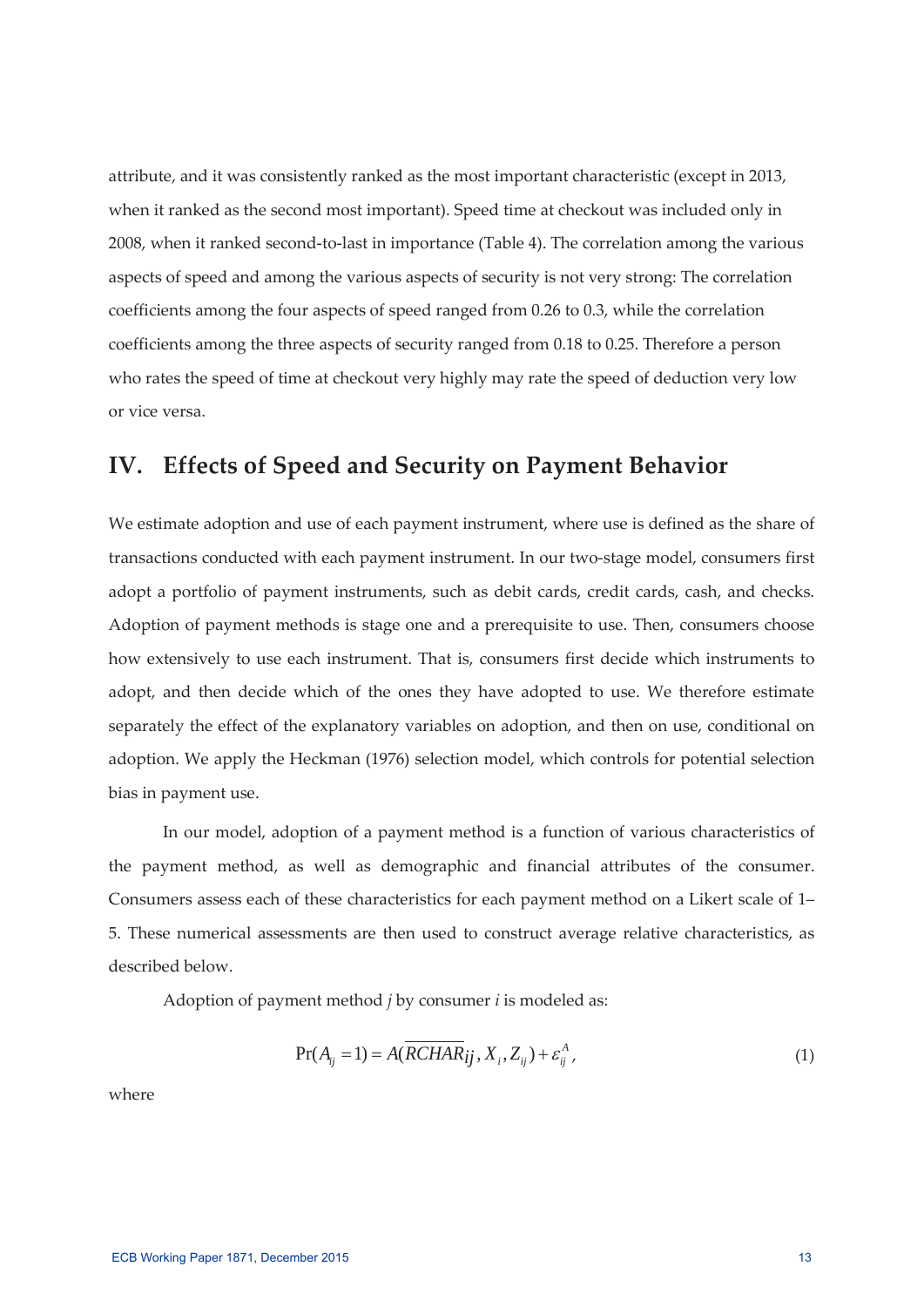# Getting the balance right: innovation, trust and regulation in retail payments

#### Biennial retail payments conference Organised by the European Central Bank and Suomen Pankki

biennial retail payments conference titled "Getting the This paper was submitted and accepted for the balance right: innovation, trust and regulation in retail payments ". The conference, ointly organised by the **European Central Bank** and Suomen Pankki, was held on  $4$  and  $5$  line 2015 in Hsinki. Is aim was to identify possible developments and dynamics that will shape the future retail payments landscape and to provide a forum for debate among market participants, policy -makers, regulators and researchers

h Europe, harmonised SEPA payment instruments have recently replaced national credit transfers and direct debits, resulting in billions of monthly payments now being based on the same business and technical standards. Two important EU legislative initiatives - the revised Payment Services Directive and the regulation on interchange fees - will continue to affect the retail payments market, especially the card payment business and the market for innovative payment services. Another new piece of EU legislation, the Payment Accounts Directive, will bring about a high degree of price transparency in payment account services and aims to promote financial inclusion. Technological advances are driving the development of an increasing variety of services, including new personto-person payment solutions and instant payment services for end users. New concepts of market structure and new types of business model are being discussed and could be put into practice.

All the above will have an impact on payment behaviour and payment methods used. I may raise new questions on how to ensure trust in retail payment schemes and systems. **h** addition, owing to regulatory and technical developments both in Europe and beyond, new players are entering the market, challenging the role of the incumbent payment service providers and their payment solutions. Furthermore, the continuous trend of globalisation and growing international trade has fostered the call for more efficient cross- border payment solutions. The conference provided the opportunity to discuss these issues, and possible solutions, from both policy and academic perspectives

their

The selection and refereeing process for this paper was carried out by the conference organisation committee, which comprises experts from both organising institutions. Papers were selected based on their quality and on the relevance of the research subject to the main themes of the event. Following the conference the authors of the selected papers were invited to revise their paper to take into consideration discussant feedback and other comments from the conference.

The paper is being published in order to disseminate the research work submitted to the conference to a wider audience. All the academic papers presented at the 2015 conference can be found at http://www.ecb.europa.eu/pub/conferences/html/150604retpaym.en.html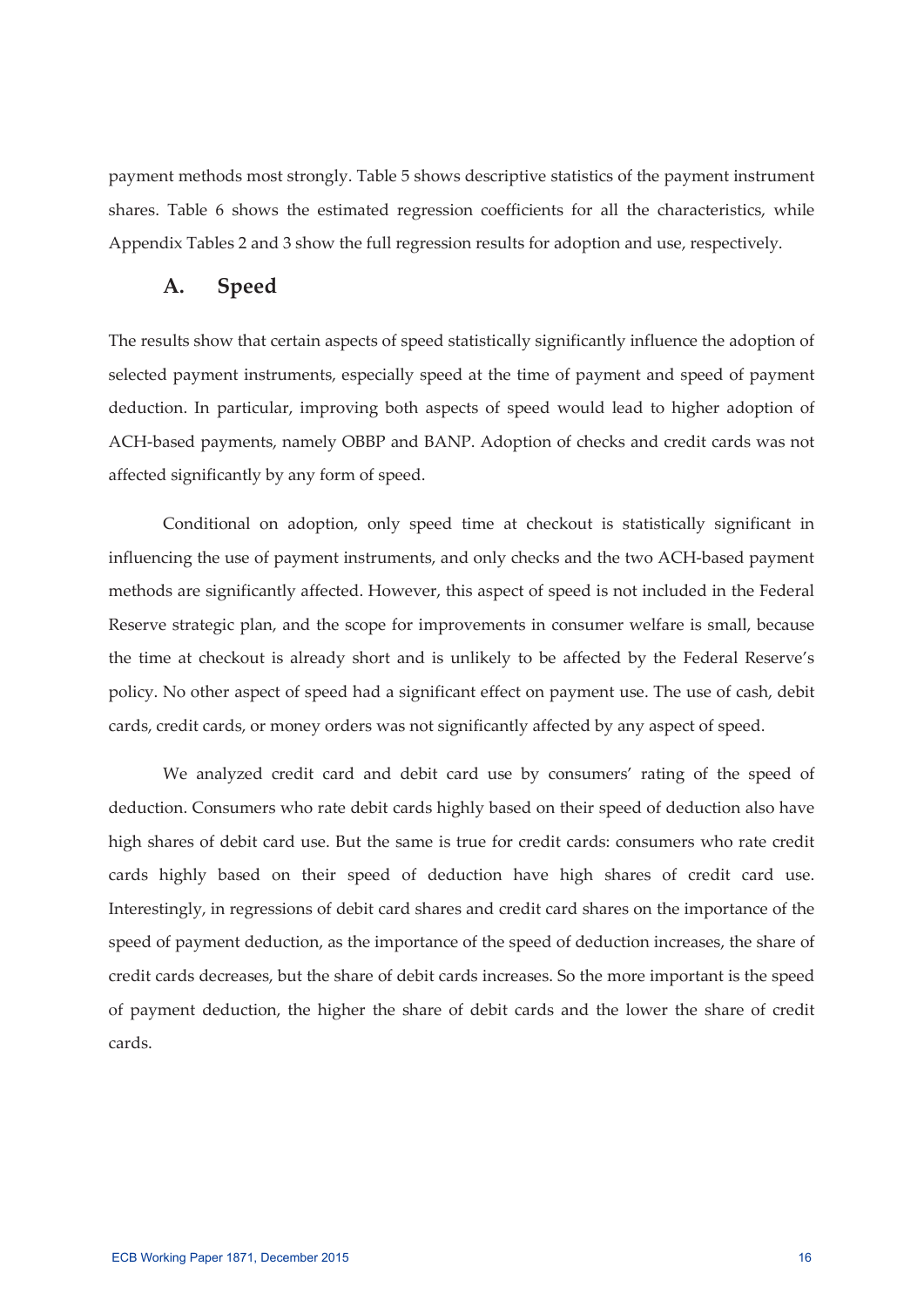#### **B. Security**

Despite the ranking of security as the most important payment characteristic, security had only a modest effect on payment adoption or use. Security of financial wealth was the most statistically significant determinant of credit card and debit card use, indicating that consumers who rate credit and debit card security of financial wealth low relative to other payment instruments are significantly less likely to use them. Enhancing financial security could therefore help to increase credit card and debit card use among cardholders. Note that cards can be used in person, online, or on mobile devices, and that card use may occur through the use of payment services such as PayPal. Although card security may vary depending on location and/or device, our data do not allow us to estimate separate effects of security by location.

Security of personal information was the most significant determinant of OBBP adoption, both statistically and economically. This finding is consistent with the consumers' assessment of security of payments by location: consumers rated payments made in person or by mail as more secure than those made using the internet, and consumers rated payments made using mobile phones least secure. It is not surprising, therefore, that high assessments of security of personal information correspond with high adoption rates of OBBP. Although consumers' security rating of OBBP had a significant influence on their adoption of OBBP, OBBP was rated more secure than BANP. In the use stage, security of personal information had a small effect on the use of payment methods directly linked to bank accounts: checks, OBBP, and BANP. Security of payment transaction information (anonymity of purchases) was not significant in any payment adoption or use regressions.<sup>12</sup> This result is surprising for cash, which is alleged to be valued for its privacy and anonymity with respect to payment transactions.

 $12$  The results might vary by type of payment. In future research, we plan to explore the differences between bill and nonbill payments.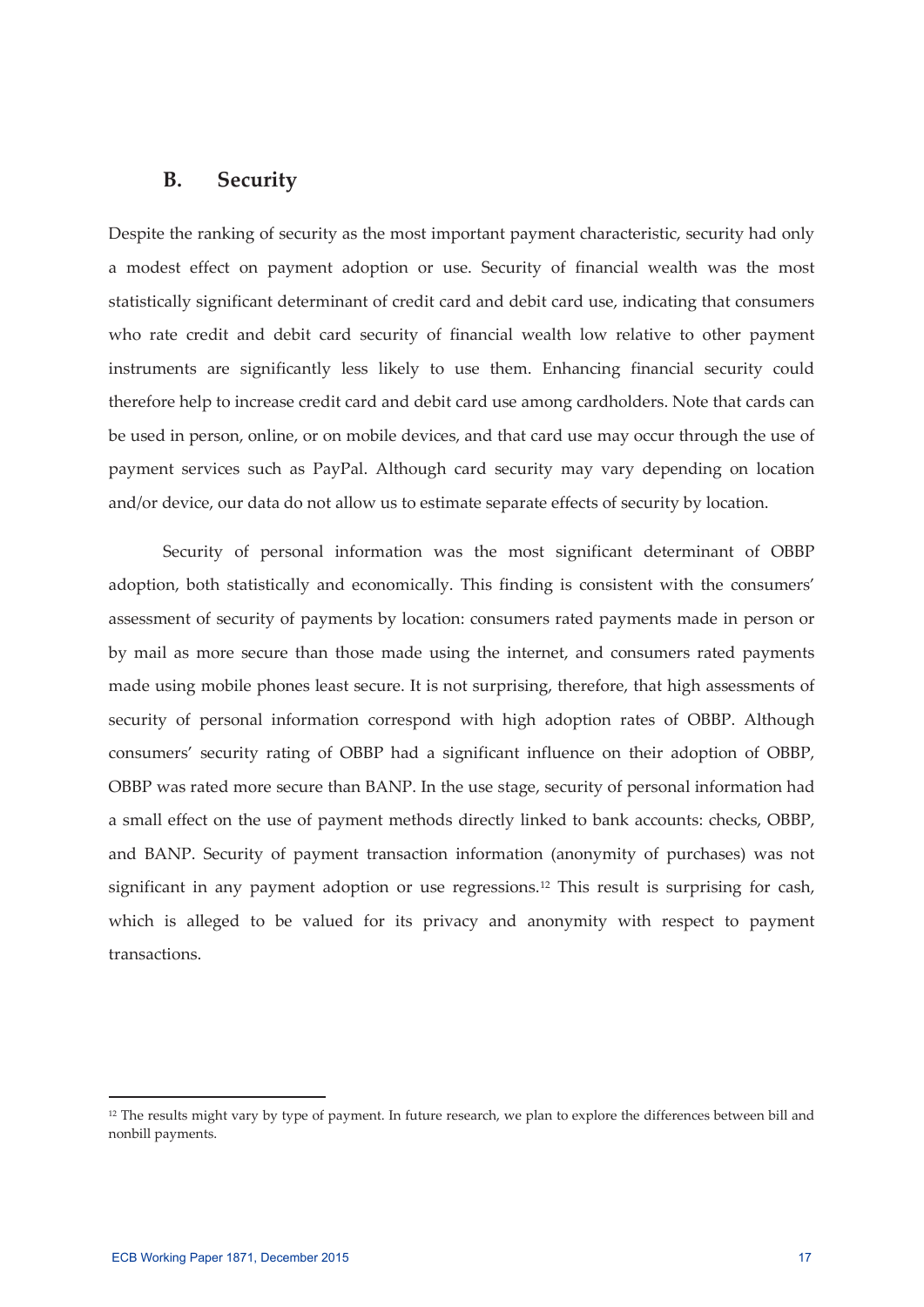### **C. Other Characteristics**

As Table 6 and Appendix Tables 2 and 3 demonstrate, other characetristics of payment instruments have more significant effect on payment adoption and use than do speed or security. The difference is especially apparent in the adoption stage, where the majority of coefficients on the payment characteristics are staitically significant, but convenience and cost tend to be significant in the use stage as well. Schuh and Stavins (2010, 2013) and Stavins (2013) discuss the effect of all characetristics on payment method adoption and use in greater detail.<sup>13</sup>

#### **D. Payment Theft and Identity Theft Experience**

In addition to questions about the security assessment of individual payment instruments, the SCPC asked respondents whether or not they had experienced loss, theft or fraud of a payment instrument in the previous 12 months. In 2013, 14.7 percent of respondents reported such an incidence, with 8.2 percent reporting loss or theft of cash, 5 percent reporting loss or theft of credit cards and debit cards, and only 1.2 reporting loss or theft of checks. The expected loss for a given payment instrument is a function of both the probability of the payment instrument being lost or stolen, and the expected financial loss following such an incident. Consumers who reported an incidence of loss, theft or fraud of credit cards had a significantly *higher* rating of security of financial wealth for credit cards. That could be because those consumers realized that they are not liable for any financial losses due to the 0 liability rule for credit cards. In contrast, consumers who reported loss, theft or fraud of cash had a significantly lower overall rating of security for cash. None of the other differences in security ratings between consumers who experienced theft and those who did not experience it were statistically significant. When experiencing loss, theft or fraud of any payment instrument variable was included in the regressions, it had a very small negative effect on the use of checks

 $13$  In response to a helpful suggestion from an anonymous referee, we checked the robustness of the model by estimating the entire model without convenience and comparing the results to the base model. The results are very robust: the estimated coefficients on the speed and security variables in both adoption and use regressions remain the same up to the second decimal place. Therefore the resulting elasticities remain the same, even up to the third decimal place.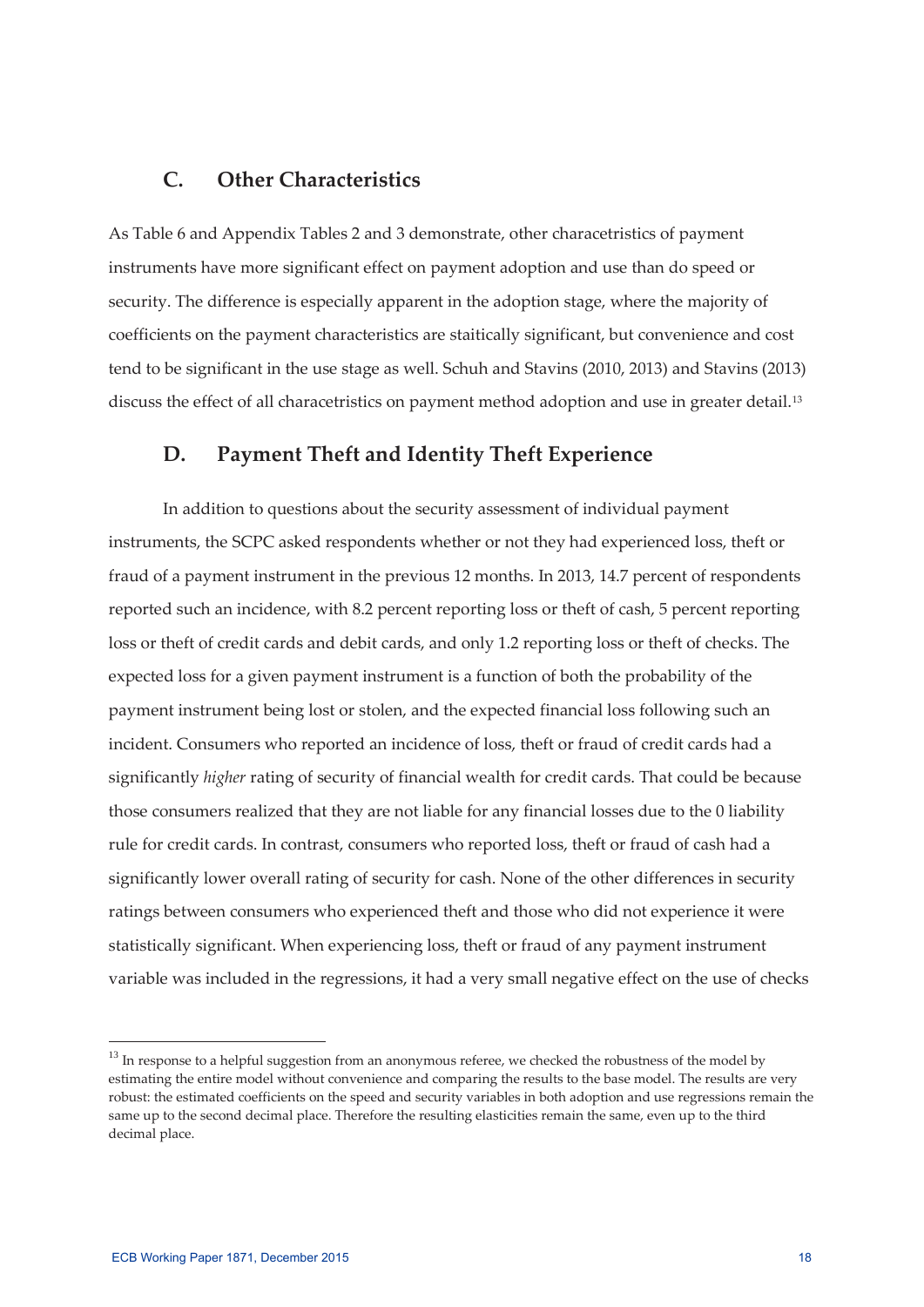and BANP, and those effects were only weakly statistically significant. Including the theft dummy variable did not change the coefficients on the security variables.

 Turning to the issue of identity theft, we compared security ratings among groups of respondents with direct, indirect, or no experience with identity theft and found very little variation in average security ratings. The identity theft question in the SCPC is specified as follows:

Have you, or anyone you know well (family, friends, neighbors, coworkers, etc), ever been a victim of what you consider to be **identity theft**?

- 1 Yes, myself and someone I know well
- 2 Yes, someone I know well only
- $\bullet$  3 Yes, myself only
- $\bullet$  4 No

Respondents with no identity theft experience (those who replied "No" to the above question) rated the security of selected payment methods significantly higher than those who either had experienced identity theft themselves or knew someone who had experienced it. In particular, the ratings were higher for checks (all measures of security), for debit cards and for credit cards (security of personal information and confidentiality). To test whether experiencing identity theft influences consumers' adoption or use of individual payment methods, we included the variable in the regressions. Experiencing identity theft and/or knowing a person who had experienced it had almost no significant effect on the adoption or use of payment methods when controlling for demographics and income. The only exception was a negative and significant effect on the use of BANP from having directly experienced identity theft. Moreover, including those variables in the model did not change the overall effect of security on payment behavior.

We also followed the methodology in Kahn and Liñares-Zegarra (2015), who examined the effect of having experienced identity theft on the adoption and use of payment instruments using data from the 2009 SCPC survey. Here, we apply their methodology using the 2013 data: we estimate the adoption and use of payment instruments, but we replace the original assessment of security with a measure of security that is uncorrelated with the variable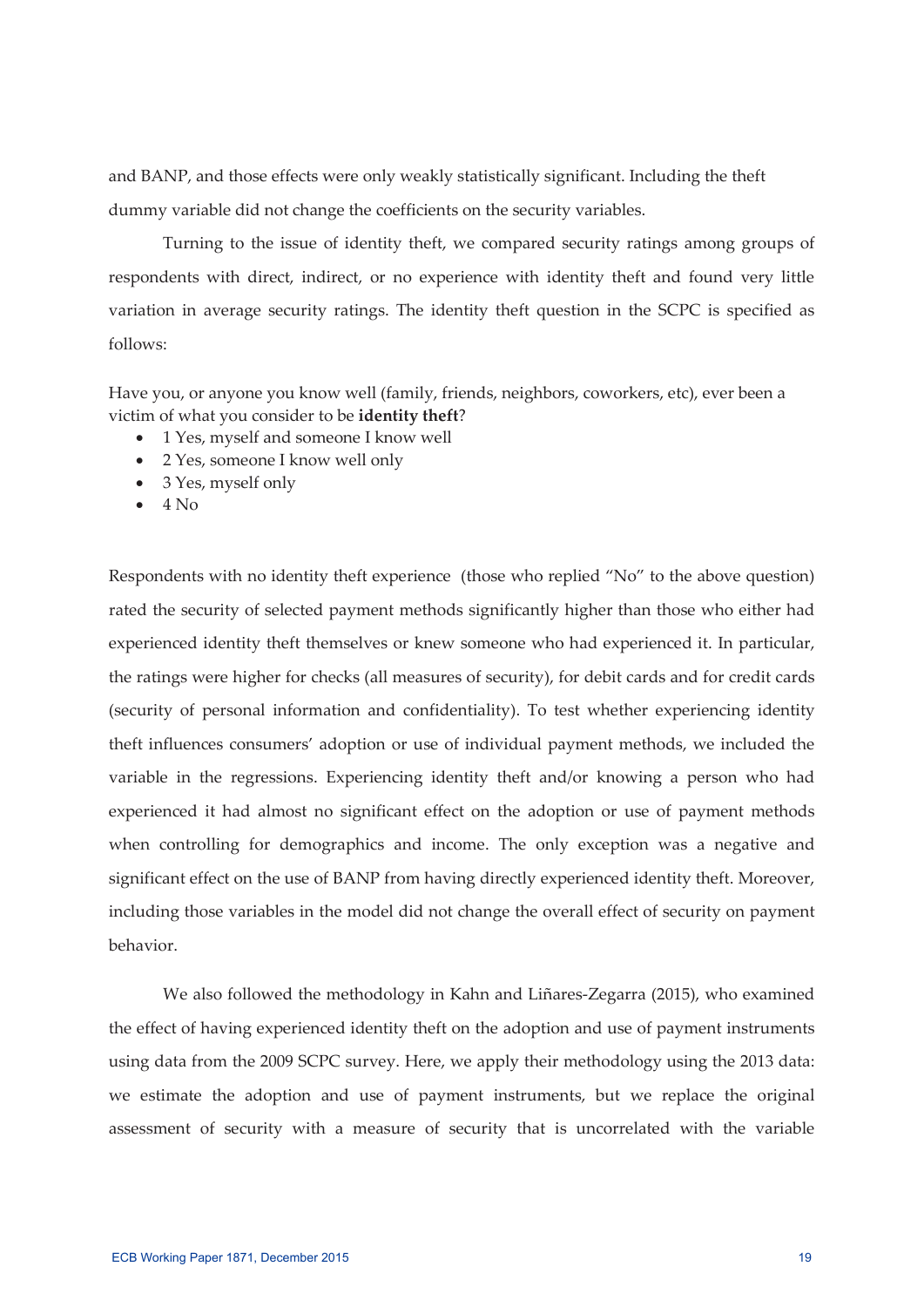representing the identity theft experience.14 This way we can separate the effect of having experienced identity theft from the effect of security assessment on payment behavior. The results are shown in Appendix Tables 4 and 5. As above, identity theft had almost no significant effect on payment behavior, except for a negative and significant effect on the use of BANP of a respondent's having experienced identity theft directly. However, the effect of security on the adoption and use of payments *with or without identity theft* was similar: consumers who rated security higher were significantly more likely to adopt OBBP and BANP, and to use a significantly higher share of checks and debit cards .

 Although identity theft is not explicitly mentioned in the Federal Reserve's strategic plan, preventing identity theft is clearly related to enhancing safety and security of payments one of the plan's strategic goals. Nevertheless, the experience of identity theft was found to influence the use of payments only weakly, while security in general was a significant factor, regardless of whether or not consumers had experienced identity theft.

# **V. Simulating the Effect on Consumer Payment Behavior of Policies that Enhance Speed and Security**

To better understand the implications of potential improvements in speed or security, we simulated enhancements in speed and security. We use our regression results to assess what would happen if the Federal Reserve undertook policies leading to the following outcomes: faster ACH-based payment systems and more-secure card systems.

For each of these simulations, we assume that all consumers would notice the improvement and that therefore all consumers would increase their rating of the payment methods in question. In reality, it is obviously more likely that an improvement would affect some consumers more than others, and that many consumers might not even be aware of a change. Therefore, our assumptions should be considered optimistic, and the resulting changes

<sup>14</sup> Kahn and Liñares-Zegarra (2015) first regress the relative SECURITY assessment on the identity theft incidence dummies, and then replace the assessment of security in the adoption and use regressions with the sum of the intercept and the residuals from that regression. That process ensures that the correlation between the new cleaned assessment of security and identity theft indicators is zero. For more information on this method, see Kahn and Liñares-Zegarra (2015).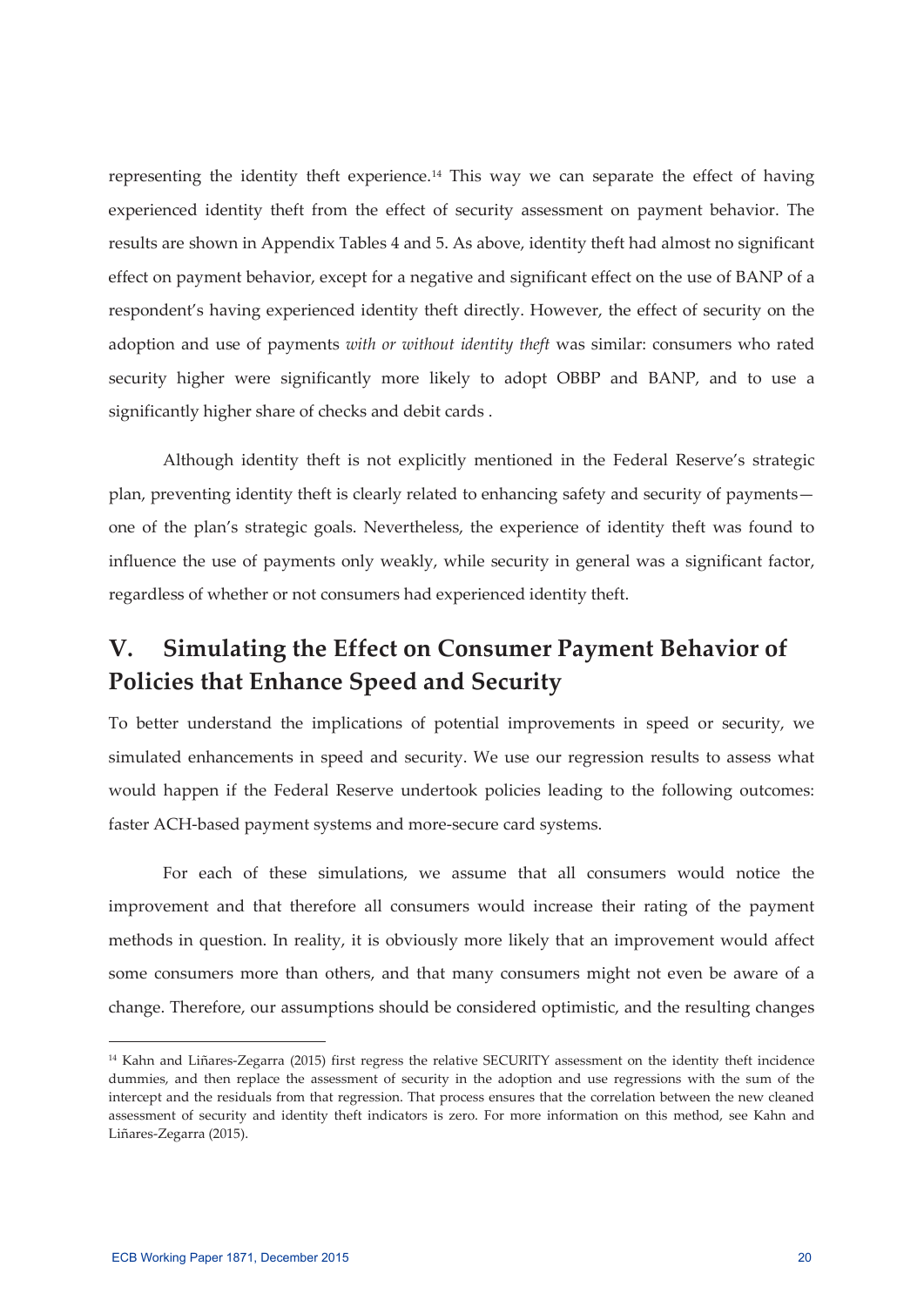in consumer payment behavior should be treated as an upper bound of what would be observed in reality.

To simulate the effect of potential policies, we increase the relative rating for a given payment instrument by 10% or 50%. To simulate the improvement in speed of ACH-based payments, we increase every consumer's rating of speed of OBBP and BANP (the two ACHbased payment instruments included in our survey). To simulate the improvement in security of payment cards, we increase every consumer's rating of the security of credit cards and debit cards. We then calculate the predicted increase in adoption or use, by using the estimated coefficients on the characteristic in question.

#### **A. Faster-Speed ACH-Based Payment Systems**

The first speed-related strategy on the FRFS proposed list is to "Evolve ACH." We assume that the strategy would lead to faster payment deduction and notification for ACH-based payments, namely, for OBBP and BANP. This simulation also has implications for a potential new payment service, such as the U.K. Faster Payment Service, which has some of the same functionality as ACH.15 Consumers who rate the speed of payment deduction high for ACHbased payment methods—OBBP and BANP—have a significantly higher adoption rate of those payments. We assume that the relative rating of the speed of payment deduction for OBBP and BANP increases by 10 percent and measure how such a rating increase would change the adoption of those two payment instruments. We use a 10 percent increase, but the effect is linear, so it can be applied to any increase in speed. Recall that these ratings do not represent any real numbers, and translating a percentage increase in speed rating to a real-life situation is not straightforward. Because the FRFS market research study found that "end users … feel that their needs [regarding the speed of payments] are usually being met" (qualitative research, Phoenix International), even a 10 percent increase in speed rating might require a substantial improvement in the actual speed. Although we find that the adoption of both ACH payments would increase, the resulting increase is very small: the adoption of BANP would increase by

<sup>15</sup> See Greene, et al. (2014) for an analysis of the U.K. Faster Payment Service.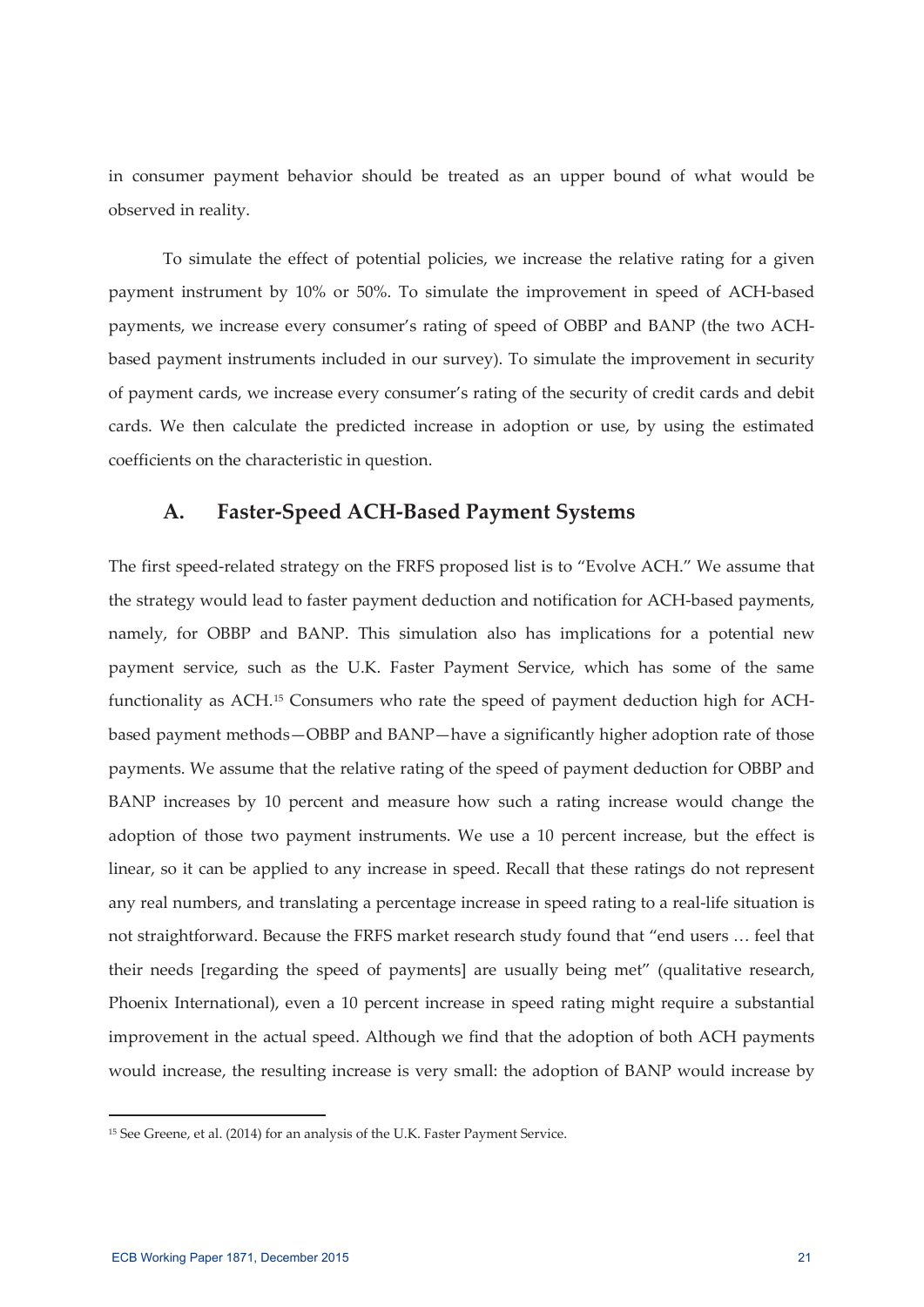0.37 percentage point, from 66.2 percent to 66.6 percent, and the adoption of OBBP would increase by 0.43 percentage point, from 56.6 percent to 57.0 percent of consumers. Converting these results to elasticities, a 10 percent increase in the speed of deduction leads to a 0.62 percent increase in the probability of adoption of BANP and a 0.57 percent increase in the probability of adoption of OBBP, yielding estimated elasticities of adoption with respect to improvements in the speed of deduction of 0.062 and 0.057, respectively (Table 7 shows the results of this simulation).

#### **B. More-Secure Card Systems**

One of the FRFS proposed strategies is to "Work with payment system stakeholders to accelerate development and adoption of payment security standards and related business processes." Credit card and debit card use is higher for consumers who consider those payments more secure. One potential security standard adopted in other developed countries is the EMV chip card standard. The EMV chip technology has been recognized to improve security against fraud, as compared with the magnetic stripe card technology widely used in the United States.16

We simulate an improvement in the security of financial wealth, which could be created by an introduction of EMV. As in the speed simulation above, we assume that each consumer's relative rating of the security of financial wealth for credit cards and for debit cards increases by 10 percent, but translating an increase in security rating to a real-life situation is not straightforward. In fact quantifying security improvements is even more complex than quantifying changes in speed, which can be measured in units of time. The resulting increase in use is very small: the estimated share of credit card transactions increases by 0.22 percentage points, and the estimated share of debit card transactions increases by 0.16 percentage points. The estimated elasticities of payment card use with respect to improvements in the security of

<sup>&</sup>lt;sup>16</sup> For example, the transition from magnetic stripe to EMV ("Chip and PIN") in the United Kingdom reduced pointof-sale (POS) card fraud from £219 million in 2004 to £72 million in 2006. The steep decline was partly due to the rapid transition of the entire system—terminals, ATMs, and cards—that took place between October 2003 and February 2006. In terms of percentage of spending, internet fraud declined by more than POS fraud, although the decline was smaller in terms of absolute value (Javelin Strategy & Research 2014).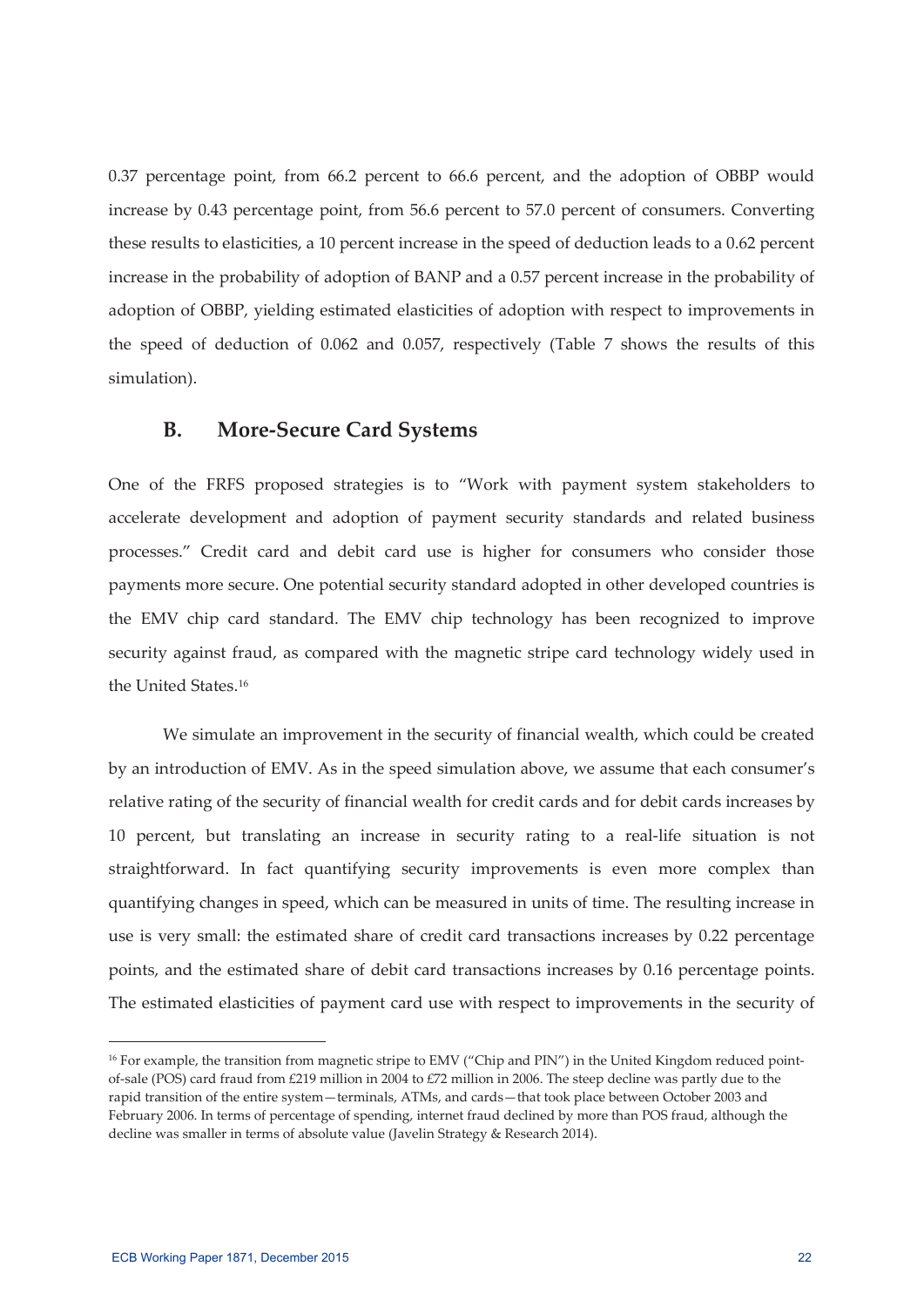financial wealth are 0.039 for debit cards and 0.084 for credit cards (Table 8 shows the results of this simulation).17

### **C. Comparison: Cost and Convenience Simulations**

For comparison, we simulated an increase in the assessments of cost and convenience to show how much adoption and usage would change with respect to equivalent changes in those characteristics. The results show that increasing the assessment of the cost of ACH-based payments—OBBP and BANP—yields elasticities of 0.058 and 0.033, respectively, while increasing the assessment of convenience of ACH-based payments yields elasticities of 0.108 and 0.044, respectively. Those elasticities are qualitatively similar to the elasticities for speed.

Increasing the assessment of the cost of payment cards—debit and credit—yields elasticities of 0.030 and 0.145, respectively, while increasing the assessment of convenience of payment cards yields elasticities of 0.030 and 0.133, respectively. For credit cards, these elasticities are higher compared to security, but the magnitudes of the changes are still relatively modest. This is partly because the demographics account for some of the behavior and that the simple models are only able to account for a small percentage (in terms of Rsquared) of payment choice.

## **VI. Conclusion**

The Financial Services strategic plan lists speed and security of payments as important strategic initiatives for the next few years. However, the Federal Reserve Financial Services market research shows that consumers seem to be satisfied with the current speed of payments.18 And even though payment security is important to consumers, we find that improving either speed or security of payments is unlikely to change consumers' payment behavior significantly.

<sup>&</sup>lt;sup>17</sup> To induce a 1 percentage point increase in debit card use, all the aspects of security would have to increase by 66%. To induce a 1 percentage point increase in credit card use, all the aspects of security would have to increase by 99% (that is, approximately double).

<sup>18</sup> There were some notable exceptions: faster bill payments were important for some consumers, and faster notification was important for consumers who monitor their (near-zero) balances online.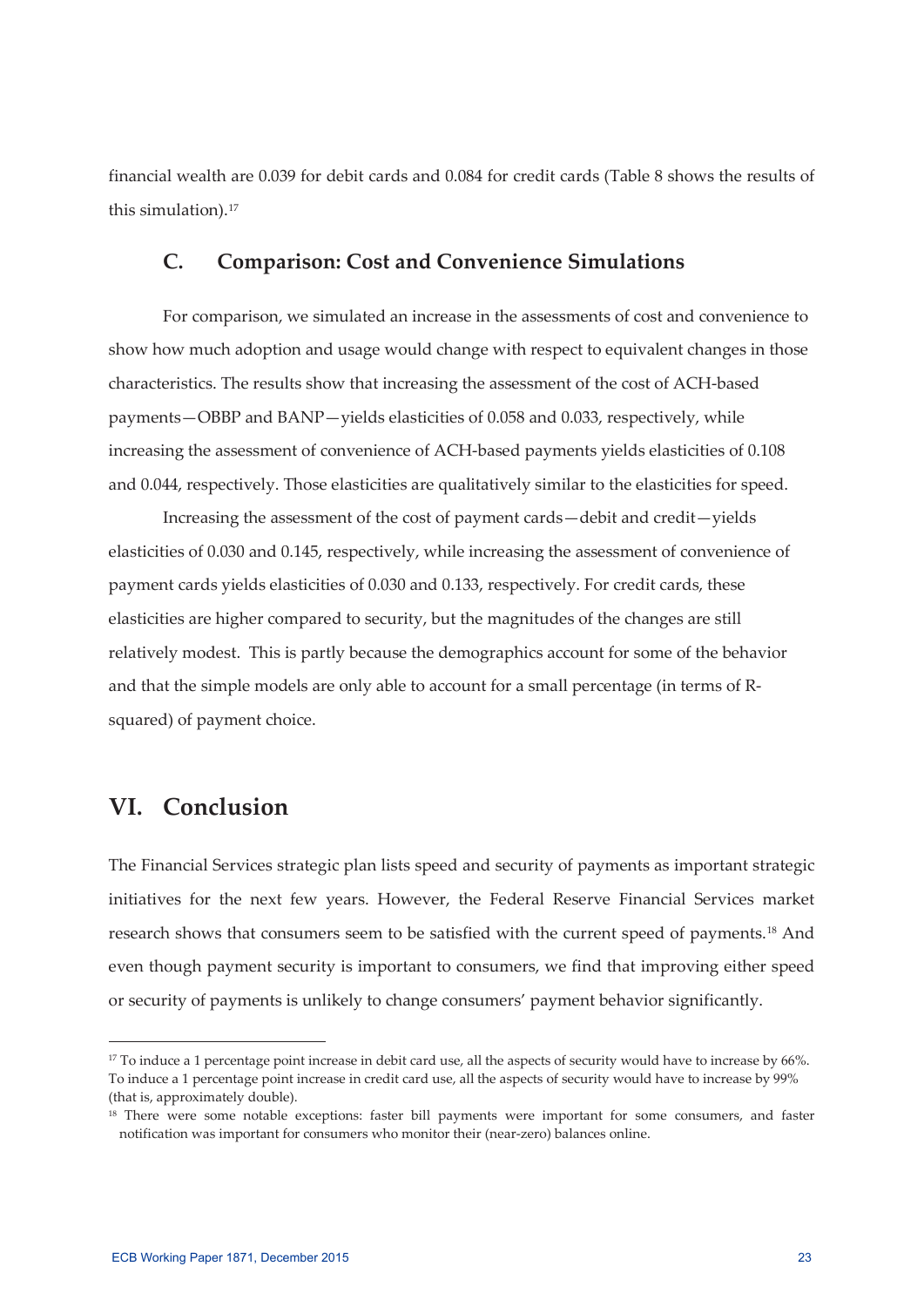Consumer payment adoption and use are influenced by consumers' perceptions of payment methods. We find that faster ACH payments would induce consumers to adopt ACHbased payments, and that more secure credit cards and/or debit cards would raise consumers' use of those instruments, but that the resulting changes would most likely be very small, at least in the short run. Consumers' adoption and use of payment instruments is highly inelastic with respect to changes in speed or security. This means that very large improvements in either speed or security would be needed to generate a noticeable increase in the adoption or use of these payment instruments. We simulated faster ACH-based payments and more secure card payments. The former were estimated to significantly increase the adoption of OBBP and BANP, while the latter were estimated to significantly increase the use of credit and debit cards. Nevertheless, the estimated elasticities were all below 0.1.

Although we cannot specify the exact cost of these innovations, it is very unlikely that such enhancements would increase consumer welfare, at least in the short run. However, we estimated only the effect on consumers as payers and did not include any potential effects on consumers as payees, on merchants, or on financial institutions. For example, the market research commissioned by the FRFS shows that large businesses in particular value fast notification and fund availability, and therefore the benefits to merchants from faster ACH might outweigh the cost. Faster transaction notification might bring some benefits for consumers whose liquidity is very limited, even if their payment choices remain unchanged. For security improvements, a reduction in payment card fraud losses to banks and merchants would reduce the overall payment system cost, possibly leading to lower retail prices for consumers. It is possible that the overall social benefits are higher than the total cost of any proposed enhancements and that therefore total social welfare might increase as a result. In addition, preventing security breaches might preserve public confidence in the payment system, benefitting consumers even if it does not change consumers' payment choices.

Our results complement the earlier FRFS findings, as we quantify the effect of speed or security improvements on the adoption or use of individual payment instruments by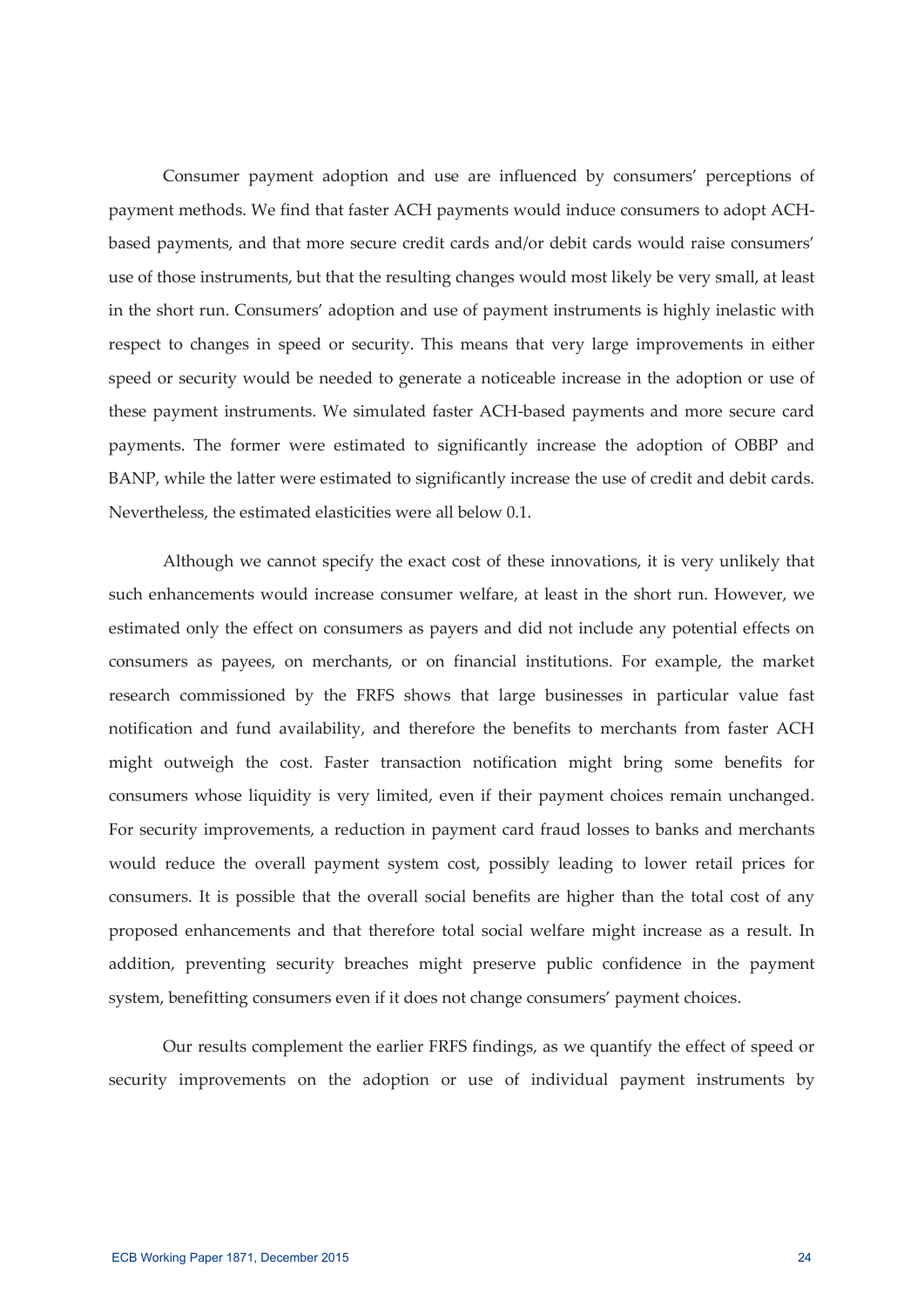consumers. Although the new FRFS strategic plan focuses on speed and security, other attributes of payments have a greater influence on consumer behavior.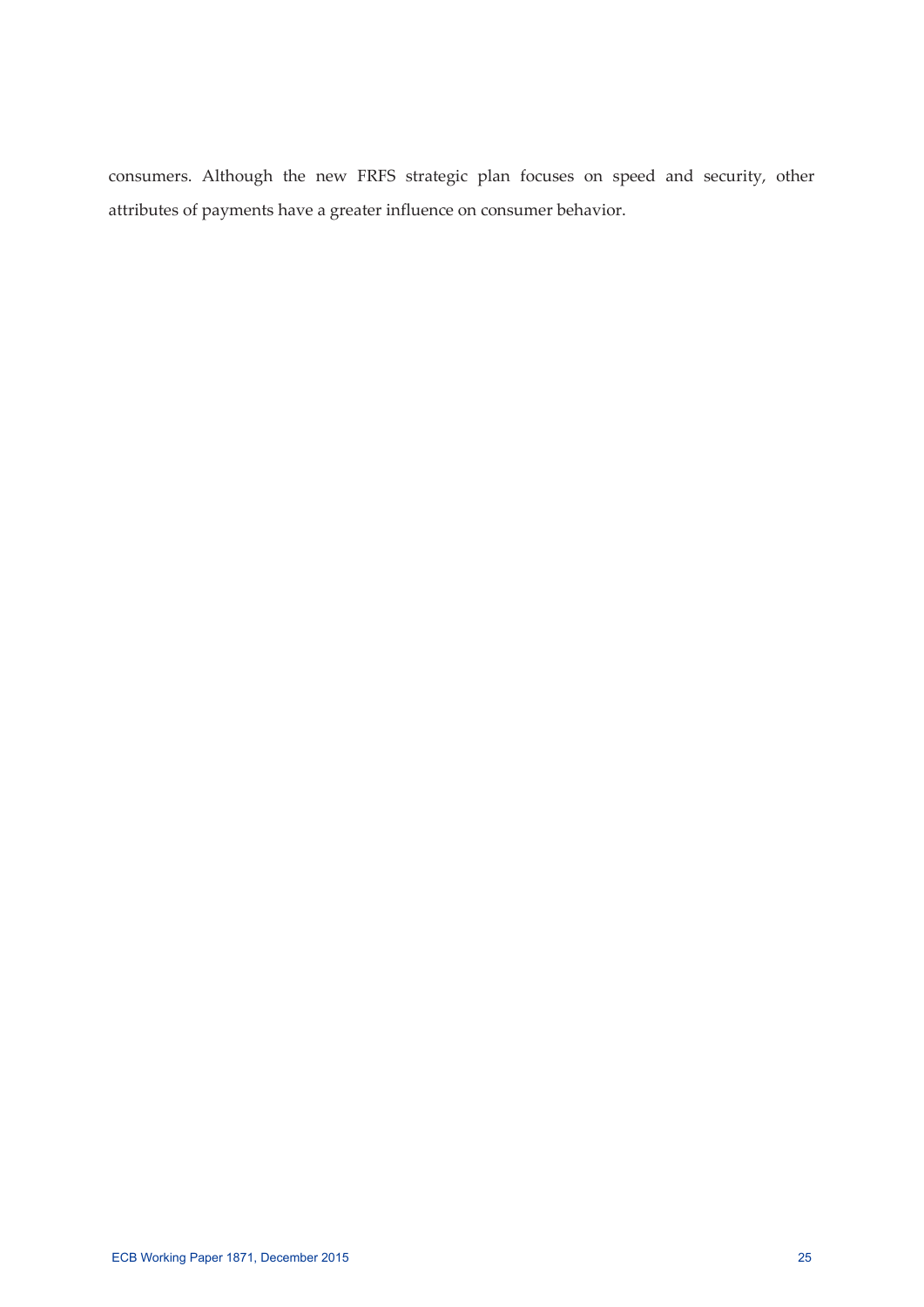# **References**

- Ching, Andrew and Fumiko Hayashi. 2010. "Payment Card Rewards Programs and Consumer Payment Choice." *Journal of Banking and Finance.* 34(8): 1773–1787.
- Greene, Claire, et al. 2014. "Costs and Benefits of Building Faster Payment Systems: The U.K. Experience and Implications for the United States," Federal Reserve Bank of Boston Current Policy Perspectives No. 14-5.
- Javelin Strategy & Research. 2014. *Fixing CNP Fraud: Solutions for a Pre- and Post-EMV U.S. Market*, October.
- Kahn, Charles M. and José M. Liñares-Zegarra. 2015. "Identity Theft and Consumer Payment Choice: Does Security Really Matter?" *Journal of Financial Services Research*, April.
- Schuh, Scott and Joanna Stavins. 2010. "Why Are (Some) Consumers (Finally) Writing Fewer Checks? The Role of Payment Characteristics." *Journal of Banking and Finance.* 34(8): 1745–1758.
- Schuh, Scott, and Joanna Stavins. 2013. "How Consumers Pay: Adoption and Use of Payments," *Accounting and Finance Research*, 2(2).
- Schuh, Scott, and Joanna Stavins. 2014. "The 2011 and 2012 Surveys of Consumer Payment Choice," Federal Reserve Bank of Boston Research Data Report No. 14-1.
- Stavins, Joanna. 2013. "Security of Retail Payments: The New Strategic Objective," Federal Reserve Bank of Boston Public Policy Discussion Paper No. 13-9.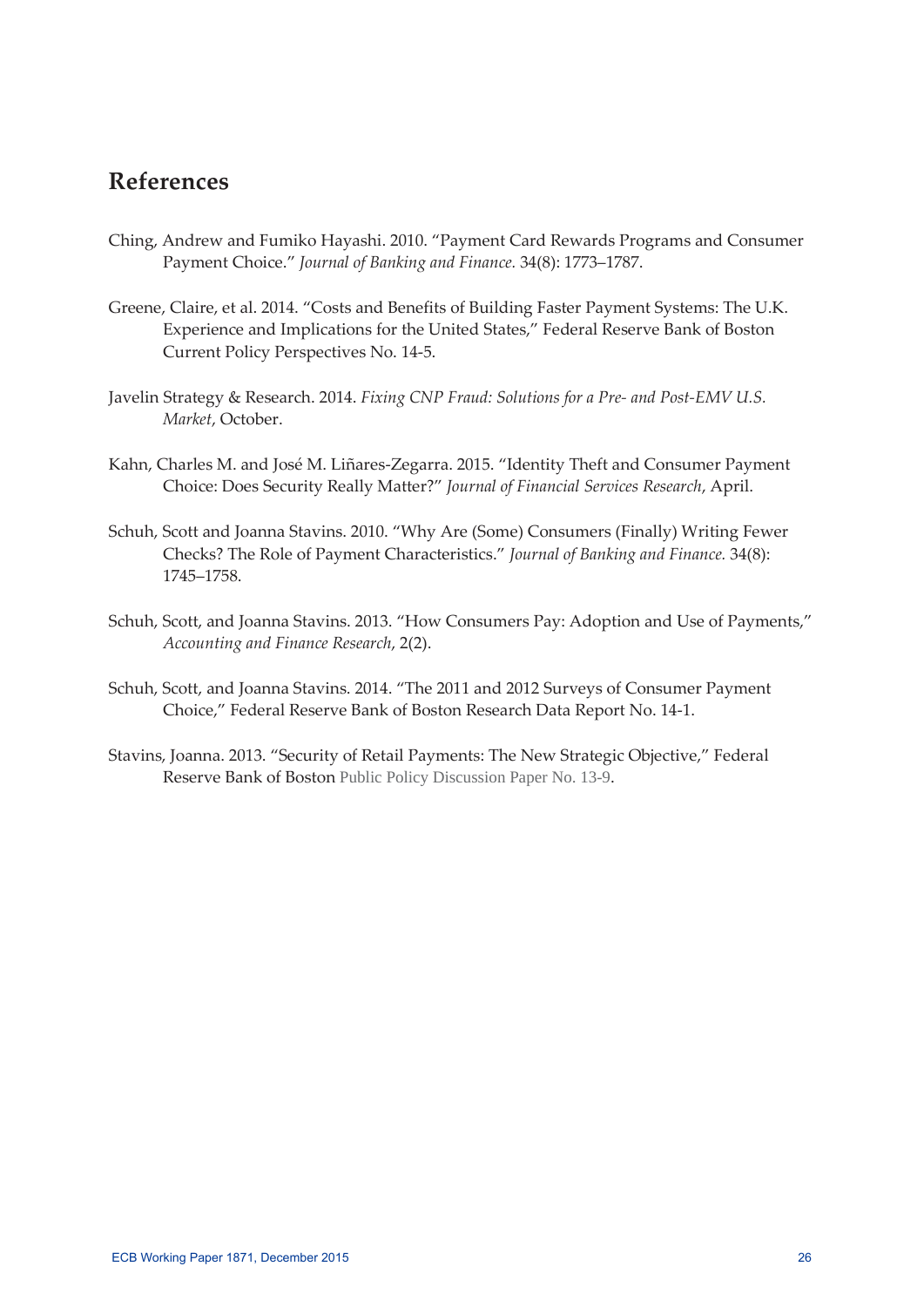|                     | 2008         | 2009         | 2010         | 2011         | 2012         | 2013         |
|---------------------|--------------|--------------|--------------|--------------|--------------|--------------|
| Acceptance          | $\checkmark$ | $\checkmark$ | $\checkmark$ | $\checkmark$ | $\checkmark$ | $\checkmark$ |
| Speed               | $\checkmark$ |              |              |              |              |              |
| Security            | $\checkmark$ | $\checkmark$ | $\checkmark$ | $\checkmark$ | $\checkmark$ | $\checkmark$ |
| Cost                | $\checkmark$ | $\checkmark$ | $\checkmark$ | $\checkmark$ | $\checkmark$ | $\checkmark$ |
| Convenience         | $\checkmark$ | $\checkmark$ | $\checkmark$ | $\checkmark$ | ✓            | $\checkmark$ |
| Record keeping      | $\checkmark$ |              | $\checkmark$ | $\checkmark$ | ✓            | $\checkmark$ |
| Control over timing | $\checkmark$ |              |              |              |              |              |
| Setup               | $\checkmark$ |              | $\checkmark$ | $\checkmark$ |              | $\checkmark$ |

## **Table 1: Payment Characteristics Included in Annual SCPC Surveys**

## **Table 2: Comparison between FRFS and SCPC: Aspects of Speed**

| <b>FRFS</b>              | <b>SCPC</b>                          |
|--------------------------|--------------------------------------|
| <b>Transaction</b> speed | Speed at time of payment             |
|                          | Speed of notification of balances    |
| Availability speed       | Speed of recipient receiving payment |
| Posting speed            | Speed of payment deduction           |

Source: FRFS: End User Research Report; SCPC: 2013 Survey of Consumer Payment Choice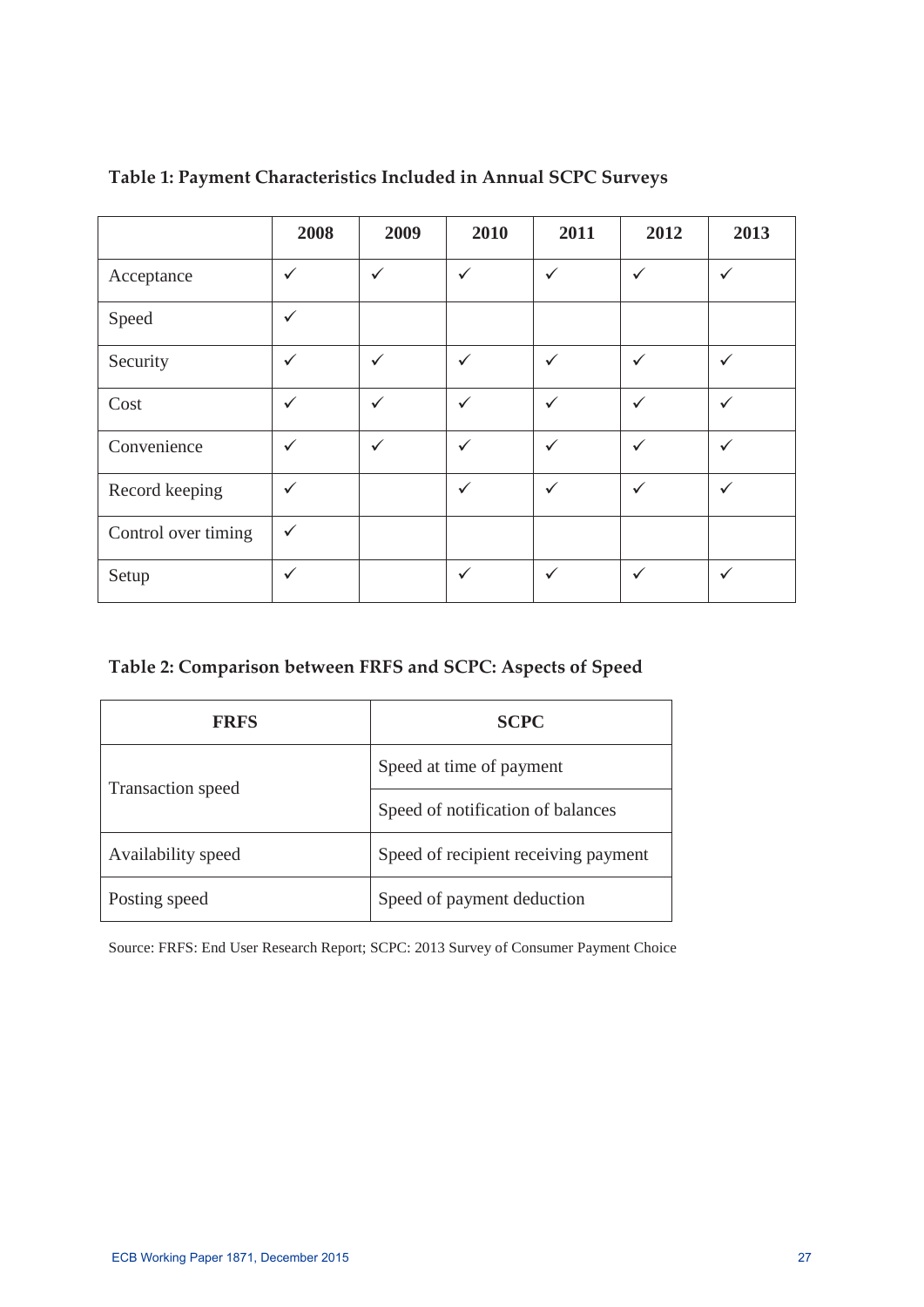| Table 3: Ranking of Speed and Security Characteristics |  |  |
|--------------------------------------------------------|--|--|
|                                                        |  |  |

|   | <b>Ranking   Characteristic</b>                    | Least         | <b>Most</b>   |
|---|----------------------------------------------------|---------------|---------------|
|   |                                                    | Important     | Important     |
|   |                                                    | (% consumers) | (% consumers) |
|   | Security of financial wealth                       | 2.9           | 34.8          |
|   | Security of personally identifiable information    | 4.6           | 20.1          |
| 3 | Security of information about payment transactions | 10.2          | 13.8          |
|   | Speed at time of payment                           | 16.1          | 9.0           |
|   | Speed of payment deduction                         | 20.2          | 8.3           |
|   | Speed of notification of balances                  | 16.0          | 7.2           |
|   | Speed of recipient receiving payment               | 30.0          | 6.8           |

*Source:* Survey of Consumer Payment Choice 2013.

Note: The numbers show percent of respondents who rated each characteristic as "Least important" and "Most important." Each column adds up to 100.

### **Table 4: Ranking of All Characteristics in Annual SCPC Surveys**

| <b>Characteristics</b>    |      |                | <b>SCPC</b> survey year |                    |                    |      |
|---------------------------|------|----------------|-------------------------|--------------------|--------------------|------|
|                           | 2008 | 2009           | 2010                    | 2011               | 2012               | 2013 |
| Security                  |      |                |                         |                    |                    |      |
| Convenience/ Ease of use  |      |                |                         |                    |                    |      |
| Cost                      |      |                |                         |                    |                    |      |
| Acceptance                |      | $\overline{4}$ | $\overline{4}$          | $\Delta$           | 4                  |      |
| Payment records           | h    | na             |                         |                    |                    |      |
| Acquisition & set up      | 8    | na             | $\mathsf{\hat{n}}$      | $\mathsf{\hat{n}}$ | $\mathsf{\hat{n}}$ | h    |
| Control of payment timing |      | na             | na                      | na                 | na                 | na   |
| Payment speed             |      | na             | na                      | na                 | na                 | na   |

*Source:* Survey of Consumer Payment Choice 2008–2013.

### **Table 5: Decsriptive statistics for payment instrument shares in 2013 SCPC**

|                    | Mean | <b>Median</b> | Min | <b>Max</b> |
|--------------------|------|---------------|-----|------------|
| Cash               | 28.0 | 20.5          | 0   | 100        |
| <b>Check</b>       | 9.8  | 3.9           | 0   | 100        |
| <b>Debit</b>       | 28.8 | 24.0          | 0   | 100        |
| Credit             | 19.2 | 6.7           | 0   | 100        |
| Prepaid            | 1.6  | 0.0           | 0   | 100        |
| <b>OBBP</b>        | 4.6  | 0.0           | 0   | 82.1       |
| <b>BANP</b>        | 6.0  | 2.1           | 0   | 77.8       |
| <b>Money Order</b> | 0.0  | 0.0           | 0   | 100        |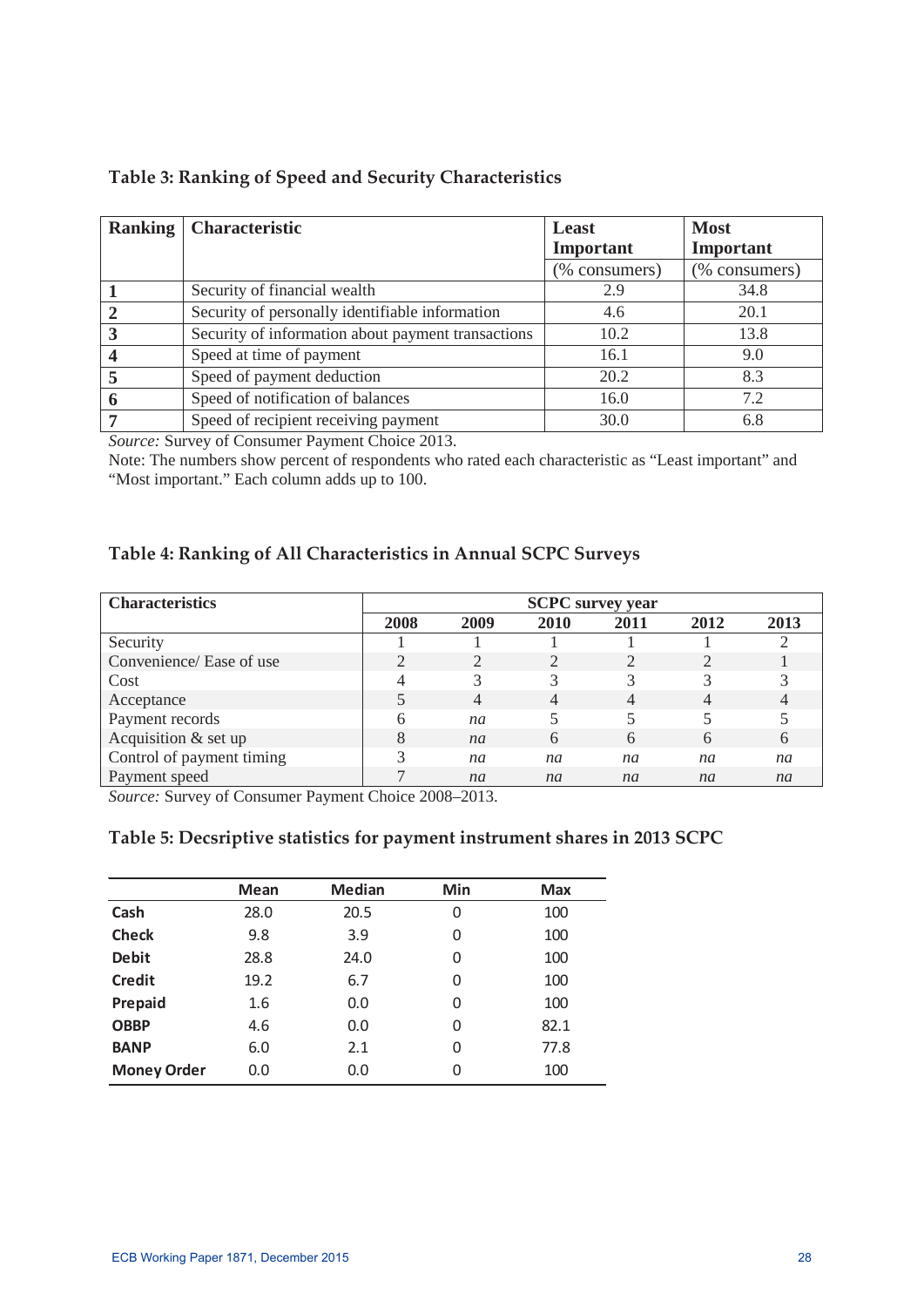Table 6: Payment Method Adoption (top panel) and Use (bottom panel) Regressions: Characteristics **Table 6: Payment Method Adoption (top panel) and Use (bottom panel) Regressions: Characteristics** 

| Adoption                                                                                                                                                                             | Cash           |     | Check            |          | Debit           |          | Credit          |        | Prepaid         |          | OBBP            |         | <b>BANP</b>    |         | Money<br>Order   |      |
|--------------------------------------------------------------------------------------------------------------------------------------------------------------------------------------|----------------|-----|------------------|----------|-----------------|----------|-----------------|--------|-----------------|----------|-----------------|---------|----------------|---------|------------------|------|
| Acceptance                                                                                                                                                                           | na             |     | $\odot$          |          | $\overline{C}$  |          | $-0.7$          | $\ast$ | $12$            | ***      | $\infty$        |         | $\circ$        |         | $\overline{C}$   | ***  |
| Cost                                                                                                                                                                                 | na             |     | $\overline{S}$   | *        | 10              | ***      | 05              | ***    | $-0.4$          |          | $\Omega$        | ***     |                | ***     | $\mathfrak{S}$   |      |
| Convenience                                                                                                                                                                          | na             |     | $\overline{C}$   |          | $\overline{11}$ | ***      | 14              | ***    | $\odot$         |          | 30              | ***     | 60             | $***$   | 07               | ***  |
| Setup                                                                                                                                                                                | na             |     | 05               | ***      | 12              | ***      | $\overline{15}$ | ***    | $\ddot{0}$ .    |          | $\overline{1}$  | ***     | $\overline{O}$ | $\star$ | 10               | ***  |
| Records                                                                                                                                                                              | na             |     | $\ddot{5}$       | ***      | $\Theta$        | ***      | 14              | ***    | $-0.2$          |          | $\overline{20}$ | ***     | $08$           | $***$   | 66               | $*$  |
| Speed at time of payment                                                                                                                                                             | na             |     | $\odot$          |          | 19              | ***      | 05              |        | $\overline{0}$  |          | 14              | ***     | 60             |         | .03              |      |
| Speed of payment deduction                                                                                                                                                           | na             |     | $\overline{C}$   |          | 05              |          | $\Box$          |        | $\overline{03}$ |          | 24              | ***     | $27 - 02$      | ***     | 90.              | $**$ |
| Speed of notification of balances                                                                                                                                                    | na             |     | $\odot$          |          | $\overline{04}$ |          | $-0.03$         |        | $\overline{60}$ | $\ast$   | $\overline{0}$  |         |                |         | $\overline{11}$  | ***  |
| Speed of recipient payment                                                                                                                                                           | na             |     | $\overline{0}$ . |          | $\infty$        |          | $-0.05$         |        | 04              |          | $-21$           | ***     | .10            | $**$    | $-0.7$           | $**$ |
| Security of financial wealth                                                                                                                                                         | na             |     | $\overline{C}$   |          | $\Omega$        |          | 05              | $**$   | $-0.5$          | $^\star$ | SO.             | $\star$ | 05             |         | $-0.02$          |      |
| Security of personal information                                                                                                                                                     | na             |     | $-02$            | $^\star$ | 05              | $\star$  | $\overline{C}$  |        | $\odot$         |          | 15              | ***     | $\overline{C}$ |         | 64               |      |
| Security of confidentiality                                                                                                                                                          | na             |     | Ξ.               |          | $\Omega$        |          | $\infty$        |        | $-0$            |          | $\Omega$        |         | $\overline{5}$ |         | $\Omega$         |      |
| Use                                                                                                                                                                                  | Cash           |     | Check            |          | Debit           |          | Credit          |        | Prepaid         |          | OBBP            |         | <b>BANP</b>    |         | Money<br>Order   |      |
| Cost                                                                                                                                                                                 | 8              | *** | $-0.2$           | *        | 05              | $^\star$ | 08              | ***    | $-0$ .          |          | $\Theta$        |         | $-0.1$         |         | 00               |      |
| Convenience                                                                                                                                                                          | $\overline{0}$ | *** | $\overline{5}$   | ***      | $\beta$         |          | 10              | ***    | $\mathcal{L}$   | ***      | $-0.5$          |         | $\Omega$       | ¥       | 66               | ***  |
| Records                                                                                                                                                                              | $\mathcal{L}$  | *** | $\overline{C}$   |          | $\overline{0}$  |          | $\Omega$        |        | $\overline{0}$  | $^\star$ | $\overline{0}$  |         | $\odot$        |         | $\overline{0}$   |      |
| Speed at time of payment                                                                                                                                                             | $\overline{C}$ |     | 04               | ***      | 90              |          |                 |        | $\Omega$        | $\ast$   | $-50$           | ***     |                | $**$    | 00               |      |
| Speed of payment deduction                                                                                                                                                           | $\overline{0}$ |     | $-0.5$           | ***      | $-0$ .          |          |                 |        | $\overline{C}$  |          | $-0.2$          |         | 8.8            |         | iO-              |      |
| Speed of notification of balances                                                                                                                                                    | $-0.01$        |     | $\overline{0}$   |          | $\overline{0}$  |          |                 |        | O2              | $\ast$   | $-02$           |         |                |         | $\overline{C}$ . |      |
| Speed of recipient payment                                                                                                                                                           | $\overline{C}$ |     | $-0.01$          |          | $-0.2$          |          | $-02$           |        | $\rm 00$        |          | $\Theta$        |         | $-0.01$        |         | $00\,$           |      |
| Security of financial wealth                                                                                                                                                         | $\odot$        |     | $\infty$         |          | 05              | ***      | $\infty$        | ***    | Ξ.              | $* *$    | $\overline{C}$  |         | $\frac{6}{10}$ | ***     | $-0$ .           |      |
| Security of personal information                                                                                                                                                     | $\overline{C}$ |     | $\overline{C}$   | $**$     | $\overline{C}$  |          | $-0$ .          |        | Ξ.              | $\ast$   | $\infty$        | $*$     |                | $\ast$  | $\overline{0}$   |      |
| Security of confidentiality                                                                                                                                                          | $\overline{C}$ |     | $\overline{C}$   |          | $-0$ .          |          | $-03$           | $\ast$ | $\overline{C}$  |          | $-0.1$          |         | $\infty$       |         | $\infty$         |      |
| Note: * significant at 10%, ** significant at 5%, *** significant at 1%. For full regression results see Appendix Tables 2 and 3.<br>Source: Survey of Consumer Payment Choice 2013. |                |     |                  |          |                 |          |                 |        |                 |          |                 |         |                |         |                  |      |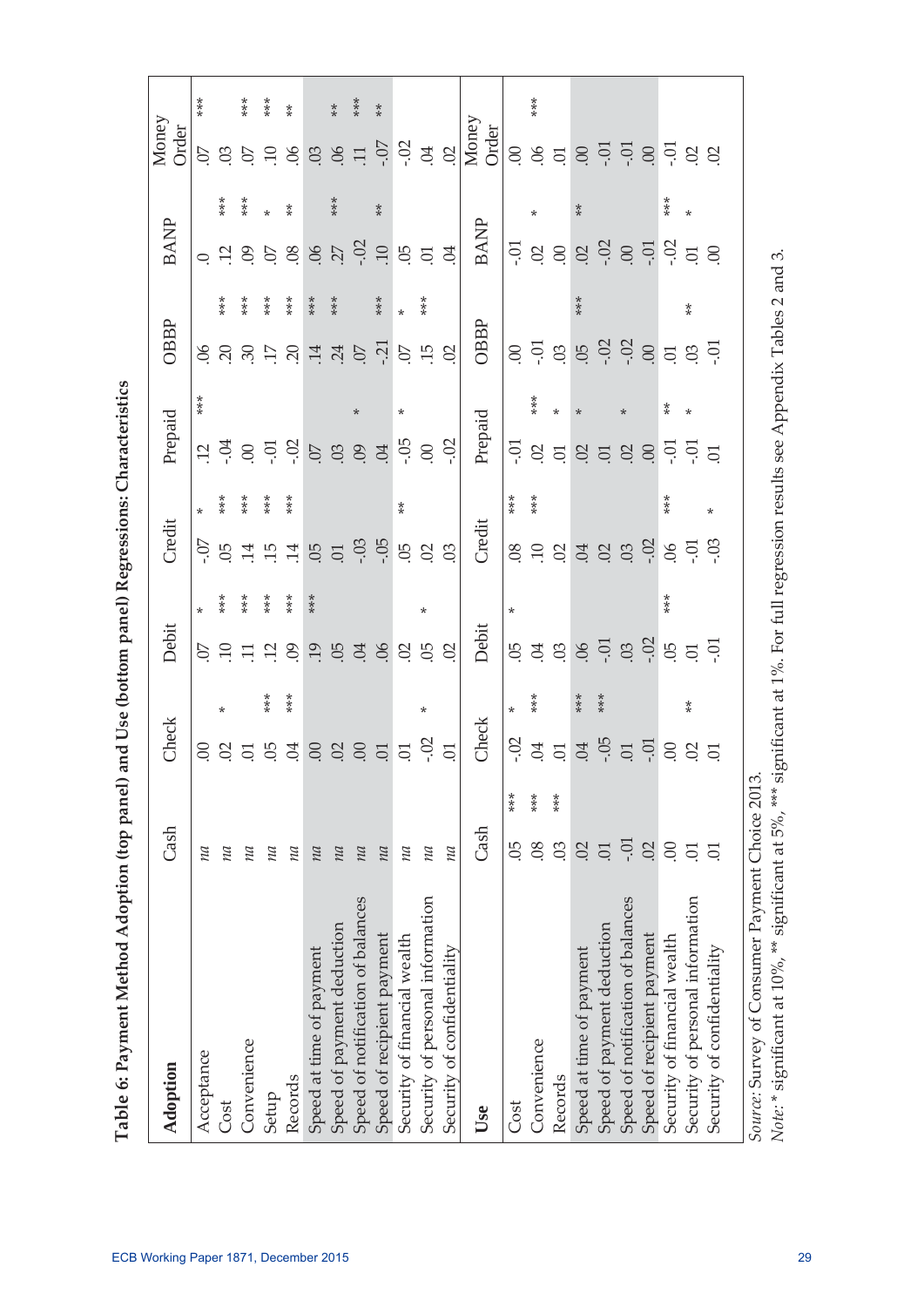| INGULILE DY 10 /0 GILL JU /0                               |             |                                          |
|------------------------------------------------------------|-------------|------------------------------------------|
| <b>Description</b>                                         | <b>OBBP</b> | <b>BANP</b>                              |
| Adoption, Percentage of Consumers                          | 54.99       | 63.06                                    |
| Model Prediction, Adoption [Baseline]                      | 56.60       | 66.24                                    |
|                                                            |             | <b>Difference: Simulation - Baseline</b> |
| Speed (Increase 10%)                                       |             |                                          |
| Increase Both Speed of Deduction and Speed of Notification | 0.43        | 0.37                                     |
| Increase Speed of Deduction                                | 0.32        | 0.41                                     |
| Increase Speed of Notification                             | 0.11        | $-0.04$                                  |
| Speed (Increase 50%)                                       |             |                                          |
| Increase Both Speed of Deduction and Speed of Notification | 2.11        | 1.79                                     |
| Increase Speed of Deduction                                | 1.56        | 2.01                                     |
| Increase Speed of Notification                             | 0.56        | $-0.22$                                  |
|                                                            |             | <b>Elasticity</b>                        |
| Speed (Increase 10%)                                       |             |                                          |
| Increase Both Speed of Deduction and Speed of Notifcation  | 0.076       | 0.056                                    |
| Increase Speed of Deduction                                | 0.057       | 0.062                                    |
| Increase Speed of Notification                             | 0.019       | $-0.006$                                 |

## **Table 7: Simulation Results of Increasing Speed of Notification and Deduction Rating by 10% and 50%**

## **Table 8: Simulation Results of Increasing Security Rating by 10% and 50%**

| <b>Description</b>                                       | <b>Debit</b> | <b>Credit</b>                            |
|----------------------------------------------------------|--------------|------------------------------------------|
| Percent Share of Use, All Consumers                      | 28.63        | 19.49                                    |
| Model Prediction, Share of Use [Baseline]                | 40.52        | 26.23                                    |
|                                                          |              | <b>Difference: Simulation - Baseline</b> |
| Security (Increase 10%)                                  |              |                                          |
| Increase All Components of Security                      | 0.16         | 0.10                                     |
| Increase Security of Wealth                              | 0.16         | 0.22                                     |
| Increase Security of Personally Identifiable Information | 0.02         | $-0.04$                                  |
| Increase Security of Confidential Information            | $-0.02$      | $-0.08$                                  |
| Security (Increase 50%)                                  |              |                                          |
| Increase All Components of Security                      | 0.82         | 0.51                                     |
| Increase Security of Wealth                              | 0.82         | 1.10                                     |
| Increase Security of Personally Identifiable Information | 0.10         | $-0.20$                                  |
| Increase Security of Confidential Information            | $-0.11$      | $-0.39$                                  |
|                                                          |              | <b>Elasticity</b>                        |
| Security (Increase 10%)                                  |              |                                          |
| Increase All Components of Security                      | 0.039        | 0.038                                    |
| Increase Security of Wealth                              | 0.039        | 0.084                                    |
| Increase Security of Personally Identifiable Information | 0.005        | $-0.015$                                 |
| Increase Security of Confidential Information            | $-0.005$     | $-0.030$                                 |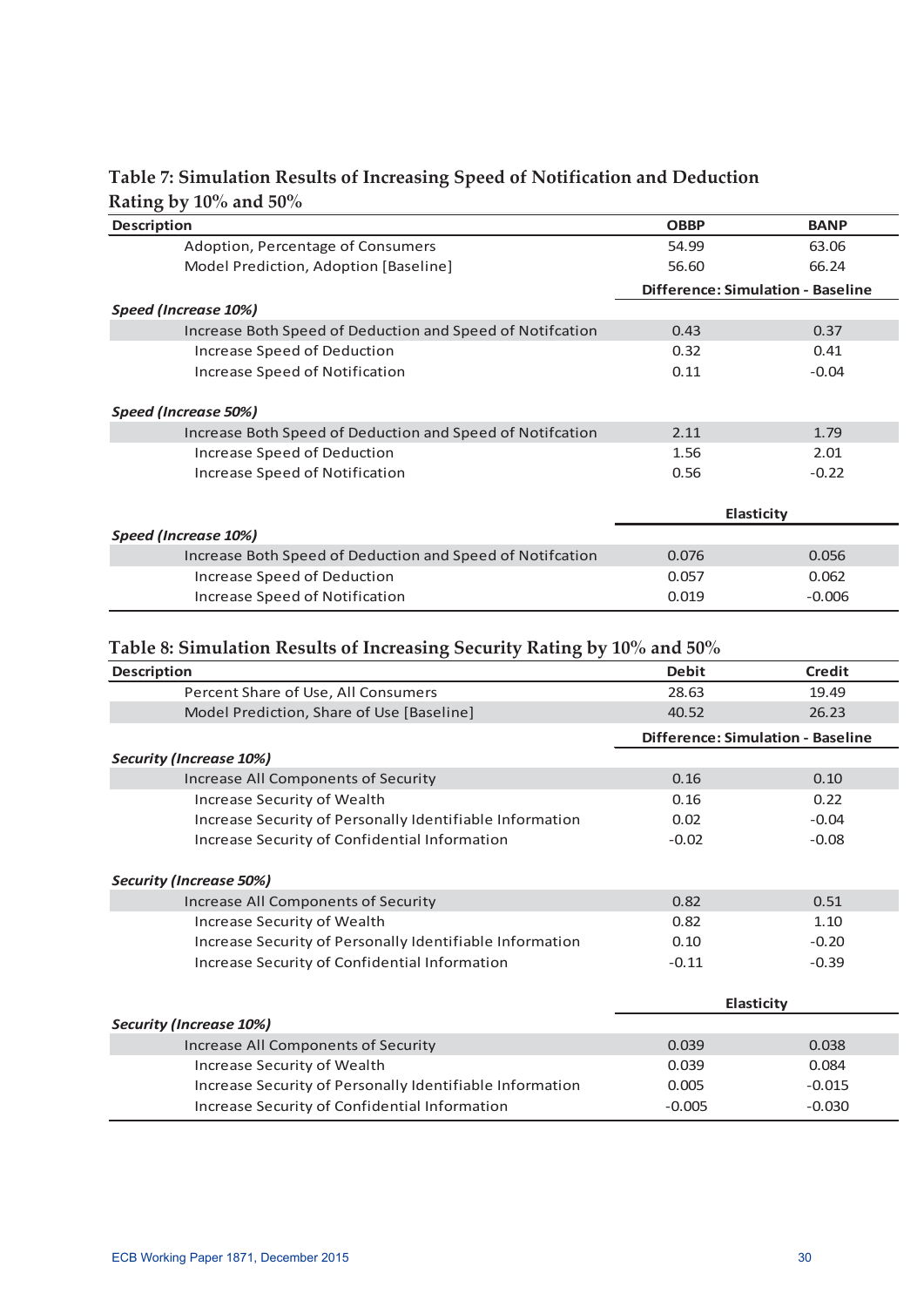

**Figure 1: Rating of payment instrument speed**













Note: OBBP refers to online banking bill payment; BANP refers to bank account number payment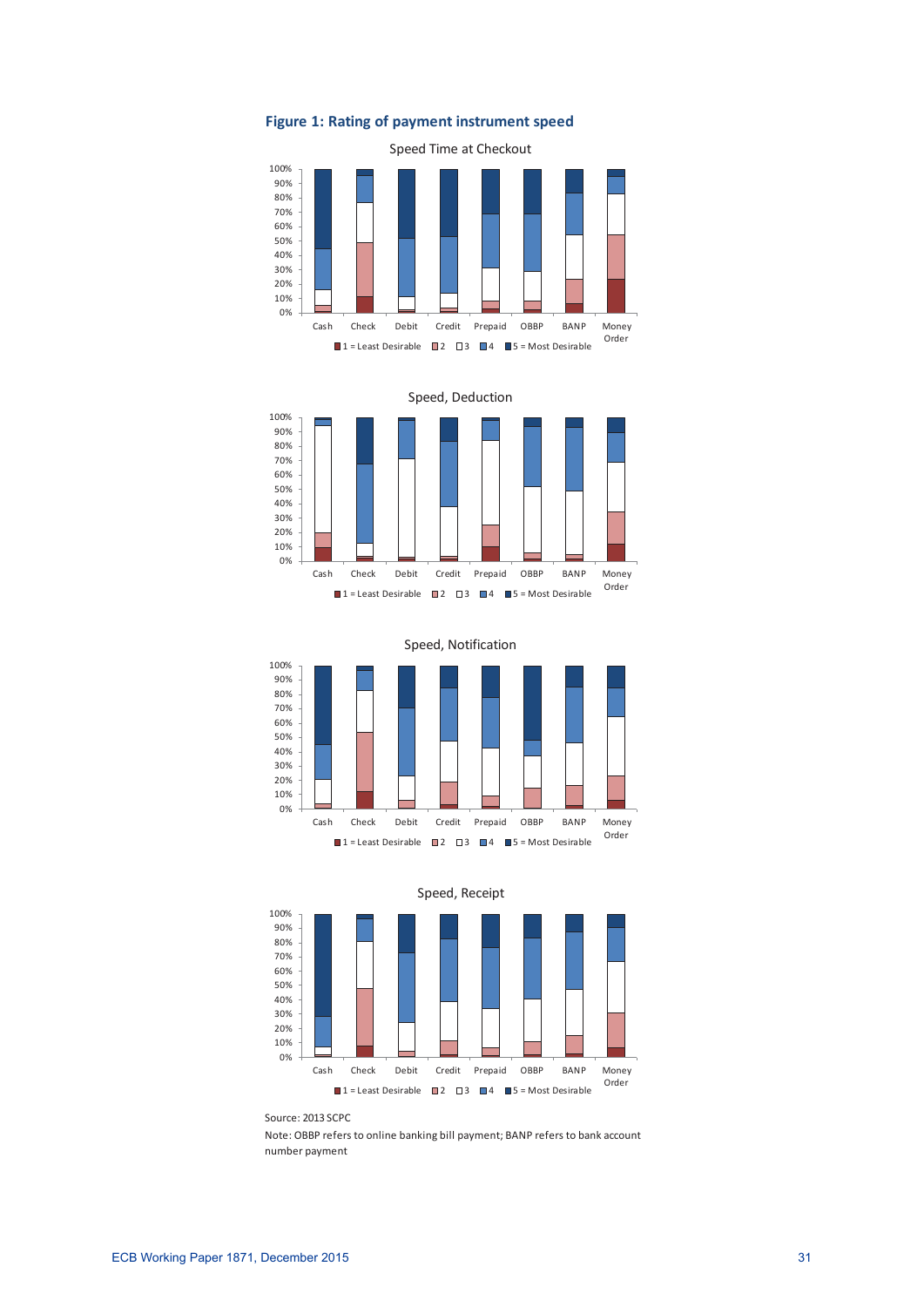**Figure 2: Rating of payment instrument security**



Security, Wealth



Security, Personally Identifiable Information





Source: 2013 SCPC

Note: OBBP refers to online banking bill payment; BANP refers to bank account number payment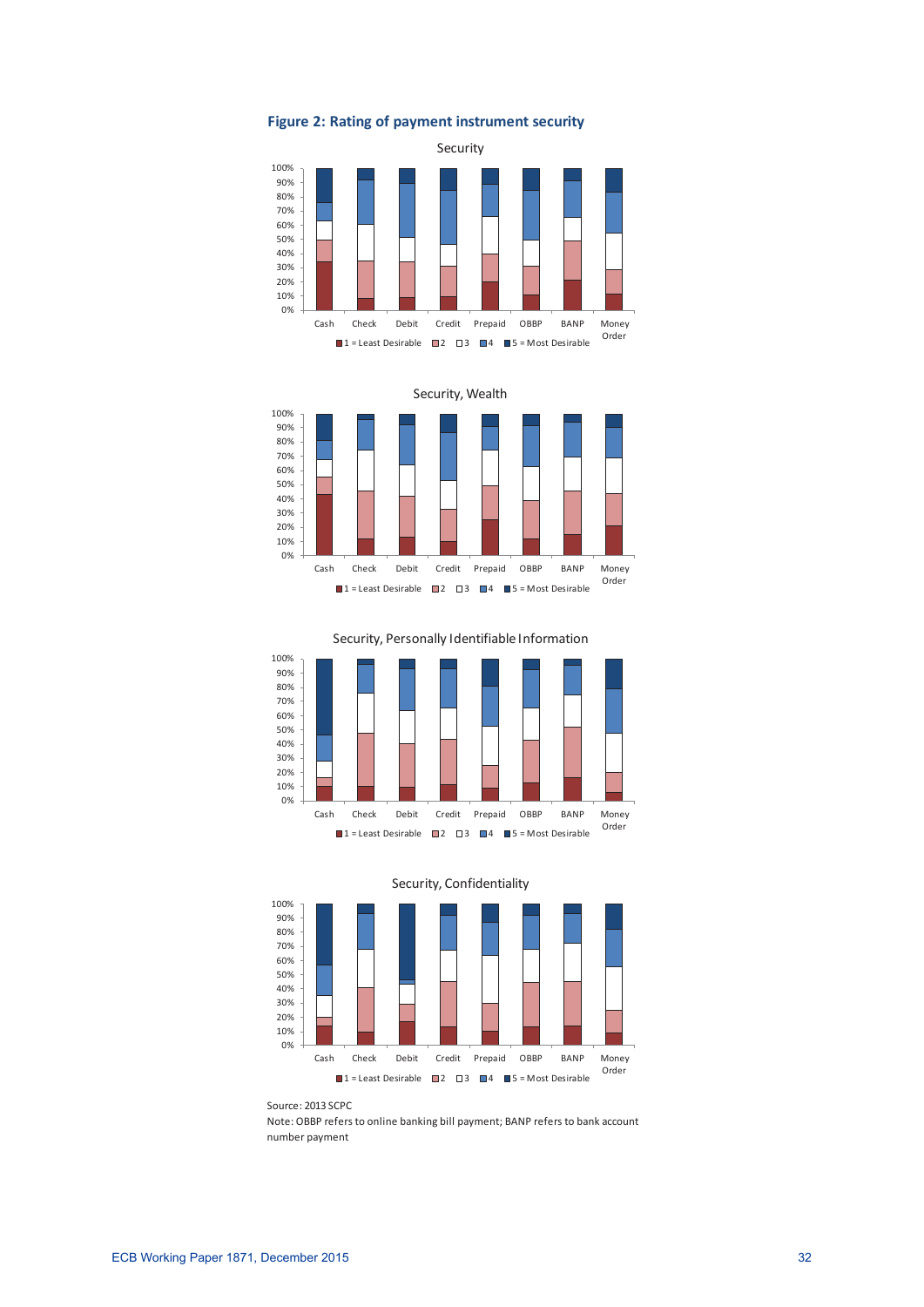# **Appendix: Comparing the SCPC and the Phoenix Faster Payments Research study**

As part of the Faster Payments Research project, the Federal Reserve's Future Payments Team (FPT) commissioned Phoenix Marketing International (Phoenix) to survey consumers' preferences and attitudes concerning the speed of payments. Respondents were presented with various payment scenarios and asked to choose between four payment options in which different combinations of speed characteristics were assigned to different payment instruments. For each scenario, Phoenix specified a payment method and dollar value of the transaction. Based on the respondents' selections, Phoenix determined these consumers' preferences concerning payment speed.

The main difference between the SCPC and the Phoenix approach is that the SCPC collects revealed preference data, while Phoenix collects stated preference data. In other words, the SCPC collects data on which payment instruments consumers actually have and how they pay, while Phoenix collected data on what consumers said they would do in a hypothetical situation. Economists and other social scientists prefer to work with revealed preference data, because it is considered less likely to be biased.

The advantage of Phoenix's approach is the variety of the scenarios presented. The scenarios included point-of-sale transactions, bill payments, and person-to-person payments, and differentiated the dollar amount of transactions by payment method. However, drawing conclusions based on the results of these scenarios might be problematic. The main issue is that people may have strong prior assumptions associated with specific payment instruments. If so, they may select a payment method regardless of the degree of speed associated with each scenario. For example, a respondent who likes to write checks may select a check for his bill payment scenario, but it can be difficult to determine whether his selection was due to the speed of debiting funds, of receiving funds, of notification, or for reasons completely unrelated to any aspect of speed. It might be better not to reveal the payment instrument, but only provide the respondents with a set of features associated with a given transaction. In addition, because Phoenix does not employ regression analysis, their methodology does not allow for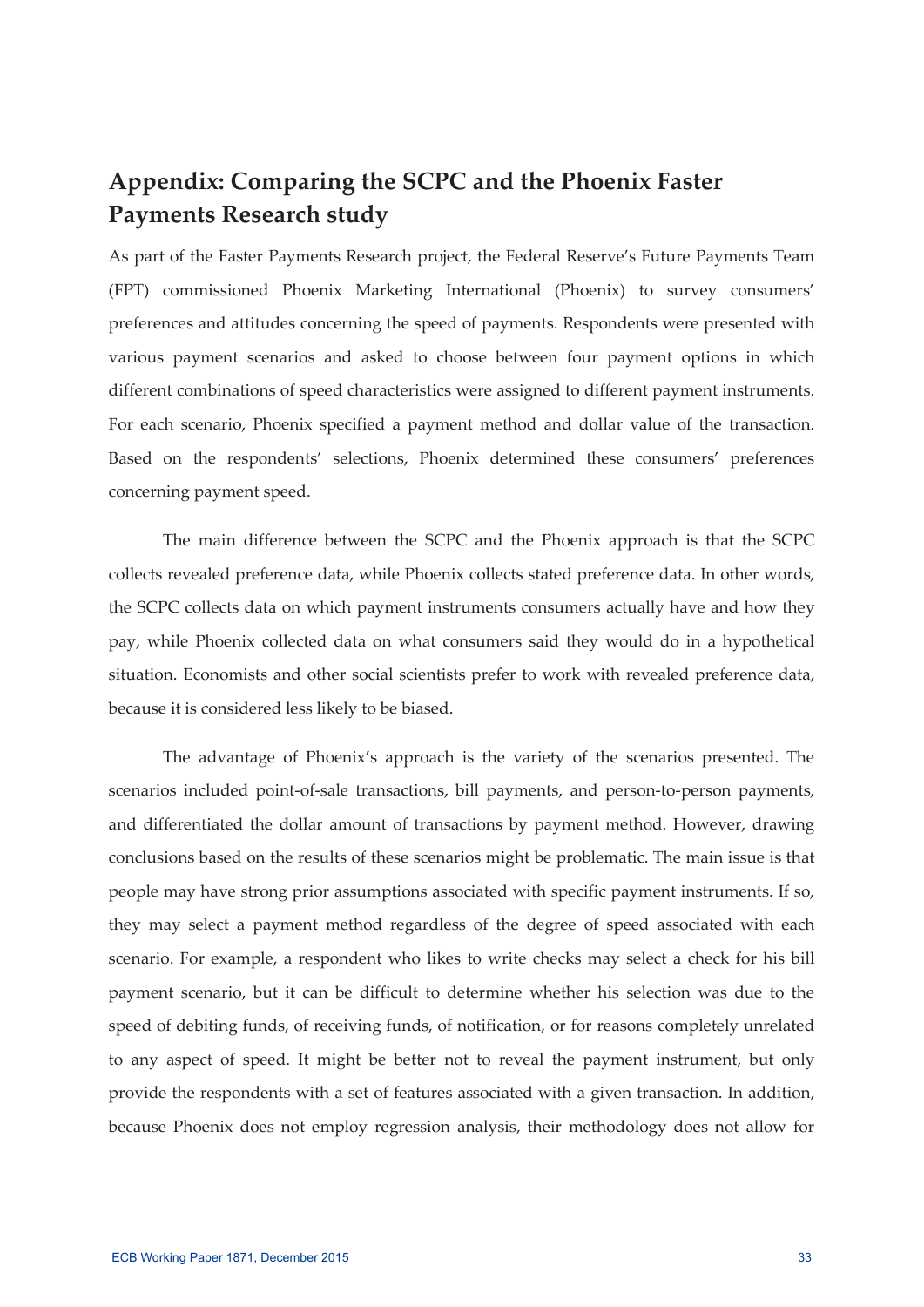estimating the effect of speed on payment choice while controlling for effects of demographic or income attributes.

In contrast, the SCPC approach allows respondents to rate various attributes of each payment method separately. A respondent may rate checks high because of their low cost and good record keeping capabilities, but rate checks low because of the long time it takes for the funds to be debited from the account. The SCPC survey asks respondents separately about their payment adoption and use and employs the technique of econometric regression, allowing us to estimate separately the effect of a respondent's rating of each characteristic—including each aspect of speed—on the respondent's payment behavior, while holding demographic and income attributes constant. This way, we not only learn whether a consumer considers each payment method to be desirable or undesirable based on each characteristic, but also are able to estimate the effect of the ratings on the adoption and use of each payment method, while controlling for demographic attributes and income. Our methodology allows us to test whether a low rating of checks because of the slowness with which funds are debited has a negative effect on the use of checks. In many cases, we find that consumer ratings of these characteristics do not significantly affect payment behavior.

Despite the differences in approach, the Phoenix findings are broadly in agreement with the findings of the SCPC. In particular, payment speed is not the most important attribute to consumers, and most of Phoenix's focus group respondents stated that their needs were met when it comes to payment speed. Phoenix found that "speed components make up 20 percent to 28 percent of importance in selection" of a payment method. Speed was found to be relatively less important for bill payments, and more important for nonbill online and point-of-sale transactions. However, Phoenix did not include "transaction time" (equivalent to speed time at checkout in the SCPC) in their discrete choice model, as they considered it too close to convenience. Among the aspects of speed they did include, payment deduction and notification were relatively important to consumers, whereas the SCPC found that speed time at checkout was most important and had the highest effect on payment use. Phoenix results are measured in terms of the percentage of consumers who prefer each speed alternative (for example, instant or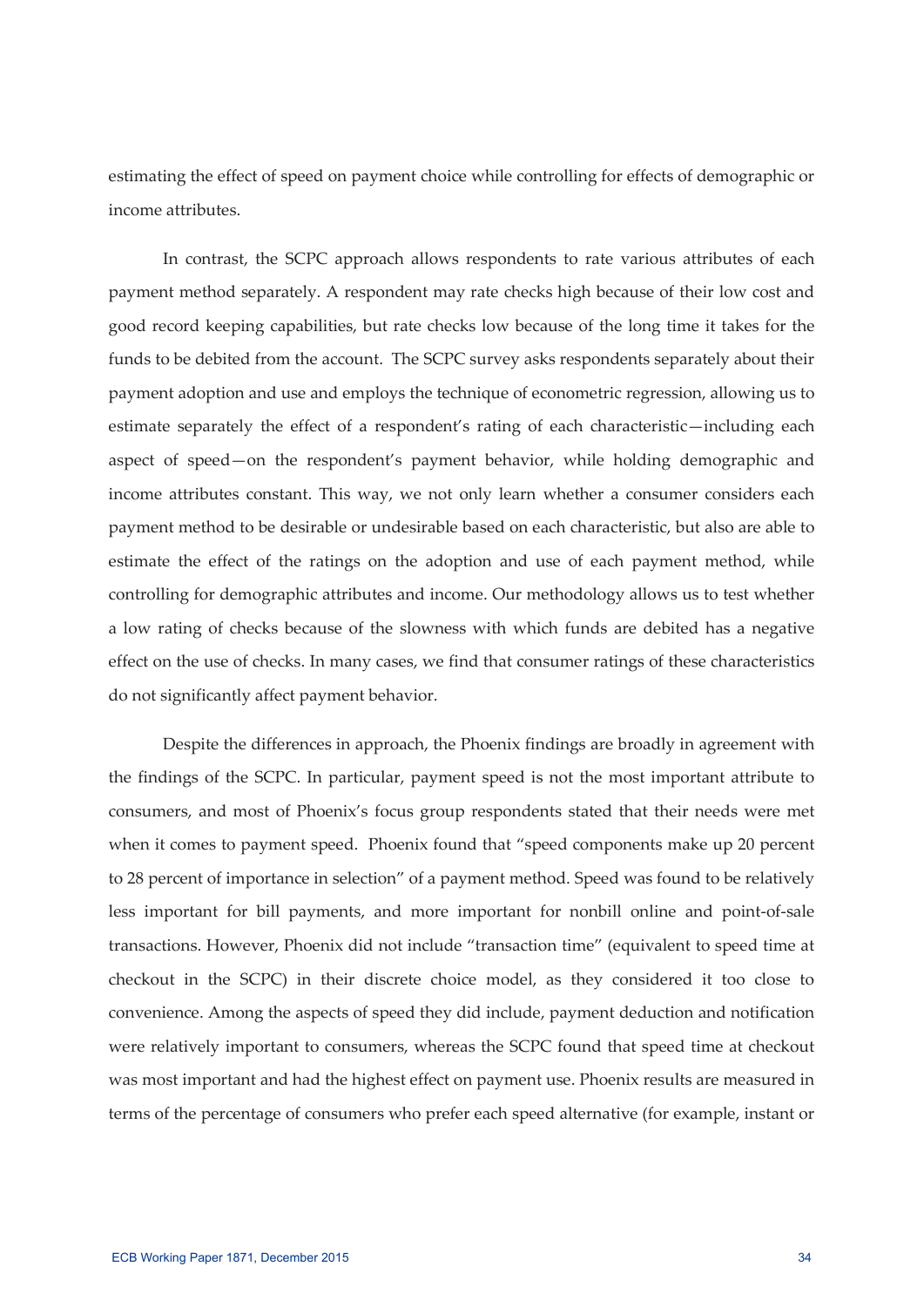one-hour delay), rather than the percentage of consumers who would change their payment behavior if funds deduction or receipt were faster or slower. Based on the percentage of consumers who prefer various payment speed alternatives, it is difficult to predict whether and how they would alter their behavior.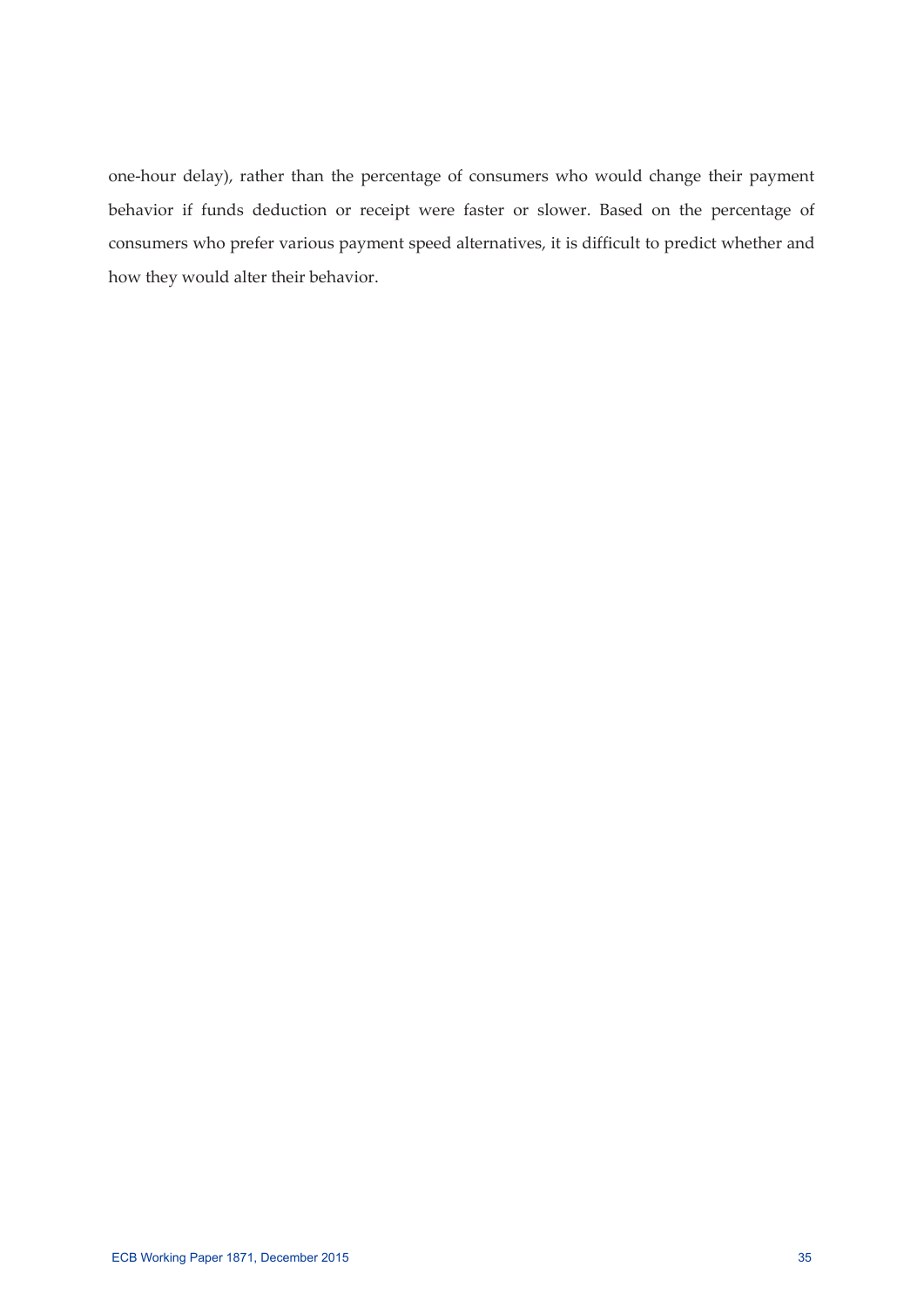| <b>Characteristic</b>  | <b>Definition</b>                                               |
|------------------------|-----------------------------------------------------------------|
| Acceptance for payment | Please rate how likely each payment method is to be             |
|                        | <b>ACCEPTED</b> for payment by stores, companies, online        |
|                        | merchants, and other people or organizations.                   |
| Convenience            | Please rate the CONVENIENCE of each payment method.             |
|                        | Examples: speed; record keeping; control over payment           |
|                        | timing; ease of use; effort to carry, get or set up; ability to |
|                        | keep or store.                                                  |
| Cost                   | Please rate the COST of using each payment method.              |
|                        | Examples: fees, penalties, postage, interest paid or lost;      |
|                        | subscriptions or materials raise the cost; cash discounts and   |
|                        | rewards (like frequent flyer miles) reduce the cost.            |
| Getting & setting up   | Rate the task of GETTING & SETTING UP each payment              |
|                        | method before you can use it.                                   |
|                        | Examples: getting cash at the ATM, length of time to get or set |
|                        | up, paper work, learning to use or install it, or travel.       |
| Payment records        | Rate the quality of <b>PAYMENT RECORDS</b> offered by each      |
|                        | method of payment. Consider both paper and electronic           |
|                        | records.                                                        |
|                        | Examples: proof of purchase, account balances, spending         |
|                        | history, usefulness in correcting errors or dispute resolution, |
|                        | and ease of storage.                                            |
| Security               | Suppose a payment method has been stolen, misused, or           |
|                        | accessed without the owner's permission. Rate the               |
|                        | <b>SECURITY</b> of each method against permanent financial loss |
|                        | or unwanted disclosure of personal information.                 |

# **Appendix Table 1: Payment Instrument Characteristics Definitions**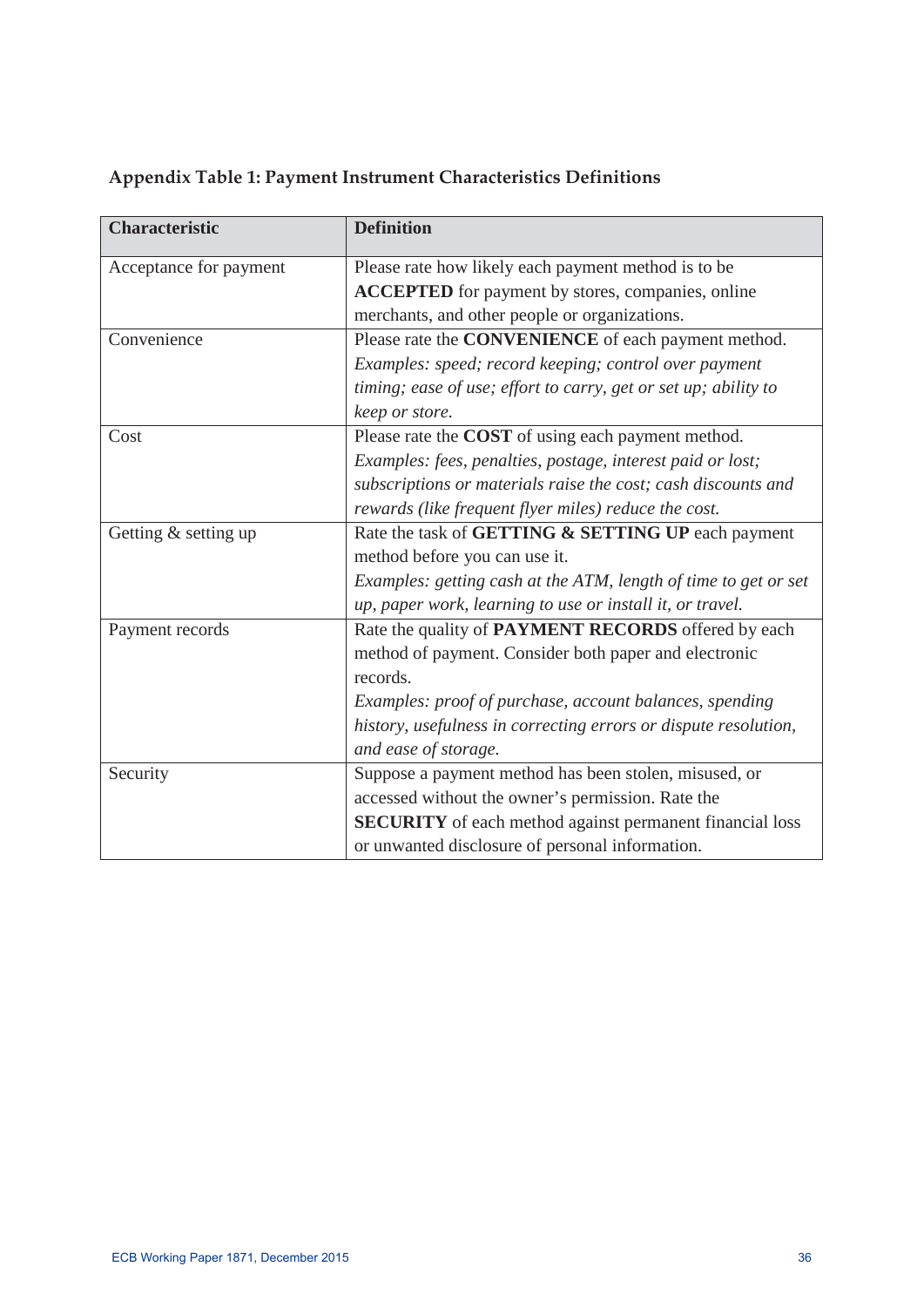# **Appendix Table 2: Regression Results for Payment Instrument Adoption**

| ***<br>***<br>$\ast$<br>$\ast$<br>.00<br>.07<br>.07<br>$-.07$<br>.12<br>.06<br>.00<br>Acceptance<br>$\ast$<br>$***$<br>***<br>$***$<br>***<br>Cost<br>.02<br>.10<br>.05<br>$-.04$<br>.20<br>.12<br>.03<br>$***$<br>***<br>$***$<br>***<br>***<br>.09<br>Convenience<br>.01<br>.14<br>.00<br>.30<br>.07<br>.11<br>$***$<br>$***$<br>*<br>***<br>.15<br>***<br>***<br>.07<br>Setup<br>.05<br>.12<br>$-.01$<br>.17<br>.10<br>$***$<br>***<br>***<br>$***$<br>$**$<br>$\ast\ast$<br>Records<br>.04<br>.09<br>.14<br>$-.02$<br>.20<br>.08<br>.06<br>$***$<br>$***$<br>Speed Time at Checkout<br>.00<br>.19<br>.05<br>.07<br>.06<br>.03<br>.14<br><b>Characteristics</b><br>$***$<br>***<br>$\ast\ast$<br>.02<br>.27<br><b>Speed Deduct</b><br>.05<br>.01<br>.03<br>.24<br>.06<br>***<br>$-.03$<br>.09<br>$\ast$<br><b>Speed Notify</b><br>.00<br>.04<br>$-.02$<br>.07<br>.11<br>$**$<br>$**$<br>$***$<br>.10<br>Speed Receipt<br>.01<br>.06<br>$-.05$<br>.04<br>$-.21$<br>$-.07$<br>$**$<br>$\ast$<br>.02<br>.05<br>$\ast$<br>Security Wealth<br>.01<br>$-.05$<br>.07<br>.05<br>$-.02$<br>$\ast$<br>$\ast$<br>$***$<br>$-.02$<br>.05<br>Security PII<br>.02<br>.00<br>.15<br>.01<br>.04<br>.04<br>Security Confidentiality<br>.01<br>.02<br>.03<br>$-.02$<br>.02<br>.02<br>$\ast\ast$<br>$-.07$<br>$-.02$<br>Under 35<br>$-.02$<br>.05<br>$-.10$<br>.15<br>$-.06$<br>$25 - 34$<br>.00.<br>$-.07$<br>$***$<br>$-.01$<br>$-.02$<br>.04<br>.05<br>$-.02$<br>Age<br>**<br>$**$<br>.02<br>.00<br>45-54<br>.01<br>$-.01$<br>$-.08$<br>$-.04$<br>$-.06$<br>[35-44 omitted]<br>$***$<br>$\ast$<br>.03<br>$-.01$<br>55-64<br>$-.01$<br>$-.08$<br>$-.06$<br>.01<br>$-.03$<br>$***$<br>***<br>$\ast$<br>65 or Over<br>.03<br>$-.03$<br>.02<br>$-.17$<br>$-.10$<br>$-.07$<br>$-.07$<br>$***$<br>***<br>$***$<br>Less than High School<br>$-.29$<br>$-.20$<br>$-.13$<br>$-.25$<br>$-.03$<br>$-.06$<br>$-.02$<br>$***$<br>$**$<br>***<br>***<br>$***$<br>$-.07$<br>$-.12$<br>$-.15$<br>$-.06$<br>$-.09$<br>High School<br>$-.07$<br>$-.04$<br>Education<br>***<br>***<br>Some College<br>$-.05$<br>$-.02$<br>$-.08$<br>$-.04$<br>$-.02$<br>$-.03$<br>.03<br>[College omitted]<br>$\ast$<br>$***$<br>$\ast$<br>.02<br>$-.04$<br>.06<br>.07<br>$-.02$<br>.05<br>.00<br>Graduate Degree<br>$\ast$<br>$\ast\ast$<br>$**$<br>$**$<br>Never Married<br>$-.02$<br>$-.08$<br>$-.07$<br>.03<br>.00<br>$-.10$<br>.00<br><b>Marital Status</b><br>$**$<br>***<br>$-.09$<br>.02<br>.02<br>$-.05$<br>$-.03$<br>$-.03$<br>$-.03$<br>Separated Divorced<br>[Married omitted]<br>$***$<br>.09<br>.12<br>Widowed<br>.01<br>$-.05$<br>.01<br>$-.08$<br>$-.03$<br>***<br>.00<br>$-.01$<br>$-.03$<br>.01<br>.00<br>Household Size<br>.01<br>.00<br>$\ast\ast$<br>***<br>.03<br>.05<br>$-.01$<br>.02<br>Ethnicity<br>Latino<br>$-.03$<br>$-.03$<br>.14<br>***<br>***<br>***<br><b>Black</b><br>$-.08$<br>.00<br>$-.12$<br>$-.04$<br>.02<br>$-.04$<br>.19<br>Race<br>$**$<br>$***$<br>.03<br>.08<br>.05<br>.13<br>$-.05$<br>.02<br>Asian<br>.11<br>[White omitted]<br>.00<br>Other<br>$-.05$<br>$-.08$<br>.05<br>.06<br>$-.01$<br>$-.04$<br>$\ast$<br>***<br>$**$<br>$\ast\ast$<br>Gender<br>Male<br>$-.02$<br>$-.02$<br>$-.03$<br>$-.08$<br>.04<br>$-.06$<br>$-.05$<br>***<br>***<br>***<br>***<br>$***$<br>$<$ \$25,000<br>$-.14$<br>$-.20$<br>$-.19$<br>$-.18$<br>$-.18$<br>.06<br>$-.03$<br>***<br>$-.05$<br>Income<br>\$25,000-\$49,999<br>$-.08$<br>$-.03$<br>$-.04$<br>.00<br>$-.03$<br>.01<br>[\$40K-\$75K omitted] \$75,000-\$99,999<br>$\ast$<br>$***$<br>*<br>$-.02$<br>$-.08$<br>$-.02$<br>.06<br>.08<br>.03<br>$-.05$<br>$**$<br>***<br>$>=$ \$100,000<br>$-.04$<br>$-.03$<br>.06<br>.14<br>.05<br>$-.01$<br>.06<br>.00<br>.03<br>$-.03$<br>.00<br>.00<br>.00<br>$-.02$<br>Not Highest Income In Household<br>***<br>$<$ \$50,000<br>.04<br>$-.02$<br>.04<br>$-.01$<br>$-.01$<br>.01<br>.09<br><b>Net Worth</b><br>\$50,000 - \$100,000<br>$-.03$<br>$-.02$<br>.03<br>$-.01$<br>.02<br>.06<br>$-.06$<br>$\ast$<br>***<br>[\$100K-\$250K<br>.08<br>**<br>\$250,000 - \$399,999<br>.01<br>$-.07$<br>.10<br>.04<br>$-.05$<br>.05<br>$***$<br>$**$<br>omitted]<br>$>=$ \$500,000<br>.01<br>$-.10$<br>.04<br>.11<br>.02<br>$-.01$<br>$-.02$<br>$-.03$<br>$-.09$<br>.00<br>.03<br>.04<br>.01<br>.12<br>Missing Net Worth<br>.05<br>$\ast$<br>.01<br>$-.03$<br>.01<br>$-.01$<br>.04<br>$-.02$<br>Retired<br>$***$<br>$\ast\ast$<br>.03<br>.01<br>.06<br>.29<br>.09<br>Disabled<br>.03<br>.11<br><b>Employment Status</b><br>$***$<br>Unemployed<br>$-.04$<br>**<br>$-.12$<br>***<br>-.09<br>.07<br>$-.05$<br>$-.09$<br>*<br>.02<br>[Employed omitted]<br>Homemaker<br>$-.10$<br>$-.08$<br>$-.05$<br>$-.03$<br>$-.08$<br>$-.13$<br>$-.01$<br>Other<br>$-.07$<br>$-.06$<br>$-.09$<br>.04<br>.03<br>.10<br>.11<br>$\ast\ast$<br>$***$<br>$\ast$<br>Pay Bills<br>.01<br>.01<br>.02<br>.04<br>.01<br>.01<br>.01<br>*<br>Shops<br>.00<br>.01<br>.02<br>.00<br>$-.01$<br>.01<br>$-.01$<br>$***$<br><b>Born Abroad</b><br>.01<br>.02<br>.00<br>$-.10$<br>$-.04$<br>.03<br>.03<br>$\ast\ast$<br>***<br>$\ast\ast$<br>$***$<br>$\ast\ast$<br>.03<br>.07<br>.10<br>$-.06$<br>Homeowner<br>.03<br>.10<br>$-.05$<br>Ever Bankrupt (last 12 months)<br>.07<br>$-.01$<br>$-.07$<br>.01<br>.00<br>.04<br>$-.16$<br>$***$<br>***<br>$-.29$<br>Ever Bankrupt (last 7 years)<br>.00<br>.06<br>.02<br>.04<br>.14<br>.06<br>Number of Observations<br>1831<br>1833<br>1834<br>1829<br>1817<br>1828<br>1776<br>R-Squared (CHAR)<br>.28<br>.45<br>.43<br>.09<br>.24<br>.16<br>.21<br>R-Squared (No CHAR)<br>.41<br>.14<br>.36<br>.08<br>.10<br>.12<br>.15 | Categories | Variables | Check | Debit | Credit | Prepaid | OBBP | <b>BANP</b> | Money Order |  |
|-------------------------------------------------------------------------------------------------------------------------------------------------------------------------------------------------------------------------------------------------------------------------------------------------------------------------------------------------------------------------------------------------------------------------------------------------------------------------------------------------------------------------------------------------------------------------------------------------------------------------------------------------------------------------------------------------------------------------------------------------------------------------------------------------------------------------------------------------------------------------------------------------------------------------------------------------------------------------------------------------------------------------------------------------------------------------------------------------------------------------------------------------------------------------------------------------------------------------------------------------------------------------------------------------------------------------------------------------------------------------------------------------------------------------------------------------------------------------------------------------------------------------------------------------------------------------------------------------------------------------------------------------------------------------------------------------------------------------------------------------------------------------------------------------------------------------------------------------------------------------------------------------------------------------------------------------------------------------------------------------------------------------------------------------------------------------------------------------------------------------------------------------------------------------------------------------------------------------------------------------------------------------------------------------------------------------------------------------------------------------------------------------------------------------------------------------------------------------------------------------------------------------------------------------------------------------------------------------------------------------------------------------------------------------------------------------------------------------------------------------------------------------------------------------------------------------------------------------------------------------------------------------------------------------------------------------------------------------------------------------------------------------------------------------------------------------------------------------------------------------------------------------------------------------------------------------------------------------------------------------------------------------------------------------------------------------------------------------------------------------------------------------------------------------------------------------------------------------------------------------------------------------------------------------------------------------------------------------------------------------------------------------------------------------------------------------------------------------------------------------------------------------------------------------------------------------------------------------------------------------------------------------------------------------------------------------------------------------------------------------------------------------------------------------------------------------------------------------------------------------------------------------------------------------------------------------------------------------------------------------------------------------------------------------------------------------------------------------------------------------------------------------------------------------------------------------------------------------------------------------------------------------------------------------------------------------------------------------------------------------------------------------------------------------------------------------------------------------------------------------------------------------------------------------------------------------------------------------------------------------------------------------------------------------------------------------------------------------------------------------------------------------------------------------------------------------------------------------------------------------------------------------------------------------------------------------------------------------------------------------------------------------------------------------------------------------------------------------------------------------------------------------------------------------------------------------------------------------------------------------------------------------------------------------------------------------------------------------|------------|-----------|-------|-------|--------|---------|------|-------------|-------------|--|
|                                                                                                                                                                                                                                                                                                                                                                                                                                                                                                                                                                                                                                                                                                                                                                                                                                                                                                                                                                                                                                                                                                                                                                                                                                                                                                                                                                                                                                                                                                                                                                                                                                                                                                                                                                                                                                                                                                                                                                                                                                                                                                                                                                                                                                                                                                                                                                                                                                                                                                                                                                                                                                                                                                                                                                                                                                                                                                                                                                                                                                                                                                                                                                                                                                                                                                                                                                                                                                                                                                                                                                                                                                                                                                                                                                                                                                                                                                                                                                                                                                                                                                                                                                                                                                                                                                                                                                                                                                                                                                                                                                                                                                                                                                                                                                                                                                                                                                                                                                                                                                                                                                                                                                                                                                                                                                                                                                                                                                                                                                                                                                                                 |            |           |       |       |        |         |      |             |             |  |
|                                                                                                                                                                                                                                                                                                                                                                                                                                                                                                                                                                                                                                                                                                                                                                                                                                                                                                                                                                                                                                                                                                                                                                                                                                                                                                                                                                                                                                                                                                                                                                                                                                                                                                                                                                                                                                                                                                                                                                                                                                                                                                                                                                                                                                                                                                                                                                                                                                                                                                                                                                                                                                                                                                                                                                                                                                                                                                                                                                                                                                                                                                                                                                                                                                                                                                                                                                                                                                                                                                                                                                                                                                                                                                                                                                                                                                                                                                                                                                                                                                                                                                                                                                                                                                                                                                                                                                                                                                                                                                                                                                                                                                                                                                                                                                                                                                                                                                                                                                                                                                                                                                                                                                                                                                                                                                                                                                                                                                                                                                                                                                                                 |            |           |       |       |        |         |      |             |             |  |
|                                                                                                                                                                                                                                                                                                                                                                                                                                                                                                                                                                                                                                                                                                                                                                                                                                                                                                                                                                                                                                                                                                                                                                                                                                                                                                                                                                                                                                                                                                                                                                                                                                                                                                                                                                                                                                                                                                                                                                                                                                                                                                                                                                                                                                                                                                                                                                                                                                                                                                                                                                                                                                                                                                                                                                                                                                                                                                                                                                                                                                                                                                                                                                                                                                                                                                                                                                                                                                                                                                                                                                                                                                                                                                                                                                                                                                                                                                                                                                                                                                                                                                                                                                                                                                                                                                                                                                                                                                                                                                                                                                                                                                                                                                                                                                                                                                                                                                                                                                                                                                                                                                                                                                                                                                                                                                                                                                                                                                                                                                                                                                                                 |            |           |       |       |        |         |      |             |             |  |
|                                                                                                                                                                                                                                                                                                                                                                                                                                                                                                                                                                                                                                                                                                                                                                                                                                                                                                                                                                                                                                                                                                                                                                                                                                                                                                                                                                                                                                                                                                                                                                                                                                                                                                                                                                                                                                                                                                                                                                                                                                                                                                                                                                                                                                                                                                                                                                                                                                                                                                                                                                                                                                                                                                                                                                                                                                                                                                                                                                                                                                                                                                                                                                                                                                                                                                                                                                                                                                                                                                                                                                                                                                                                                                                                                                                                                                                                                                                                                                                                                                                                                                                                                                                                                                                                                                                                                                                                                                                                                                                                                                                                                                                                                                                                                                                                                                                                                                                                                                                                                                                                                                                                                                                                                                                                                                                                                                                                                                                                                                                                                                                                 |            |           |       |       |        |         |      |             |             |  |
|                                                                                                                                                                                                                                                                                                                                                                                                                                                                                                                                                                                                                                                                                                                                                                                                                                                                                                                                                                                                                                                                                                                                                                                                                                                                                                                                                                                                                                                                                                                                                                                                                                                                                                                                                                                                                                                                                                                                                                                                                                                                                                                                                                                                                                                                                                                                                                                                                                                                                                                                                                                                                                                                                                                                                                                                                                                                                                                                                                                                                                                                                                                                                                                                                                                                                                                                                                                                                                                                                                                                                                                                                                                                                                                                                                                                                                                                                                                                                                                                                                                                                                                                                                                                                                                                                                                                                                                                                                                                                                                                                                                                                                                                                                                                                                                                                                                                                                                                                                                                                                                                                                                                                                                                                                                                                                                                                                                                                                                                                                                                                                                                 |            |           |       |       |        |         |      |             |             |  |
|                                                                                                                                                                                                                                                                                                                                                                                                                                                                                                                                                                                                                                                                                                                                                                                                                                                                                                                                                                                                                                                                                                                                                                                                                                                                                                                                                                                                                                                                                                                                                                                                                                                                                                                                                                                                                                                                                                                                                                                                                                                                                                                                                                                                                                                                                                                                                                                                                                                                                                                                                                                                                                                                                                                                                                                                                                                                                                                                                                                                                                                                                                                                                                                                                                                                                                                                                                                                                                                                                                                                                                                                                                                                                                                                                                                                                                                                                                                                                                                                                                                                                                                                                                                                                                                                                                                                                                                                                                                                                                                                                                                                                                                                                                                                                                                                                                                                                                                                                                                                                                                                                                                                                                                                                                                                                                                                                                                                                                                                                                                                                                                                 |            |           |       |       |        |         |      |             |             |  |
|                                                                                                                                                                                                                                                                                                                                                                                                                                                                                                                                                                                                                                                                                                                                                                                                                                                                                                                                                                                                                                                                                                                                                                                                                                                                                                                                                                                                                                                                                                                                                                                                                                                                                                                                                                                                                                                                                                                                                                                                                                                                                                                                                                                                                                                                                                                                                                                                                                                                                                                                                                                                                                                                                                                                                                                                                                                                                                                                                                                                                                                                                                                                                                                                                                                                                                                                                                                                                                                                                                                                                                                                                                                                                                                                                                                                                                                                                                                                                                                                                                                                                                                                                                                                                                                                                                                                                                                                                                                                                                                                                                                                                                                                                                                                                                                                                                                                                                                                                                                                                                                                                                                                                                                                                                                                                                                                                                                                                                                                                                                                                                                                 |            |           |       |       |        |         |      |             |             |  |
|                                                                                                                                                                                                                                                                                                                                                                                                                                                                                                                                                                                                                                                                                                                                                                                                                                                                                                                                                                                                                                                                                                                                                                                                                                                                                                                                                                                                                                                                                                                                                                                                                                                                                                                                                                                                                                                                                                                                                                                                                                                                                                                                                                                                                                                                                                                                                                                                                                                                                                                                                                                                                                                                                                                                                                                                                                                                                                                                                                                                                                                                                                                                                                                                                                                                                                                                                                                                                                                                                                                                                                                                                                                                                                                                                                                                                                                                                                                                                                                                                                                                                                                                                                                                                                                                                                                                                                                                                                                                                                                                                                                                                                                                                                                                                                                                                                                                                                                                                                                                                                                                                                                                                                                                                                                                                                                                                                                                                                                                                                                                                                                                 |            |           |       |       |        |         |      |             |             |  |
|                                                                                                                                                                                                                                                                                                                                                                                                                                                                                                                                                                                                                                                                                                                                                                                                                                                                                                                                                                                                                                                                                                                                                                                                                                                                                                                                                                                                                                                                                                                                                                                                                                                                                                                                                                                                                                                                                                                                                                                                                                                                                                                                                                                                                                                                                                                                                                                                                                                                                                                                                                                                                                                                                                                                                                                                                                                                                                                                                                                                                                                                                                                                                                                                                                                                                                                                                                                                                                                                                                                                                                                                                                                                                                                                                                                                                                                                                                                                                                                                                                                                                                                                                                                                                                                                                                                                                                                                                                                                                                                                                                                                                                                                                                                                                                                                                                                                                                                                                                                                                                                                                                                                                                                                                                                                                                                                                                                                                                                                                                                                                                                                 |            |           |       |       |        |         |      |             |             |  |
|                                                                                                                                                                                                                                                                                                                                                                                                                                                                                                                                                                                                                                                                                                                                                                                                                                                                                                                                                                                                                                                                                                                                                                                                                                                                                                                                                                                                                                                                                                                                                                                                                                                                                                                                                                                                                                                                                                                                                                                                                                                                                                                                                                                                                                                                                                                                                                                                                                                                                                                                                                                                                                                                                                                                                                                                                                                                                                                                                                                                                                                                                                                                                                                                                                                                                                                                                                                                                                                                                                                                                                                                                                                                                                                                                                                                                                                                                                                                                                                                                                                                                                                                                                                                                                                                                                                                                                                                                                                                                                                                                                                                                                                                                                                                                                                                                                                                                                                                                                                                                                                                                                                                                                                                                                                                                                                                                                                                                                                                                                                                                                                                 |            |           |       |       |        |         |      |             |             |  |
|                                                                                                                                                                                                                                                                                                                                                                                                                                                                                                                                                                                                                                                                                                                                                                                                                                                                                                                                                                                                                                                                                                                                                                                                                                                                                                                                                                                                                                                                                                                                                                                                                                                                                                                                                                                                                                                                                                                                                                                                                                                                                                                                                                                                                                                                                                                                                                                                                                                                                                                                                                                                                                                                                                                                                                                                                                                                                                                                                                                                                                                                                                                                                                                                                                                                                                                                                                                                                                                                                                                                                                                                                                                                                                                                                                                                                                                                                                                                                                                                                                                                                                                                                                                                                                                                                                                                                                                                                                                                                                                                                                                                                                                                                                                                                                                                                                                                                                                                                                                                                                                                                                                                                                                                                                                                                                                                                                                                                                                                                                                                                                                                 |            |           |       |       |        |         |      |             |             |  |
|                                                                                                                                                                                                                                                                                                                                                                                                                                                                                                                                                                                                                                                                                                                                                                                                                                                                                                                                                                                                                                                                                                                                                                                                                                                                                                                                                                                                                                                                                                                                                                                                                                                                                                                                                                                                                                                                                                                                                                                                                                                                                                                                                                                                                                                                                                                                                                                                                                                                                                                                                                                                                                                                                                                                                                                                                                                                                                                                                                                                                                                                                                                                                                                                                                                                                                                                                                                                                                                                                                                                                                                                                                                                                                                                                                                                                                                                                                                                                                                                                                                                                                                                                                                                                                                                                                                                                                                                                                                                                                                                                                                                                                                                                                                                                                                                                                                                                                                                                                                                                                                                                                                                                                                                                                                                                                                                                                                                                                                                                                                                                                                                 |            |           |       |       |        |         |      |             |             |  |
|                                                                                                                                                                                                                                                                                                                                                                                                                                                                                                                                                                                                                                                                                                                                                                                                                                                                                                                                                                                                                                                                                                                                                                                                                                                                                                                                                                                                                                                                                                                                                                                                                                                                                                                                                                                                                                                                                                                                                                                                                                                                                                                                                                                                                                                                                                                                                                                                                                                                                                                                                                                                                                                                                                                                                                                                                                                                                                                                                                                                                                                                                                                                                                                                                                                                                                                                                                                                                                                                                                                                                                                                                                                                                                                                                                                                                                                                                                                                                                                                                                                                                                                                                                                                                                                                                                                                                                                                                                                                                                                                                                                                                                                                                                                                                                                                                                                                                                                                                                                                                                                                                                                                                                                                                                                                                                                                                                                                                                                                                                                                                                                                 |            |           |       |       |        |         |      |             |             |  |
|                                                                                                                                                                                                                                                                                                                                                                                                                                                                                                                                                                                                                                                                                                                                                                                                                                                                                                                                                                                                                                                                                                                                                                                                                                                                                                                                                                                                                                                                                                                                                                                                                                                                                                                                                                                                                                                                                                                                                                                                                                                                                                                                                                                                                                                                                                                                                                                                                                                                                                                                                                                                                                                                                                                                                                                                                                                                                                                                                                                                                                                                                                                                                                                                                                                                                                                                                                                                                                                                                                                                                                                                                                                                                                                                                                                                                                                                                                                                                                                                                                                                                                                                                                                                                                                                                                                                                                                                                                                                                                                                                                                                                                                                                                                                                                                                                                                                                                                                                                                                                                                                                                                                                                                                                                                                                                                                                                                                                                                                                                                                                                                                 |            |           |       |       |        |         |      |             |             |  |
|                                                                                                                                                                                                                                                                                                                                                                                                                                                                                                                                                                                                                                                                                                                                                                                                                                                                                                                                                                                                                                                                                                                                                                                                                                                                                                                                                                                                                                                                                                                                                                                                                                                                                                                                                                                                                                                                                                                                                                                                                                                                                                                                                                                                                                                                                                                                                                                                                                                                                                                                                                                                                                                                                                                                                                                                                                                                                                                                                                                                                                                                                                                                                                                                                                                                                                                                                                                                                                                                                                                                                                                                                                                                                                                                                                                                                                                                                                                                                                                                                                                                                                                                                                                                                                                                                                                                                                                                                                                                                                                                                                                                                                                                                                                                                                                                                                                                                                                                                                                                                                                                                                                                                                                                                                                                                                                                                                                                                                                                                                                                                                                                 |            |           |       |       |        |         |      |             |             |  |
|                                                                                                                                                                                                                                                                                                                                                                                                                                                                                                                                                                                                                                                                                                                                                                                                                                                                                                                                                                                                                                                                                                                                                                                                                                                                                                                                                                                                                                                                                                                                                                                                                                                                                                                                                                                                                                                                                                                                                                                                                                                                                                                                                                                                                                                                                                                                                                                                                                                                                                                                                                                                                                                                                                                                                                                                                                                                                                                                                                                                                                                                                                                                                                                                                                                                                                                                                                                                                                                                                                                                                                                                                                                                                                                                                                                                                                                                                                                                                                                                                                                                                                                                                                                                                                                                                                                                                                                                                                                                                                                                                                                                                                                                                                                                                                                                                                                                                                                                                                                                                                                                                                                                                                                                                                                                                                                                                                                                                                                                                                                                                                                                 |            |           |       |       |        |         |      |             |             |  |
|                                                                                                                                                                                                                                                                                                                                                                                                                                                                                                                                                                                                                                                                                                                                                                                                                                                                                                                                                                                                                                                                                                                                                                                                                                                                                                                                                                                                                                                                                                                                                                                                                                                                                                                                                                                                                                                                                                                                                                                                                                                                                                                                                                                                                                                                                                                                                                                                                                                                                                                                                                                                                                                                                                                                                                                                                                                                                                                                                                                                                                                                                                                                                                                                                                                                                                                                                                                                                                                                                                                                                                                                                                                                                                                                                                                                                                                                                                                                                                                                                                                                                                                                                                                                                                                                                                                                                                                                                                                                                                                                                                                                                                                                                                                                                                                                                                                                                                                                                                                                                                                                                                                                                                                                                                                                                                                                                                                                                                                                                                                                                                                                 |            |           |       |       |        |         |      |             |             |  |
|                                                                                                                                                                                                                                                                                                                                                                                                                                                                                                                                                                                                                                                                                                                                                                                                                                                                                                                                                                                                                                                                                                                                                                                                                                                                                                                                                                                                                                                                                                                                                                                                                                                                                                                                                                                                                                                                                                                                                                                                                                                                                                                                                                                                                                                                                                                                                                                                                                                                                                                                                                                                                                                                                                                                                                                                                                                                                                                                                                                                                                                                                                                                                                                                                                                                                                                                                                                                                                                                                                                                                                                                                                                                                                                                                                                                                                                                                                                                                                                                                                                                                                                                                                                                                                                                                                                                                                                                                                                                                                                                                                                                                                                                                                                                                                                                                                                                                                                                                                                                                                                                                                                                                                                                                                                                                                                                                                                                                                                                                                                                                                                                 |            |           |       |       |        |         |      |             |             |  |
|                                                                                                                                                                                                                                                                                                                                                                                                                                                                                                                                                                                                                                                                                                                                                                                                                                                                                                                                                                                                                                                                                                                                                                                                                                                                                                                                                                                                                                                                                                                                                                                                                                                                                                                                                                                                                                                                                                                                                                                                                                                                                                                                                                                                                                                                                                                                                                                                                                                                                                                                                                                                                                                                                                                                                                                                                                                                                                                                                                                                                                                                                                                                                                                                                                                                                                                                                                                                                                                                                                                                                                                                                                                                                                                                                                                                                                                                                                                                                                                                                                                                                                                                                                                                                                                                                                                                                                                                                                                                                                                                                                                                                                                                                                                                                                                                                                                                                                                                                                                                                                                                                                                                                                                                                                                                                                                                                                                                                                                                                                                                                                                                 |            |           |       |       |        |         |      |             |             |  |
|                                                                                                                                                                                                                                                                                                                                                                                                                                                                                                                                                                                                                                                                                                                                                                                                                                                                                                                                                                                                                                                                                                                                                                                                                                                                                                                                                                                                                                                                                                                                                                                                                                                                                                                                                                                                                                                                                                                                                                                                                                                                                                                                                                                                                                                                                                                                                                                                                                                                                                                                                                                                                                                                                                                                                                                                                                                                                                                                                                                                                                                                                                                                                                                                                                                                                                                                                                                                                                                                                                                                                                                                                                                                                                                                                                                                                                                                                                                                                                                                                                                                                                                                                                                                                                                                                                                                                                                                                                                                                                                                                                                                                                                                                                                                                                                                                                                                                                                                                                                                                                                                                                                                                                                                                                                                                                                                                                                                                                                                                                                                                                                                 |            |           |       |       |        |         |      |             |             |  |
|                                                                                                                                                                                                                                                                                                                                                                                                                                                                                                                                                                                                                                                                                                                                                                                                                                                                                                                                                                                                                                                                                                                                                                                                                                                                                                                                                                                                                                                                                                                                                                                                                                                                                                                                                                                                                                                                                                                                                                                                                                                                                                                                                                                                                                                                                                                                                                                                                                                                                                                                                                                                                                                                                                                                                                                                                                                                                                                                                                                                                                                                                                                                                                                                                                                                                                                                                                                                                                                                                                                                                                                                                                                                                                                                                                                                                                                                                                                                                                                                                                                                                                                                                                                                                                                                                                                                                                                                                                                                                                                                                                                                                                                                                                                                                                                                                                                                                                                                                                                                                                                                                                                                                                                                                                                                                                                                                                                                                                                                                                                                                                                                 |            |           |       |       |        |         |      |             |             |  |
|                                                                                                                                                                                                                                                                                                                                                                                                                                                                                                                                                                                                                                                                                                                                                                                                                                                                                                                                                                                                                                                                                                                                                                                                                                                                                                                                                                                                                                                                                                                                                                                                                                                                                                                                                                                                                                                                                                                                                                                                                                                                                                                                                                                                                                                                                                                                                                                                                                                                                                                                                                                                                                                                                                                                                                                                                                                                                                                                                                                                                                                                                                                                                                                                                                                                                                                                                                                                                                                                                                                                                                                                                                                                                                                                                                                                                                                                                                                                                                                                                                                                                                                                                                                                                                                                                                                                                                                                                                                                                                                                                                                                                                                                                                                                                                                                                                                                                                                                                                                                                                                                                                                                                                                                                                                                                                                                                                                                                                                                                                                                                                                                 |            |           |       |       |        |         |      |             |             |  |
|                                                                                                                                                                                                                                                                                                                                                                                                                                                                                                                                                                                                                                                                                                                                                                                                                                                                                                                                                                                                                                                                                                                                                                                                                                                                                                                                                                                                                                                                                                                                                                                                                                                                                                                                                                                                                                                                                                                                                                                                                                                                                                                                                                                                                                                                                                                                                                                                                                                                                                                                                                                                                                                                                                                                                                                                                                                                                                                                                                                                                                                                                                                                                                                                                                                                                                                                                                                                                                                                                                                                                                                                                                                                                                                                                                                                                                                                                                                                                                                                                                                                                                                                                                                                                                                                                                                                                                                                                                                                                                                                                                                                                                                                                                                                                                                                                                                                                                                                                                                                                                                                                                                                                                                                                                                                                                                                                                                                                                                                                                                                                                                                 |            |           |       |       |        |         |      |             |             |  |
|                                                                                                                                                                                                                                                                                                                                                                                                                                                                                                                                                                                                                                                                                                                                                                                                                                                                                                                                                                                                                                                                                                                                                                                                                                                                                                                                                                                                                                                                                                                                                                                                                                                                                                                                                                                                                                                                                                                                                                                                                                                                                                                                                                                                                                                                                                                                                                                                                                                                                                                                                                                                                                                                                                                                                                                                                                                                                                                                                                                                                                                                                                                                                                                                                                                                                                                                                                                                                                                                                                                                                                                                                                                                                                                                                                                                                                                                                                                                                                                                                                                                                                                                                                                                                                                                                                                                                                                                                                                                                                                                                                                                                                                                                                                                                                                                                                                                                                                                                                                                                                                                                                                                                                                                                                                                                                                                                                                                                                                                                                                                                                                                 |            |           |       |       |        |         |      |             |             |  |
|                                                                                                                                                                                                                                                                                                                                                                                                                                                                                                                                                                                                                                                                                                                                                                                                                                                                                                                                                                                                                                                                                                                                                                                                                                                                                                                                                                                                                                                                                                                                                                                                                                                                                                                                                                                                                                                                                                                                                                                                                                                                                                                                                                                                                                                                                                                                                                                                                                                                                                                                                                                                                                                                                                                                                                                                                                                                                                                                                                                                                                                                                                                                                                                                                                                                                                                                                                                                                                                                                                                                                                                                                                                                                                                                                                                                                                                                                                                                                                                                                                                                                                                                                                                                                                                                                                                                                                                                                                                                                                                                                                                                                                                                                                                                                                                                                                                                                                                                                                                                                                                                                                                                                                                                                                                                                                                                                                                                                                                                                                                                                                                                 |            |           |       |       |        |         |      |             |             |  |
|                                                                                                                                                                                                                                                                                                                                                                                                                                                                                                                                                                                                                                                                                                                                                                                                                                                                                                                                                                                                                                                                                                                                                                                                                                                                                                                                                                                                                                                                                                                                                                                                                                                                                                                                                                                                                                                                                                                                                                                                                                                                                                                                                                                                                                                                                                                                                                                                                                                                                                                                                                                                                                                                                                                                                                                                                                                                                                                                                                                                                                                                                                                                                                                                                                                                                                                                                                                                                                                                                                                                                                                                                                                                                                                                                                                                                                                                                                                                                                                                                                                                                                                                                                                                                                                                                                                                                                                                                                                                                                                                                                                                                                                                                                                                                                                                                                                                                                                                                                                                                                                                                                                                                                                                                                                                                                                                                                                                                                                                                                                                                                                                 |            |           |       |       |        |         |      |             |             |  |
|                                                                                                                                                                                                                                                                                                                                                                                                                                                                                                                                                                                                                                                                                                                                                                                                                                                                                                                                                                                                                                                                                                                                                                                                                                                                                                                                                                                                                                                                                                                                                                                                                                                                                                                                                                                                                                                                                                                                                                                                                                                                                                                                                                                                                                                                                                                                                                                                                                                                                                                                                                                                                                                                                                                                                                                                                                                                                                                                                                                                                                                                                                                                                                                                                                                                                                                                                                                                                                                                                                                                                                                                                                                                                                                                                                                                                                                                                                                                                                                                                                                                                                                                                                                                                                                                                                                                                                                                                                                                                                                                                                                                                                                                                                                                                                                                                                                                                                                                                                                                                                                                                                                                                                                                                                                                                                                                                                                                                                                                                                                                                                                                 |            |           |       |       |        |         |      |             |             |  |
|                                                                                                                                                                                                                                                                                                                                                                                                                                                                                                                                                                                                                                                                                                                                                                                                                                                                                                                                                                                                                                                                                                                                                                                                                                                                                                                                                                                                                                                                                                                                                                                                                                                                                                                                                                                                                                                                                                                                                                                                                                                                                                                                                                                                                                                                                                                                                                                                                                                                                                                                                                                                                                                                                                                                                                                                                                                                                                                                                                                                                                                                                                                                                                                                                                                                                                                                                                                                                                                                                                                                                                                                                                                                                                                                                                                                                                                                                                                                                                                                                                                                                                                                                                                                                                                                                                                                                                                                                                                                                                                                                                                                                                                                                                                                                                                                                                                                                                                                                                                                                                                                                                                                                                                                                                                                                                                                                                                                                                                                                                                                                                                                 |            |           |       |       |        |         |      |             |             |  |
|                                                                                                                                                                                                                                                                                                                                                                                                                                                                                                                                                                                                                                                                                                                                                                                                                                                                                                                                                                                                                                                                                                                                                                                                                                                                                                                                                                                                                                                                                                                                                                                                                                                                                                                                                                                                                                                                                                                                                                                                                                                                                                                                                                                                                                                                                                                                                                                                                                                                                                                                                                                                                                                                                                                                                                                                                                                                                                                                                                                                                                                                                                                                                                                                                                                                                                                                                                                                                                                                                                                                                                                                                                                                                                                                                                                                                                                                                                                                                                                                                                                                                                                                                                                                                                                                                                                                                                                                                                                                                                                                                                                                                                                                                                                                                                                                                                                                                                                                                                                                                                                                                                                                                                                                                                                                                                                                                                                                                                                                                                                                                                                                 |            |           |       |       |        |         |      |             |             |  |
|                                                                                                                                                                                                                                                                                                                                                                                                                                                                                                                                                                                                                                                                                                                                                                                                                                                                                                                                                                                                                                                                                                                                                                                                                                                                                                                                                                                                                                                                                                                                                                                                                                                                                                                                                                                                                                                                                                                                                                                                                                                                                                                                                                                                                                                                                                                                                                                                                                                                                                                                                                                                                                                                                                                                                                                                                                                                                                                                                                                                                                                                                                                                                                                                                                                                                                                                                                                                                                                                                                                                                                                                                                                                                                                                                                                                                                                                                                                                                                                                                                                                                                                                                                                                                                                                                                                                                                                                                                                                                                                                                                                                                                                                                                                                                                                                                                                                                                                                                                                                                                                                                                                                                                                                                                                                                                                                                                                                                                                                                                                                                                                                 |            |           |       |       |        |         |      |             |             |  |
|                                                                                                                                                                                                                                                                                                                                                                                                                                                                                                                                                                                                                                                                                                                                                                                                                                                                                                                                                                                                                                                                                                                                                                                                                                                                                                                                                                                                                                                                                                                                                                                                                                                                                                                                                                                                                                                                                                                                                                                                                                                                                                                                                                                                                                                                                                                                                                                                                                                                                                                                                                                                                                                                                                                                                                                                                                                                                                                                                                                                                                                                                                                                                                                                                                                                                                                                                                                                                                                                                                                                                                                                                                                                                                                                                                                                                                                                                                                                                                                                                                                                                                                                                                                                                                                                                                                                                                                                                                                                                                                                                                                                                                                                                                                                                                                                                                                                                                                                                                                                                                                                                                                                                                                                                                                                                                                                                                                                                                                                                                                                                                                                 |            |           |       |       |        |         |      |             |             |  |
|                                                                                                                                                                                                                                                                                                                                                                                                                                                                                                                                                                                                                                                                                                                                                                                                                                                                                                                                                                                                                                                                                                                                                                                                                                                                                                                                                                                                                                                                                                                                                                                                                                                                                                                                                                                                                                                                                                                                                                                                                                                                                                                                                                                                                                                                                                                                                                                                                                                                                                                                                                                                                                                                                                                                                                                                                                                                                                                                                                                                                                                                                                                                                                                                                                                                                                                                                                                                                                                                                                                                                                                                                                                                                                                                                                                                                                                                                                                                                                                                                                                                                                                                                                                                                                                                                                                                                                                                                                                                                                                                                                                                                                                                                                                                                                                                                                                                                                                                                                                                                                                                                                                                                                                                                                                                                                                                                                                                                                                                                                                                                                                                 |            |           |       |       |        |         |      |             |             |  |
|                                                                                                                                                                                                                                                                                                                                                                                                                                                                                                                                                                                                                                                                                                                                                                                                                                                                                                                                                                                                                                                                                                                                                                                                                                                                                                                                                                                                                                                                                                                                                                                                                                                                                                                                                                                                                                                                                                                                                                                                                                                                                                                                                                                                                                                                                                                                                                                                                                                                                                                                                                                                                                                                                                                                                                                                                                                                                                                                                                                                                                                                                                                                                                                                                                                                                                                                                                                                                                                                                                                                                                                                                                                                                                                                                                                                                                                                                                                                                                                                                                                                                                                                                                                                                                                                                                                                                                                                                                                                                                                                                                                                                                                                                                                                                                                                                                                                                                                                                                                                                                                                                                                                                                                                                                                                                                                                                                                                                                                                                                                                                                                                 |            |           |       |       |        |         |      |             |             |  |
|                                                                                                                                                                                                                                                                                                                                                                                                                                                                                                                                                                                                                                                                                                                                                                                                                                                                                                                                                                                                                                                                                                                                                                                                                                                                                                                                                                                                                                                                                                                                                                                                                                                                                                                                                                                                                                                                                                                                                                                                                                                                                                                                                                                                                                                                                                                                                                                                                                                                                                                                                                                                                                                                                                                                                                                                                                                                                                                                                                                                                                                                                                                                                                                                                                                                                                                                                                                                                                                                                                                                                                                                                                                                                                                                                                                                                                                                                                                                                                                                                                                                                                                                                                                                                                                                                                                                                                                                                                                                                                                                                                                                                                                                                                                                                                                                                                                                                                                                                                                                                                                                                                                                                                                                                                                                                                                                                                                                                                                                                                                                                                                                 |            |           |       |       |        |         |      |             |             |  |
|                                                                                                                                                                                                                                                                                                                                                                                                                                                                                                                                                                                                                                                                                                                                                                                                                                                                                                                                                                                                                                                                                                                                                                                                                                                                                                                                                                                                                                                                                                                                                                                                                                                                                                                                                                                                                                                                                                                                                                                                                                                                                                                                                                                                                                                                                                                                                                                                                                                                                                                                                                                                                                                                                                                                                                                                                                                                                                                                                                                                                                                                                                                                                                                                                                                                                                                                                                                                                                                                                                                                                                                                                                                                                                                                                                                                                                                                                                                                                                                                                                                                                                                                                                                                                                                                                                                                                                                                                                                                                                                                                                                                                                                                                                                                                                                                                                                                                                                                                                                                                                                                                                                                                                                                                                                                                                                                                                                                                                                                                                                                                                                                 |            |           |       |       |        |         |      |             |             |  |
|                                                                                                                                                                                                                                                                                                                                                                                                                                                                                                                                                                                                                                                                                                                                                                                                                                                                                                                                                                                                                                                                                                                                                                                                                                                                                                                                                                                                                                                                                                                                                                                                                                                                                                                                                                                                                                                                                                                                                                                                                                                                                                                                                                                                                                                                                                                                                                                                                                                                                                                                                                                                                                                                                                                                                                                                                                                                                                                                                                                                                                                                                                                                                                                                                                                                                                                                                                                                                                                                                                                                                                                                                                                                                                                                                                                                                                                                                                                                                                                                                                                                                                                                                                                                                                                                                                                                                                                                                                                                                                                                                                                                                                                                                                                                                                                                                                                                                                                                                                                                                                                                                                                                                                                                                                                                                                                                                                                                                                                                                                                                                                                                 |            |           |       |       |        |         |      |             |             |  |
|                                                                                                                                                                                                                                                                                                                                                                                                                                                                                                                                                                                                                                                                                                                                                                                                                                                                                                                                                                                                                                                                                                                                                                                                                                                                                                                                                                                                                                                                                                                                                                                                                                                                                                                                                                                                                                                                                                                                                                                                                                                                                                                                                                                                                                                                                                                                                                                                                                                                                                                                                                                                                                                                                                                                                                                                                                                                                                                                                                                                                                                                                                                                                                                                                                                                                                                                                                                                                                                                                                                                                                                                                                                                                                                                                                                                                                                                                                                                                                                                                                                                                                                                                                                                                                                                                                                                                                                                                                                                                                                                                                                                                                                                                                                                                                                                                                                                                                                                                                                                                                                                                                                                                                                                                                                                                                                                                                                                                                                                                                                                                                                                 |            |           |       |       |        |         |      |             |             |  |
|                                                                                                                                                                                                                                                                                                                                                                                                                                                                                                                                                                                                                                                                                                                                                                                                                                                                                                                                                                                                                                                                                                                                                                                                                                                                                                                                                                                                                                                                                                                                                                                                                                                                                                                                                                                                                                                                                                                                                                                                                                                                                                                                                                                                                                                                                                                                                                                                                                                                                                                                                                                                                                                                                                                                                                                                                                                                                                                                                                                                                                                                                                                                                                                                                                                                                                                                                                                                                                                                                                                                                                                                                                                                                                                                                                                                                                                                                                                                                                                                                                                                                                                                                                                                                                                                                                                                                                                                                                                                                                                                                                                                                                                                                                                                                                                                                                                                                                                                                                                                                                                                                                                                                                                                                                                                                                                                                                                                                                                                                                                                                                                                 |            |           |       |       |        |         |      |             |             |  |
|                                                                                                                                                                                                                                                                                                                                                                                                                                                                                                                                                                                                                                                                                                                                                                                                                                                                                                                                                                                                                                                                                                                                                                                                                                                                                                                                                                                                                                                                                                                                                                                                                                                                                                                                                                                                                                                                                                                                                                                                                                                                                                                                                                                                                                                                                                                                                                                                                                                                                                                                                                                                                                                                                                                                                                                                                                                                                                                                                                                                                                                                                                                                                                                                                                                                                                                                                                                                                                                                                                                                                                                                                                                                                                                                                                                                                                                                                                                                                                                                                                                                                                                                                                                                                                                                                                                                                                                                                                                                                                                                                                                                                                                                                                                                                                                                                                                                                                                                                                                                                                                                                                                                                                                                                                                                                                                                                                                                                                                                                                                                                                                                 |            |           |       |       |        |         |      |             |             |  |
|                                                                                                                                                                                                                                                                                                                                                                                                                                                                                                                                                                                                                                                                                                                                                                                                                                                                                                                                                                                                                                                                                                                                                                                                                                                                                                                                                                                                                                                                                                                                                                                                                                                                                                                                                                                                                                                                                                                                                                                                                                                                                                                                                                                                                                                                                                                                                                                                                                                                                                                                                                                                                                                                                                                                                                                                                                                                                                                                                                                                                                                                                                                                                                                                                                                                                                                                                                                                                                                                                                                                                                                                                                                                                                                                                                                                                                                                                                                                                                                                                                                                                                                                                                                                                                                                                                                                                                                                                                                                                                                                                                                                                                                                                                                                                                                                                                                                                                                                                                                                                                                                                                                                                                                                                                                                                                                                                                                                                                                                                                                                                                                                 |            |           |       |       |        |         |      |             |             |  |
|                                                                                                                                                                                                                                                                                                                                                                                                                                                                                                                                                                                                                                                                                                                                                                                                                                                                                                                                                                                                                                                                                                                                                                                                                                                                                                                                                                                                                                                                                                                                                                                                                                                                                                                                                                                                                                                                                                                                                                                                                                                                                                                                                                                                                                                                                                                                                                                                                                                                                                                                                                                                                                                                                                                                                                                                                                                                                                                                                                                                                                                                                                                                                                                                                                                                                                                                                                                                                                                                                                                                                                                                                                                                                                                                                                                                                                                                                                                                                                                                                                                                                                                                                                                                                                                                                                                                                                                                                                                                                                                                                                                                                                                                                                                                                                                                                                                                                                                                                                                                                                                                                                                                                                                                                                                                                                                                                                                                                                                                                                                                                                                                 |            |           |       |       |        |         |      |             |             |  |
|                                                                                                                                                                                                                                                                                                                                                                                                                                                                                                                                                                                                                                                                                                                                                                                                                                                                                                                                                                                                                                                                                                                                                                                                                                                                                                                                                                                                                                                                                                                                                                                                                                                                                                                                                                                                                                                                                                                                                                                                                                                                                                                                                                                                                                                                                                                                                                                                                                                                                                                                                                                                                                                                                                                                                                                                                                                                                                                                                                                                                                                                                                                                                                                                                                                                                                                                                                                                                                                                                                                                                                                                                                                                                                                                                                                                                                                                                                                                                                                                                                                                                                                                                                                                                                                                                                                                                                                                                                                                                                                                                                                                                                                                                                                                                                                                                                                                                                                                                                                                                                                                                                                                                                                                                                                                                                                                                                                                                                                                                                                                                                                                 |            |           |       |       |        |         |      |             |             |  |
|                                                                                                                                                                                                                                                                                                                                                                                                                                                                                                                                                                                                                                                                                                                                                                                                                                                                                                                                                                                                                                                                                                                                                                                                                                                                                                                                                                                                                                                                                                                                                                                                                                                                                                                                                                                                                                                                                                                                                                                                                                                                                                                                                                                                                                                                                                                                                                                                                                                                                                                                                                                                                                                                                                                                                                                                                                                                                                                                                                                                                                                                                                                                                                                                                                                                                                                                                                                                                                                                                                                                                                                                                                                                                                                                                                                                                                                                                                                                                                                                                                                                                                                                                                                                                                                                                                                                                                                                                                                                                                                                                                                                                                                                                                                                                                                                                                                                                                                                                                                                                                                                                                                                                                                                                                                                                                                                                                                                                                                                                                                                                                                                 |            |           |       |       |        |         |      |             |             |  |
|                                                                                                                                                                                                                                                                                                                                                                                                                                                                                                                                                                                                                                                                                                                                                                                                                                                                                                                                                                                                                                                                                                                                                                                                                                                                                                                                                                                                                                                                                                                                                                                                                                                                                                                                                                                                                                                                                                                                                                                                                                                                                                                                                                                                                                                                                                                                                                                                                                                                                                                                                                                                                                                                                                                                                                                                                                                                                                                                                                                                                                                                                                                                                                                                                                                                                                                                                                                                                                                                                                                                                                                                                                                                                                                                                                                                                                                                                                                                                                                                                                                                                                                                                                                                                                                                                                                                                                                                                                                                                                                                                                                                                                                                                                                                                                                                                                                                                                                                                                                                                                                                                                                                                                                                                                                                                                                                                                                                                                                                                                                                                                                                 |            |           |       |       |        |         |      |             |             |  |
|                                                                                                                                                                                                                                                                                                                                                                                                                                                                                                                                                                                                                                                                                                                                                                                                                                                                                                                                                                                                                                                                                                                                                                                                                                                                                                                                                                                                                                                                                                                                                                                                                                                                                                                                                                                                                                                                                                                                                                                                                                                                                                                                                                                                                                                                                                                                                                                                                                                                                                                                                                                                                                                                                                                                                                                                                                                                                                                                                                                                                                                                                                                                                                                                                                                                                                                                                                                                                                                                                                                                                                                                                                                                                                                                                                                                                                                                                                                                                                                                                                                                                                                                                                                                                                                                                                                                                                                                                                                                                                                                                                                                                                                                                                                                                                                                                                                                                                                                                                                                                                                                                                                                                                                                                                                                                                                                                                                                                                                                                                                                                                                                 |            |           |       |       |        |         |      |             |             |  |
|                                                                                                                                                                                                                                                                                                                                                                                                                                                                                                                                                                                                                                                                                                                                                                                                                                                                                                                                                                                                                                                                                                                                                                                                                                                                                                                                                                                                                                                                                                                                                                                                                                                                                                                                                                                                                                                                                                                                                                                                                                                                                                                                                                                                                                                                                                                                                                                                                                                                                                                                                                                                                                                                                                                                                                                                                                                                                                                                                                                                                                                                                                                                                                                                                                                                                                                                                                                                                                                                                                                                                                                                                                                                                                                                                                                                                                                                                                                                                                                                                                                                                                                                                                                                                                                                                                                                                                                                                                                                                                                                                                                                                                                                                                                                                                                                                                                                                                                                                                                                                                                                                                                                                                                                                                                                                                                                                                                                                                                                                                                                                                                                 |            |           |       |       |        |         |      |             |             |  |
|                                                                                                                                                                                                                                                                                                                                                                                                                                                                                                                                                                                                                                                                                                                                                                                                                                                                                                                                                                                                                                                                                                                                                                                                                                                                                                                                                                                                                                                                                                                                                                                                                                                                                                                                                                                                                                                                                                                                                                                                                                                                                                                                                                                                                                                                                                                                                                                                                                                                                                                                                                                                                                                                                                                                                                                                                                                                                                                                                                                                                                                                                                                                                                                                                                                                                                                                                                                                                                                                                                                                                                                                                                                                                                                                                                                                                                                                                                                                                                                                                                                                                                                                                                                                                                                                                                                                                                                                                                                                                                                                                                                                                                                                                                                                                                                                                                                                                                                                                                                                                                                                                                                                                                                                                                                                                                                                                                                                                                                                                                                                                                                                 |            |           |       |       |        |         |      |             |             |  |
|                                                                                                                                                                                                                                                                                                                                                                                                                                                                                                                                                                                                                                                                                                                                                                                                                                                                                                                                                                                                                                                                                                                                                                                                                                                                                                                                                                                                                                                                                                                                                                                                                                                                                                                                                                                                                                                                                                                                                                                                                                                                                                                                                                                                                                                                                                                                                                                                                                                                                                                                                                                                                                                                                                                                                                                                                                                                                                                                                                                                                                                                                                                                                                                                                                                                                                                                                                                                                                                                                                                                                                                                                                                                                                                                                                                                                                                                                                                                                                                                                                                                                                                                                                                                                                                                                                                                                                                                                                                                                                                                                                                                                                                                                                                                                                                                                                                                                                                                                                                                                                                                                                                                                                                                                                                                                                                                                                                                                                                                                                                                                                                                 |            |           |       |       |        |         |      |             |             |  |
|                                                                                                                                                                                                                                                                                                                                                                                                                                                                                                                                                                                                                                                                                                                                                                                                                                                                                                                                                                                                                                                                                                                                                                                                                                                                                                                                                                                                                                                                                                                                                                                                                                                                                                                                                                                                                                                                                                                                                                                                                                                                                                                                                                                                                                                                                                                                                                                                                                                                                                                                                                                                                                                                                                                                                                                                                                                                                                                                                                                                                                                                                                                                                                                                                                                                                                                                                                                                                                                                                                                                                                                                                                                                                                                                                                                                                                                                                                                                                                                                                                                                                                                                                                                                                                                                                                                                                                                                                                                                                                                                                                                                                                                                                                                                                                                                                                                                                                                                                                                                                                                                                                                                                                                                                                                                                                                                                                                                                                                                                                                                                                                                 |            |           |       |       |        |         |      |             |             |  |
|                                                                                                                                                                                                                                                                                                                                                                                                                                                                                                                                                                                                                                                                                                                                                                                                                                                                                                                                                                                                                                                                                                                                                                                                                                                                                                                                                                                                                                                                                                                                                                                                                                                                                                                                                                                                                                                                                                                                                                                                                                                                                                                                                                                                                                                                                                                                                                                                                                                                                                                                                                                                                                                                                                                                                                                                                                                                                                                                                                                                                                                                                                                                                                                                                                                                                                                                                                                                                                                                                                                                                                                                                                                                                                                                                                                                                                                                                                                                                                                                                                                                                                                                                                                                                                                                                                                                                                                                                                                                                                                                                                                                                                                                                                                                                                                                                                                                                                                                                                                                                                                                                                                                                                                                                                                                                                                                                                                                                                                                                                                                                                                                 |            |           |       |       |        |         |      |             |             |  |
|                                                                                                                                                                                                                                                                                                                                                                                                                                                                                                                                                                                                                                                                                                                                                                                                                                                                                                                                                                                                                                                                                                                                                                                                                                                                                                                                                                                                                                                                                                                                                                                                                                                                                                                                                                                                                                                                                                                                                                                                                                                                                                                                                                                                                                                                                                                                                                                                                                                                                                                                                                                                                                                                                                                                                                                                                                                                                                                                                                                                                                                                                                                                                                                                                                                                                                                                                                                                                                                                                                                                                                                                                                                                                                                                                                                                                                                                                                                                                                                                                                                                                                                                                                                                                                                                                                                                                                                                                                                                                                                                                                                                                                                                                                                                                                                                                                                                                                                                                                                                                                                                                                                                                                                                                                                                                                                                                                                                                                                                                                                                                                                                 |            |           |       |       |        |         |      |             |             |  |
|                                                                                                                                                                                                                                                                                                                                                                                                                                                                                                                                                                                                                                                                                                                                                                                                                                                                                                                                                                                                                                                                                                                                                                                                                                                                                                                                                                                                                                                                                                                                                                                                                                                                                                                                                                                                                                                                                                                                                                                                                                                                                                                                                                                                                                                                                                                                                                                                                                                                                                                                                                                                                                                                                                                                                                                                                                                                                                                                                                                                                                                                                                                                                                                                                                                                                                                                                                                                                                                                                                                                                                                                                                                                                                                                                                                                                                                                                                                                                                                                                                                                                                                                                                                                                                                                                                                                                                                                                                                                                                                                                                                                                                                                                                                                                                                                                                                                                                                                                                                                                                                                                                                                                                                                                                                                                                                                                                                                                                                                                                                                                                                                 |            |           |       |       |        |         |      |             |             |  |
|                                                                                                                                                                                                                                                                                                                                                                                                                                                                                                                                                                                                                                                                                                                                                                                                                                                                                                                                                                                                                                                                                                                                                                                                                                                                                                                                                                                                                                                                                                                                                                                                                                                                                                                                                                                                                                                                                                                                                                                                                                                                                                                                                                                                                                                                                                                                                                                                                                                                                                                                                                                                                                                                                                                                                                                                                                                                                                                                                                                                                                                                                                                                                                                                                                                                                                                                                                                                                                                                                                                                                                                                                                                                                                                                                                                                                                                                                                                                                                                                                                                                                                                                                                                                                                                                                                                                                                                                                                                                                                                                                                                                                                                                                                                                                                                                                                                                                                                                                                                                                                                                                                                                                                                                                                                                                                                                                                                                                                                                                                                                                                                                 |            |           |       |       |        |         |      |             |             |  |
|                                                                                                                                                                                                                                                                                                                                                                                                                                                                                                                                                                                                                                                                                                                                                                                                                                                                                                                                                                                                                                                                                                                                                                                                                                                                                                                                                                                                                                                                                                                                                                                                                                                                                                                                                                                                                                                                                                                                                                                                                                                                                                                                                                                                                                                                                                                                                                                                                                                                                                                                                                                                                                                                                                                                                                                                                                                                                                                                                                                                                                                                                                                                                                                                                                                                                                                                                                                                                                                                                                                                                                                                                                                                                                                                                                                                                                                                                                                                                                                                                                                                                                                                                                                                                                                                                                                                                                                                                                                                                                                                                                                                                                                                                                                                                                                                                                                                                                                                                                                                                                                                                                                                                                                                                                                                                                                                                                                                                                                                                                                                                                                                 |            |           |       |       |        |         |      |             |             |  |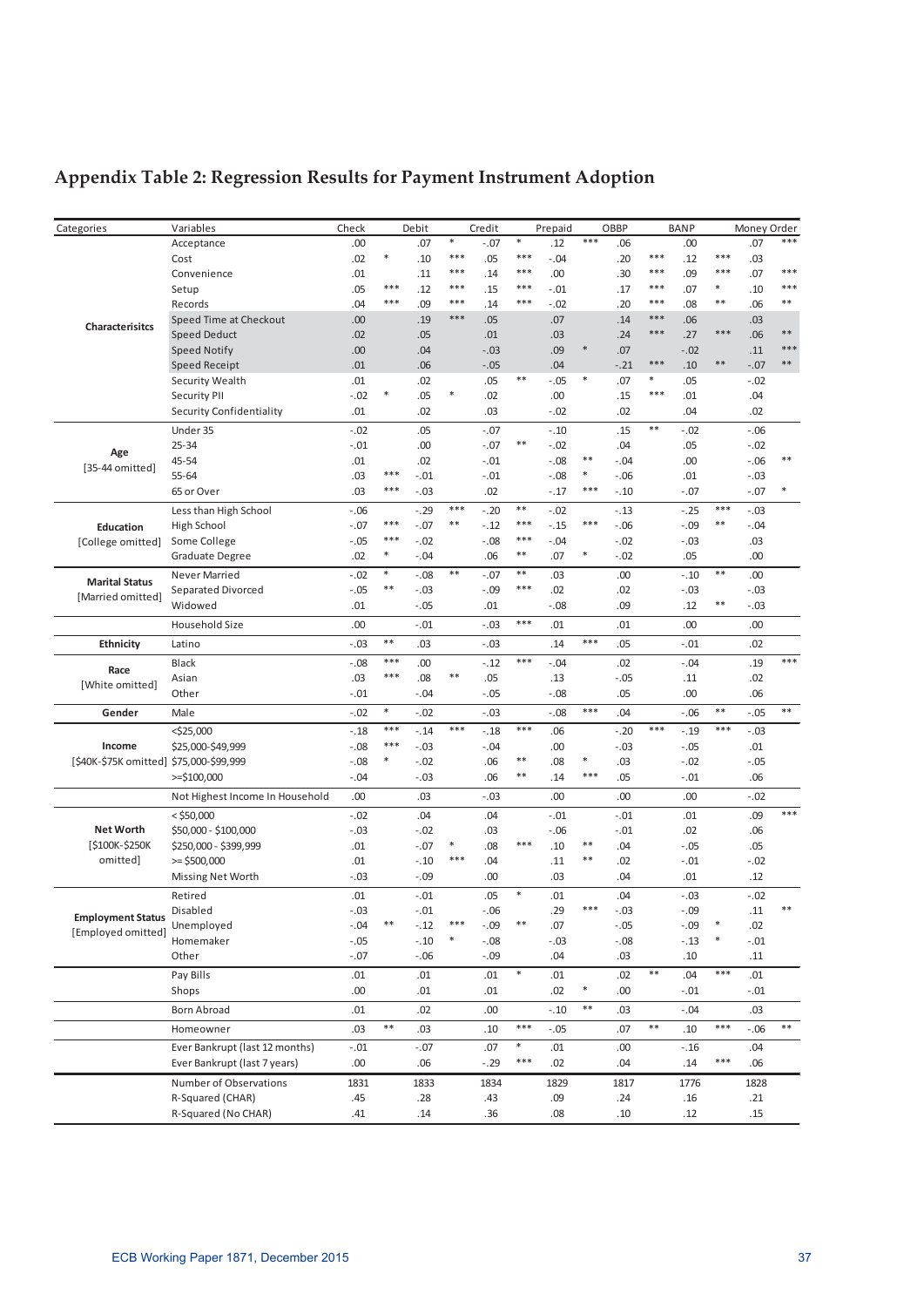# **Appendix Table 3: Regression Results for Payment Instrument Use**

| Categories                 | Variables                       | Cash   |        | Check  |        | Debit  |        | Credit |        | Prepaid |            | OBBP   |            | <b>BANP</b> |        | Money Order |            |
|----------------------------|---------------------------------|--------|--------|--------|--------|--------|--------|--------|--------|---------|------------|--------|------------|-------------|--------|-------------|------------|
|                            | Cost                            | .05    | $***$  | $-.02$ | $\ast$ | .05    | $\ast$ | .08    | ***    | $-.01$  |            | .00    |            | $-.01$      |        | .00         |            |
|                            | Convenience                     | .08    | $***$  | .04    | ***    | .04    |        | .10    | ***    | .02     | $***$      | $-.01$ |            | .02         | $\ast$ | .06         | ***        |
|                            | Records                         | .03    | $***$  | .01    |        | .03    |        | .02    |        | .01     | $\ast$     | .03    |            | .00         |        | .01         |            |
|                            | Speed Time at Checkout          | .02    |        | .04    | ***    | .06    |        | .04    |        | .02     | $\ast$     | .05    | $***$      | .02         | $**$   | .00         |            |
|                            | <b>Speed Deduct</b>             | .01    |        | $-.05$ | ***    | $-.01$ |        | .02    |        | .01     |            | $-.02$ |            | $-.02$      |        | $-.01$      |            |
| Characteristics            | <b>Speed Notify</b>             | $-.01$ |        | .01    |        | .03    |        | .03    |        | .02     | $\ast$     | $-.02$ |            | .00.        |        | $-.01$      |            |
|                            | Speed Receipt                   | .02    |        | $-.01$ |        | $-.02$ |        | $-.02$ |        | .00     |            | .00    |            | $-.01$      |        | .00         |            |
|                            | Security Wealth                 | .00    |        | .00    |        | .05    | $***$  | .06    | ***    | $-.01$  | $***$      | .01    |            | $-.02$      | $***$  | $-.01$      |            |
|                            | <b>Security PII</b>             | .01    |        | .02    | $***$  | .01    |        | $-.01$ |        | $-.01$  | $\ast$     | .03    | $***$      | .01         | $\ast$ | .02         |            |
|                            | Security Confidentiality        | .01    |        | .01    |        | $-.01$ |        | $-.03$ | $\ast$ | .01     |            | $-.01$ |            | .00         |        | .02         |            |
|                            | Under 25                        | $-.09$ | $***$  | .03    |        | .01    |        | .06    |        | .02     |            | $-.01$ |            | .00         |        | $-.07$      | $\ast$     |
|                            | $25 - 34$                       | $-.03$ |        | .00    |        | $-.02$ |        | .10    | ***    | .01     |            | $-.03$ | $***$      | $-.02$      |        | $-.05$      | ***        |
| Age                        | 45-54                           | .01    |        | .01    |        | $-.05$ | $***$  | .02    |        | .01     |            | .01    |            | .00         |        | .00         |            |
| [35-44 omitted]            | $55 - 64$                       | .00    |        | .02    |        | $-.02$ |        | .01    |        | .00     |            | .03    | $***$      | .00         |        | .01         |            |
|                            | 65 or Over                      | $-.02$ |        | .03    | $**$   | $-.05$ |        | .05    |        | .00     |            | .00    |            | .00         |        | .06         | $\ast$     |
|                            |                                 |        |        |        |        |        |        |        |        |         |            |        |            |             |        |             | $***$      |
|                            | Less than High School           | .11    | ***    | .02    |        | .03    |        | .00    |        | .04     | $\ast\ast$ | $-.03$ |            | .01         |        | $-0.08$     |            |
| Education                  | High School                     | .02    |        | .03    | ***    | .04    |        | $-.04$ | $\ast$ | .00     |            | $-.01$ |            | .02         |        | $-.03$      |            |
| [College omitted]          | Some College                    | .02    |        | .01    |        | .04    | $***$  | $-.02$ |        | $-.01$  |            | $-.01$ |            | .02         | $***$  | $-.01$      |            |
|                            | Post Graduate                   | .01    |        | .01    |        | .00    |        | .00    |        | .00     |            | $-.01$ |            | .01         |        | $-.02$      |            |
| <b>Marital Status</b>      | Never Married                   | .05    | $***$  | $-.01$ |        | .02    |        | .00    |        | $-.01$  |            | $-.01$ |            | .01         |        | .03         |            |
| [Married omitted]          | Separated or Divorced           | .01    |        | .00    |        | .02    |        | $-.01$ |        | $-.02$  |            | .03    | $***$      | .01         |        | $-.01$      |            |
|                            | Widowed                         | $-.02$ |        | .00    |        | .09    | $***$  | $-.04$ |        | $-.01$  |            | $-.01$ |            | $-.01$      |        | $-.03$      |            |
|                            | Household Size                  | .00    |        | .00    |        | .01    | $\ast$ | .00    |        | .00     |            | .00    |            | .00         |        | .00         |            |
| Ethnicity                  | Latino                          | .02    |        | .01    |        | .03    |        | $-.04$ | $**$   | .02     |            | $-.01$ |            | .01         |        | $-.01$      |            |
|                            | <b>Black</b>                    | .02    |        | .01    |        | .07    | $***$  | $-.05$ | $\ast$ | .04     | $***$      | .01    |            | .02         |        | .03         |            |
| Race                       | Asian                           | $-.02$ |        | .01    |        | $-.11$ | $***$  | .12    | ***    | .04     | $\ast$     | $-.03$ |            | .01         |        | .00         |            |
| [White omitted]            | Other                           | .03    |        | $-.02$ |        | .03    |        | .03    |        | $-.02$  | $\ast$     | $-.03$ | $\ast$     | $-.03$      | $***$  | $-.01$      |            |
|                            |                                 |        |        |        |        |        |        |        |        |         |            |        |            |             |        |             |            |
| Gender                     | Male                            | .04    | ***    | $-.02$ | ***    | $-.01$ |        | $-.01$ |        | $-.01$  |            | $-.01$ |            | .00         |        | $-.03$      | $\ast$     |
| Income                     | $<$ \$25,000                    | .08    | ***    | .01    |        | .06    | **     | $-.04$ | $\ast$ | .03     | $***$      | .02    |            | $-.01$      |        | .00.        |            |
| [\$40K-\$75K               | \$25,000 - \$49,000             | .01    |        | .02    |        | .02    |        | $-.02$ |        | .00     |            | $-.01$ |            | .01         |        | .03         | $\ast$     |
| omitted]                   | \$75,000 - \$99,999             | $-.04$ | $***$  | .00    |        | .02    |        | .01    |        | .01     |            | .01    |            | .01         |        | $-.01$      |            |
|                            | $>=$ \$100,000                  | $-.02$ |        | .01    |        | $-.04$ |        | .02    |        | .01     |            | .00    |            | .01         |        | .03         |            |
|                            | Not Highest Income In Household | .03    | $***$  | $-.01$ | $\ast$ | .00    |        | $-.02$ |        | $-.01$  |            | .00    |            | $-.01$      |        | $-.02$      |            |
|                            | $<$ \$50,000                    | $-.02$ |        | .00    |        | .01    |        | $-.01$ |        | .00     |            | .00    |            | .01         |        | .04         |            |
| <b>Net Worth</b>           | \$50,000 - \$100,000            | $-.01$ |        | .01    |        | .02    |        | .00    |        | .01     |            | .02    |            | $-.01$      |        | .02         |            |
| [\$100K-\$250K             | \$250,000 - \$399,999           | $-.03$ |        | .00    |        | $-.01$ |        | .07    | ***    | .01     |            | $-.01$ |            | $-.01$      |        | .03         |            |
| omitted]                   | $>=$ \$500,000                  | $-.01$ |        | .01    |        | $-.05$ | *      | .06    | ***    | .01     |            | $-.01$ |            | .00         |        | .00         |            |
|                            | Missing Net Worth               | .04    |        | $-.01$ |        | .03    |        | .00    |        | .01     |            | $-.02$ |            | .00         |        | .01         |            |
|                            | Retired                         | .00    |        | .00    |        | $-.05$ | $\ast$ | .03    |        | $-.01$  |            | .02    |            | .00         |        | $-.04$      |            |
| Employment Status Disabled |                                 | .00    |        | .03    |        | $-.02$ |        | .11    | ***    | .02     |            | $-.05$ | $***$      | $-.01$      |        | .02         |            |
| [Employed                  | Unemployed                      | .00    |        | .00    |        | .03    |        | .07    | $***$  | $-.01$  |            | $-.02$ |            | .01         |        | .02         |            |
| omitted]                   | Homemaker                       | .02    |        | .00    |        | .01    |        | .00    |        | $-.03$  | $***$      | .01    |            | $-.01$      |        | .15         | ***        |
|                            | Other                           | .01    |        | .01    |        | $-.09$ |        | .17    | ***    | $-.01$  |            | $-.05$ | $\ast$     | .00         |        | $-.01$      |            |
|                            |                                 |        |        |        |        |        |        |        |        |         |            |        |            |             |        |             | $***$      |
| Financial                  | Pay Bills                       | .00.   |        | .00    |        | $-.01$ |        | .00    |        | .00     |            | .00    |            | .00         |        | .02         | $\ast\ast$ |
| Responsibility             | Shops                           | .00    |        | .00    |        | .00.   |        | .00.   |        | .00     |            | .00    |            | .00         |        | $-.01$      |            |
|                            | Born Abroad                     | $-.01$ |        | $-.02$ |        | $-.04$ |        | .03    |        | $-.02$  |            | .02    |            | .00         |        | $-.01$      |            |
| Number of Other            | Fewer than Three                | .23    | $***$  | .08    | ***    | .03    |        | .01    |        | .09     | $***$      | $-.04$ |            | .06         |        | .08         | ***        |
| Payment                    | Four                            | .00    |        | $-.07$ | ***    | $-.03$ |        | $-.07$ | ***    | $-.03$  | $\ast\ast$ | $-.02$ |            | .02         | $\ast$ | .00         |            |
| Instruments                | Five                            | $-.04$ | $***$  | $-.10$ | $***$  | $-.05$ | $***$  | $-.05$ | $***$  | $-.02$  | $\ast\ast$ | $-.04$ | $\ast\ast$ | .00         |        | $-.04$      |            |
| Adopted                    | Six                             | $-.04$ | $\ast$ | $-.11$ | ***    | $-.09$ | ***    | $-.06$ | $***$  | $-.02$  |            | $-.06$ | $***$      | .00         |        | $-.03$      |            |
| [Three omitted]            | Seven                           | .00.   |        | $-.14$ | ***    | $-.09$ | **     | $-.07$ | $\ast$ | $-.02$  |            | $-.05$ | $\ast\ast$ | $-.03$      | $\ast$ | -.04        |            |
|                            | Revolved on Credit              | $-.02$ | $\ast$ | .03    | $***$  | .05    | ***    | $-.11$ | ***    | $-.01$  |            | .01    |            | .02         | $***$  | $-.03$      |            |
|                            | <b>Inverse Mills Ratio</b>      |        |        | $-.07$ | $***$  | $-.22$ | $***$  | $-.03$ |        | .05     |            | $-.04$ |            | $-.04$      |        | .01         |            |
|                            | Number of Observations          | 1779   |        | 1764   |        | 1765   |        | 1765   |        | 1763    |            | 1751   |            | 1712        |        | 1762        |            |
|                            | Adjusted R-Squared (CHAR)       | .31    |        | .27    |        | .26    |        | .36    |        | .20     |            | .12    |            | .10         |        | .14         |            |
|                            | Adjusted R-Squared (No CHAR)    | .28    |        | .23    |        | .24    |        | .30    |        | .18     |            | .10    |            | .09         |        | .13         |            |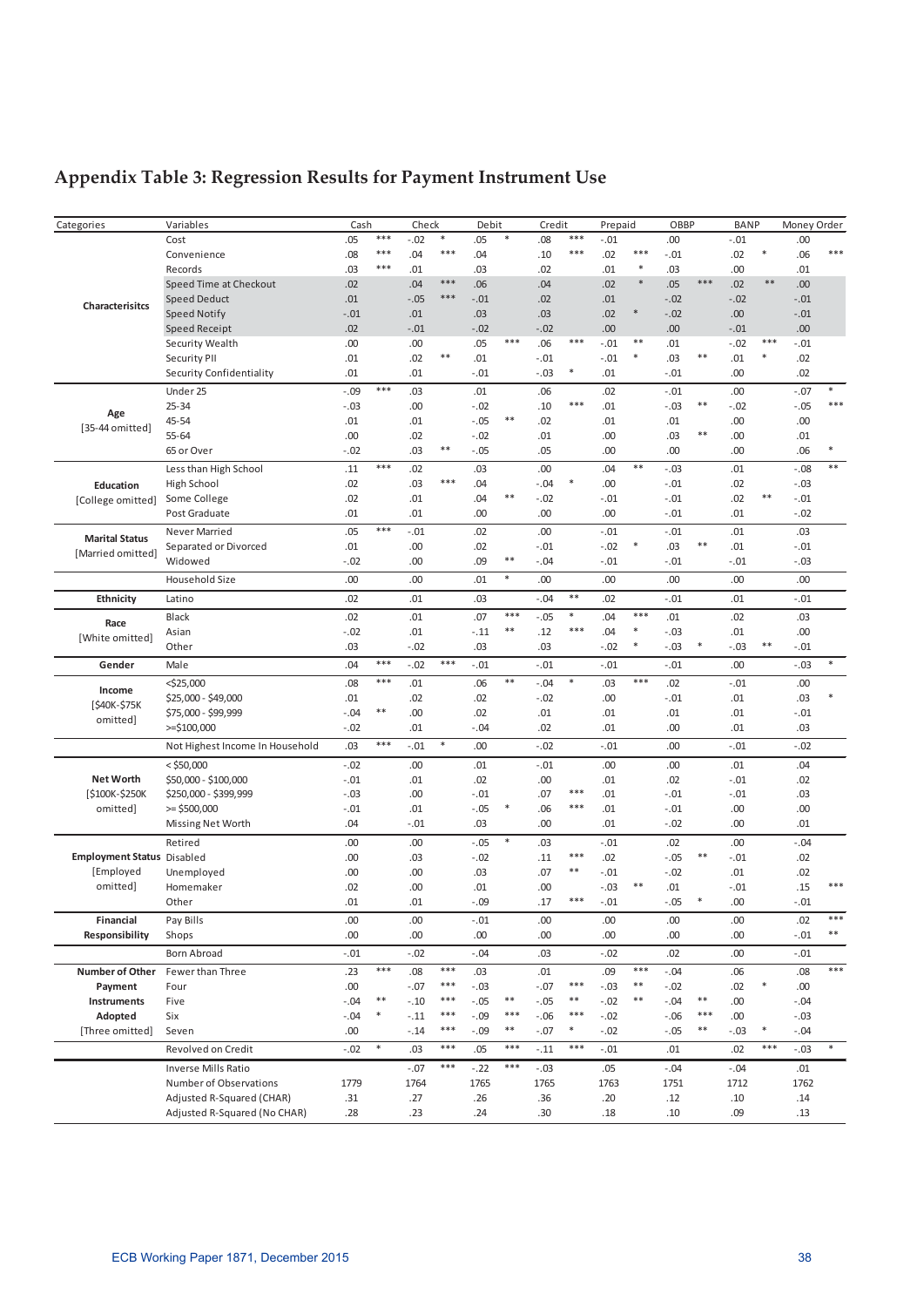# **Appendix Table 4: Adoption, Following Kahn and Liñares-Zegarra Methodology**

| Categories                        | Variables                       | Check   |        | Debit   |            | Credit  |            | Prepaid |        | OBBP    |            | <b>BANP</b> |            | Money Order |        |
|-----------------------------------|---------------------------------|---------|--------|---------|------------|---------|------------|---------|--------|---------|------------|-------------|------------|-------------|--------|
|                                   | Acceptance                      | 0.00    |        | 0.05    |            | $-0.07$ | $\ast$     | 0.11    | $***$  | 0.06    |            | 0.00        |            | 0.07        | ***    |
|                                   | Cost                            | 0.03    | $\ast$ | 0.10    | $***$      | 0.06    | $***$      | $-0.04$ |        | 0.20    | $***$      | 0.11        | $\ast\ast$ | 0.03        |        |
|                                   | Convenience                     | 0.01    |        | 0.12    | ***        | 0.15    | ***        | 0.00    |        | 0.28    | $***$      | 0.08        | $***$      | 0.06        | ***    |
|                                   | Setup                           | 0.05    | $***$  | 0.12    | ***        | 0.15    | $***$      | $-0.01$ |        | 0.16    | ***        | 0.07        |            | 0.10        | ***    |
|                                   | Records                         | 0.04    | $***$  | 0.09    | ***        | 0.17    | ***        | $-0.02$ |        | 0.19    | ***        | 0.06        |            | 0.04        | $\ast$ |
| <b>Characteristics</b>            | Speed at Time of Pay            | 0.00    |        | 0.19    | ***        | 0.07    |            | 0.07    |        | 0.16    | $***$      | 0.06        |            | 0.03        |        |
|                                   | <b>Speed Deduct</b>             | 0.02    |        | 0.04    |            | 0.01    |            | 0.03    |        | 0.22    | ***        | 0.26        | ***        | 0.05        | $***$  |
|                                   | <b>Speed Notify</b>             | 0.00    |        | 0.05    |            | $-0.03$ |            | 0.09    | $\ast$ | 0.08    |            | $-0.01$     |            | 0.12        | ***    |
|                                   | <b>Speed Receipt</b>            | 0.01    |        | 0.07    |            | $-0.04$ |            | 0.04    |        | $-0.21$ | ***        | 0.10        | $\ast\ast$ | $-0.07$     | $***$  |
|                                   | Security                        | $-0.01$ |        | 0.05    | $***$      | $-0.04$ |            | $-0.01$ |        | 0.14    | $***$      | 0.08        | $***$      | 0.04        | $\ast$ |
|                                   | Under 25                        | $-0.02$ |        | 0.06    |            | $-0.08$ |            | $-0.09$ |        | 0.16    | $***$      | $-0.02$     |            | $-0.05$     |        |
| Age                               | $25 - 34$                       | $-0.02$ |        | 0.00    |            | $-0.08$ | $***$      | $-0.03$ |        | 0.06    |            | 0.05        |            | $-0.02$     |        |
|                                   | 45-54                           | 0.00    |        | 0.02    |            | $-0.01$ |            | $-0.09$ | $***$  | $-0.03$ |            | $-0.01$     |            | $-0.06$     | $***$  |
| [35-44 omitted]                   | $55 - 64$                       |         | ***    | $-0.01$ |            |         |            |         | $\ast$ |         |            |             |            |             |        |
|                                   |                                 | 0.03    | ***    |         |            | $-0.01$ |            | $-0.08$ | $***$  | $-0.04$ |            | 0.01        |            | $-0.03$     | $***$  |
|                                   | 65 or Over                      | 0.03    |        | $-0.03$ |            | 0.02    |            | $-0.17$ |        | $-0.07$ |            | $-0.07$     |            | $-0.07$     |        |
|                                   | Less than High School           | $-0.08$ | $\ast$ | $-0.28$ | $***$      | $-0.20$ | $***$      | $-0.04$ |        | $-0.13$ |            | $-0.26$     | $***$      | $-0.02$     |        |
| Education                         | High School                     | $-0.07$ | $***$  | $-0.07$ | $\ast\ast$ | $-0.13$ | $***$      | $-0.15$ | $***$  | $-0.05$ |            | $-0.10$     | $\ast\ast$ | $-0.04$     |        |
| [College omitted]                 | Some College                    | $-0.05$ | ***    | $-0.01$ |            | $-0.09$ | ***        | $-0.04$ |        | $-0.03$ |            | $-0.04$     |            | 0.03        |        |
|                                   | Graduate Degree                 | 0.02    | $\ast$ | $-0.04$ |            | 0.06    | $\ast\ast$ | 0.08    | $***$  | $-0.02$ |            | 0.06        |            | 0.00        |        |
|                                   | Never Married                   | $-0.02$ | $\ast$ | $-0.08$ | $\ast\ast$ | $-0.07$ | $\ast\ast$ | 0.02    |        | 0.01    |            | $-0.11$     | $***$      | 0.00        |        |
| <b>Marital Status</b>             | Separated Divorced              | $-0.04$ | $***$  | $-0.03$ |            | $-0.08$ | $***$      | 0.02    |        | 0.03    |            | $-0.03$     |            | $-0.02$     |        |
| [Married omitted]                 | Widowed                         | 0.01    |        | $-0.04$ |            | 0.01    |            | $-0.08$ |        | 0.08    |            | 0.11        | $***$      | $-0.02$     |        |
|                                   | Household Size                  | 0.00    |        | $-0.01$ |            | $-0.03$ | $***$      | 0.01    |        | 0.01    |            | 0.00        |            | 0.00        |        |
|                                   |                                 |         |        |         |            |         |            |         |        |         |            |             |            |             |        |
| Ethnicity                         | Latino                          | $-0.03$ | $***$  | 0.02    |            | $-0.02$ |            | 0.14    | ***    | 0.07    |            | $-0.02$     |            | 0.02        |        |
| Race                              | Black                           | $-0.07$ | $***$  | 0.00    |            | $-0.12$ | ***        | $-0.04$ |        | 0.02    |            | $-0.05$     |            | 0.20        | ***    |
| [White omitted]                   | Asian                           | 0.03    | $***$  | 0.08    | $***$      | 0.06    |            | 0.12    |        | $-0.05$ |            | 0.08        |            | 0.03        |        |
|                                   | Other                           | $-0.01$ |        | $-0.05$ |            | $-0.05$ |            | $-0.10$ | $\ast$ | 0.04    |            | $-0.01$     |            | 0.06        |        |
| Gender                            | Male                            | $-0.02$ | $***$  | $-0.02$ |            | $-0.03$ |            | $-0.08$ | $***$  | 0.03    |            | $-0.05$     | $\ast\ast$ | $-0.04$     | $***$  |
|                                   | $<$ \$25,000                    | $-0.17$ | $***$  | $-0.14$ | ***        | $-0.19$ | $***$      | 0.06    |        | $-0.19$ | $***$      | $-0.19$     | $***$      | $-0.02$     |        |
| Income                            | \$25,000-\$49,999               | $-0.07$ | ***    | $-0.03$ |            | $-0.04$ |            | 0.00    |        | $-0.02$ |            | $-0.05$     |            | 0.02        |        |
| [\$40K-\$75K                      | \$75,000-\$99,999               | $-0.07$ | $\ast$ | $-0.02$ |            | 0.07    | $\ast\ast$ | 0.09    | $\ast$ | 0.04    |            | $-0.02$     |            | $-0.04$     |        |
| omitted]                          | $>=$ \$100,000                  | $-0.04$ |        | $-0.02$ |            | 0.07    | $\ast\ast$ | 0.14    | ***    | 0.07    |            | 0.00        |            | 0.06        |        |
|                                   |                                 |         |        |         |            |         |            |         |        |         |            |             |            |             |        |
|                                   | Not Highest Income In Household | 0.00    |        | 0.03    |            | $-0.03$ |            | $-0.01$ |        | 0.00    |            | 0.01        |            | $-0.02$     |        |
|                                   | $<$ \$50,000                    | $-0.02$ |        | 0.03    |            | 0.04    |            | 0.00    |        | $-0.02$ |            | 0.01        |            | 0.08        | $***$  |
| <b>Net Worth</b>                  | \$50,000 - \$100,000            | $-0.03$ |        | $-0.03$ |            | 0.03    |            | $-0.04$ |        | $-0.01$ |            | 0.02        |            | 0.06        |        |
| [\$100K-\$250K                    | \$250,000 - \$399,999           | 0.01    |        | $-0.08$ | $\ast$     | 0.08    | $***$      | 0.10    | $***$  | 0.04    |            | $-0.05$     |            | 0.04        |        |
| omitted]                          | $>=$ \$500,000                  | 0.02    |        | $-0.12$ | $***$      | 0.04    |            | 0.11    | ***    | 0.02    |            | $-0.01$     |            | $-0.03$     |        |
|                                   | Missing Net Worth               | $-0.03$ |        | $-0.11$ |            | 0.01    |            | 0.04    |        | 0.04    |            | 0.03        |            | 0.11        |        |
|                                   | Retired                         | 0.01    |        | $-0.01$ |            | 0.06    | $\ast$     | 0.01    |        | 0.04    |            | $-0.03$     |            | $-0.02$     |        |
| <b>Employment Status</b> Disabled |                                 | $-0.03$ |        | $-0.02$ |            | $-0.05$ |            | 0.29    | ***    | $-0.03$ |            | $-0.09$     |            | 0.11        | **     |
| [Employed                         | Unemployed                      | $-0.05$ | $***$  | $-0.12$ | ***        | $-0.09$ | $***$      | 0.07    |        | $-0.07$ |            | $-0.08$     | $\ast$     | 0.01        |        |
| omittedl                          | Homemaker                       | $-0.04$ |        | $-0.11$ | $\ast$     | $-0.07$ |            | $-0.03$ |        | $-0.07$ |            | $-0.12$     | $\ast$     | $-0.02$     |        |
|                                   | Other                           | -0.07   |        | $-0.06$ |            | -0.10   |            | 0.04    |        | 0.02    |            | 0.10        |            | 0.12        |        |
|                                   |                                 |         |        |         |            |         | $\ast$     |         |        |         | $\ast\ast$ |             | $***$      |             |        |
|                                   | Pay Bills                       | 0.01    |        | 0.01    |            | 0.02    |            | 0.01    | $\ast$ | 0.02    |            | 0.04        |            | 0.01        |        |
|                                   | Shops                           | 0.00    |        | 0.01    |            | 0.01    |            | 0.02    |        | 0.00    |            | $-0.01$     |            | $-0.01$     |        |
|                                   | Born Abroad                     | 0.01    |        | 0.03    |            | 0.00    |            | $-0.10$ | $***$  | 0.03    |            | $-0.04$     |            | 0.03        |        |
|                                   | Homeowner                       | 0.03    | $***$  | 0.03    |            | 0.10    | $***$      | $-0.05$ |        | 0.07    | $\ast$     | 0.10        | $***$      | $-0.05$     | $***$  |
|                                   | Ever Bankrupt (last 12 months)  | $-0.01$ |        | $-0.07$ |            | 0.07    |            | 0.01    |        | 0.00    |            | $-0.14$     |            | 0.03        |        |
|                                   | Ever Bankrupt (last 7 years)    | 0.00    |        | 0.06    |            | $-0.29$ | $***$      | 0.02    |        | 0.04    |            | 0.14        | $***$      | 0.05        |        |
|                                   | Yes, myself and                 |         |        |         |            |         |            |         |        |         |            |             |            |             |        |
| <b>ID Theft</b>                   | someone I know well             | $-0.02$ |        | 0.03    |            | $-0.02$ |            | 0.02    |        | 0.08    |            | $-0.06$     |            | 0.09        |        |
|                                   | Yes, someone I know well        | $-0.03$ | $\ast$ | 0.01    |            | 0.00    |            | 0.03    |        | 0.02    |            | 0.02        |            | 0.06        |        |
|                                   | Yes, myself only                | $-0.01$ |        | $-0.04$ |            | $-0.02$ |            | $-0.03$ |        | $-0.07$ |            | 0.03        |            | $-0.01$     |        |
|                                   |                                 |         |        |         |            |         |            |         |        |         |            |             |            |             |        |
|                                   | Number of Observations          | 1838    |        | 1838    |            | 1835    |            | 1837    |        | 1823    |            | 1779        |            | 1832        |        |
|                                   | R-Squared (CHAR)                | 0.45    |        | 0.28    |            | 0.43    |            | 0.09    |        | 0.24    |            | 0.16        |            | 0.21        |        |
|                                   | R-Squared (No CHAR)             | 0.42    |        | 0.14    |            | 0.36    |            | 0.08    |        | 0.10    |            | 0.12        |            | 0.15        |        |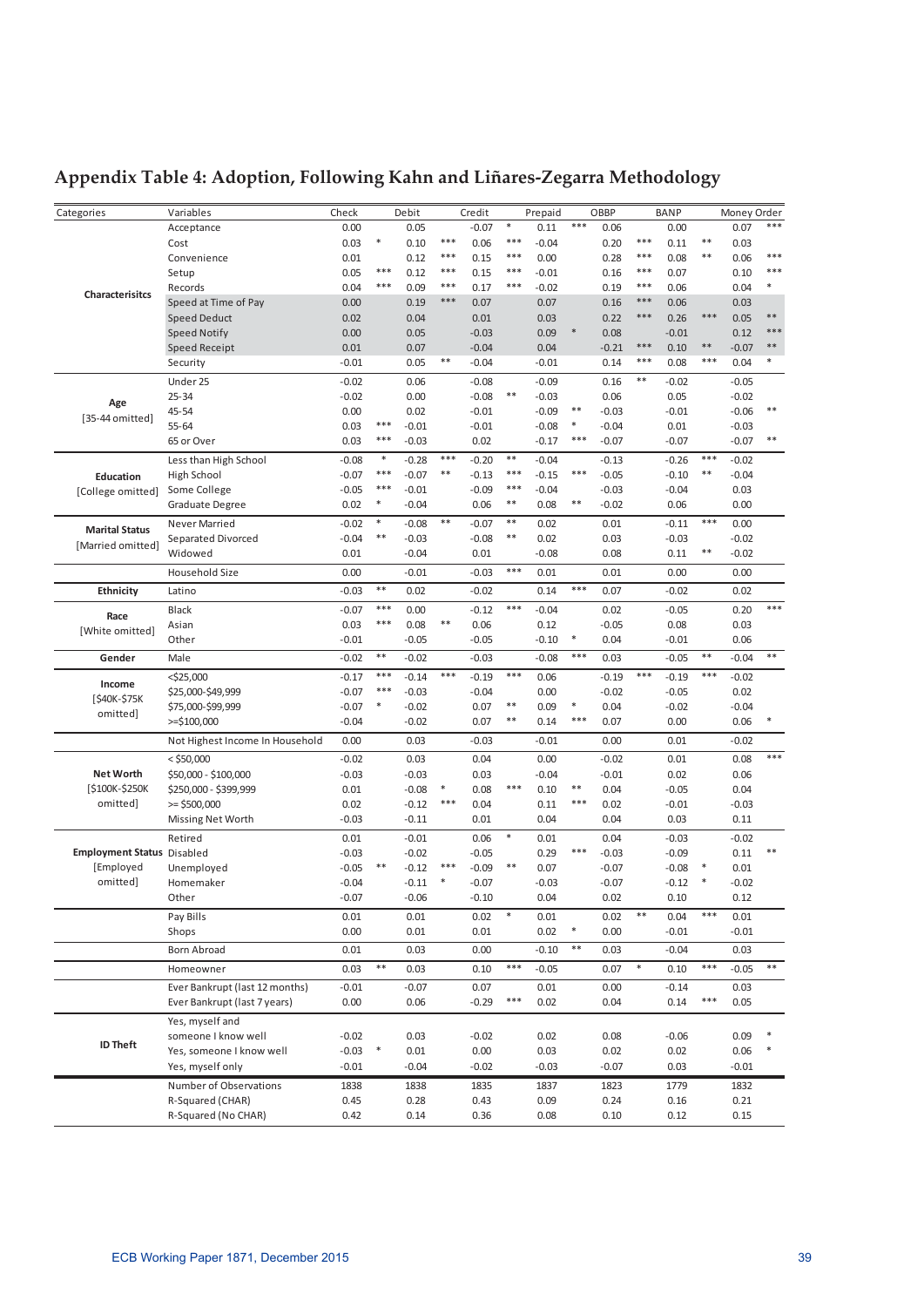# **Appendix Table 5: Use, Following Kahn and Liñares-Zegarra Methodology**

| Categories               | Variables                       | Cash            |        | Check           |        | Debit              |            | Credit       |        | Prepaid      |            | OBBP               |            | <b>BANP</b>     |        | Money Order  |            |
|--------------------------|---------------------------------|-----------------|--------|-----------------|--------|--------------------|------------|--------------|--------|--------------|------------|--------------------|------------|-----------------|--------|--------------|------------|
|                          | Cost                            | 0.05            | ***    | $-0.02$         |        | 0.04               |            | 0.08         | ***    | $-0.01$      |            | $-0.02$            |            | $-0.02$         |        | 0.00         |            |
|                          | Convenience                     | 0.08            | ***    | 0.04            | ***    | 0.03               |            | 0.10         | ***    | 0.02         | $***$      | $-0.03$            |            | 0.02            | **     | 0.06         | ***        |
|                          | Records                         | 0.03            | ***    | 0.01            |        | 0.02               |            | 0.04         |        | 0.01         | *          | 0.02               |            | 0.00            |        | 0.00         |            |
|                          | Speed at Time of Pay            | 0.02            |        | 0.04            | ***    | 0.07               | $\ast$     | 0.04         |        | 0.02         |            | 0.05               | ***        | 0.02            | $**$   | 0.00         |            |
| <b>Characteristics</b>   | <b>Speed Deduct</b>             | 0.01            |        | $-0.05$         | $***$  | 0.01               |            | 0.03         |        | 0.01         |            | $-0.02$            |            | $-0.03$         |        | $-0.01$      |            |
|                          | <b>Speed Notify</b>             | $-0.01$         |        | 0.02            |        | 0.03               |            | 0.03         |        | 0.02         | $\ast$     | $-0.02$            |            | 0.00            |        | 0.00         |            |
|                          | Speed Receipt                   | 0.02            |        | $-0.01$         |        | $-0.02$            |            | $-0.03$      |        | 0.00         |            | 0.00               |            | $-0.01$         |        | 0.00         |            |
|                          | Security                        | 0.01            |        | 0.03            | ***    | 0.07               | ***        | 0.00         |        | $-0.01$      | $\ast$     | 0.02               | $\ast$     | 0.00            |        | 0.02         |            |
|                          | Under 25                        | $-0.09$         | ***    |                 |        |                    |            |              |        |              |            |                    |            |                 |        |              |            |
|                          | 25-34                           |                 |        | 0.03<br>$-0.01$ |        | 0.01<br>$-0.02$    |            | 0.06<br>0.10 | ***    | 0.02<br>0.01 |            | $-0.02$<br>$-0.02$ | $***$      | 0.00<br>$-0.01$ |        | $-0.07$      | **         |
| Age                      |                                 | $-0.03$<br>0.01 |        |                 |        |                    | $***$      |              |        |              |            |                    |            |                 |        | $-0.05$      |            |
| [35-44 omitted]          | 45-54<br>55-64                  | 0.00            |        | 0.01<br>0.02    |        | $-0.05$<br>$-0.02$ |            | 0.02<br>0.01 |        | 0.01<br>0.00 |            | 0.02<br>0.03       | ***        | 0.00<br>0.01    |        | 0.00<br>0.01 |            |
|                          | 65 or Over                      | $-0.02$         |        | 0.04            | $***$  | $-0.05$            |            | 0.04         |        | 0.01         |            | 0.01               |            | 0.00            |        | 0.06         |            |
|                          |                                 |                 |        |                 |        |                    |            |              |        |              |            |                    |            |                 |        |              |            |
|                          | Less than High School           | 0.11            | ***    | 0.02            |        | 0.03               |            | 0.00         |        | 0.04         | $\ast\ast$ | $-0.02$            |            | 0.02            |        | $-0.07$      | $\ast\ast$ |
| <b>Education</b>         | High School                     | 0.02            |        | 0.03            | ***    | 0.03               |            | $-0.04$      | $***$  | 0.00         |            | 0.00               |            | 0.02            | *      | $-0.02$      |            |
| [College omitted]        | Some College                    | 0.02            |        | 0.01            |        | 0.03               | $\ast$     | $-0.03$      |        | 0.00         |            | $-0.01$            |            | 0.02            | ***    | 0.00         |            |
|                          | Post Graduate                   | 0.01            |        | 0.01            |        | 0.00               |            | 0.00         |        | 0.00         |            | $-0.01$            |            | 0.01            |        | $-0.02$      |            |
| <b>Marital Status</b>    | Never Married                   | 0.05            | ***    | $-0.02$         | $\ast$ | 0.02               |            | 0.01         |        | $-0.01$      |            | 0.00               |            | 0.01            |        | 0.03         |            |
| [Married omitted]        | Separated or Divorced           | 0.01            |        | 0.00            |        | 0.02               |            | 0.00         |        | $-0.02$      | $\ast$     | 0.03               | $\ast\ast$ | 0.01            |        | $-0.01$      |            |
|                          | Widowed                         | $-0.02$         |        | 0.00            |        | 0.09               | $***$      | $-0.04$      |        | $-0.01$      |            | $-0.01$            |            | $-0.01$         |        | $-0.03$      |            |
|                          | Household Size                  | 0.00            |        | 0.00            |        | 0.01               | $\ast$     | 0.00         |        | 0.00         |            | 0.00               |            | 0.00            |        | 0.00         |            |
| Ethnicity                | Latino                          | 0.02            |        | 0.01            |        | 0.03               |            | $-0.05$      | $***$  | 0.02         |            | $-0.01$            |            | 0.01            |        | $-0.02$      |            |
|                          |                                 |                 |        |                 |        |                    | ***        |              | $***$  |              | $***$      |                    |            |                 |        |              |            |
| Race                     | Black                           | 0.02            |        | 0.01            |        | 0.07               | $***$      | $-0.05$      | ***    | 0.04         | $\ast$     | 0.01               |            | 0.02            |        | 0.04         |            |
| [White omitted]          | Asian                           | $-0.02$<br>0.04 | $\ast$ | 0.01            |        | $-0.12$            |            | 0.12         |        | 0.03         | $\ast$     | $-0.03$            | $***$      | 0.01<br>$-0.02$ | $\ast$ | 0.01         |            |
|                          | Other                           |                 |        | $-0.02$         |        | 0.02               |            | 0.03         |        | $-0.02$      |            | $-0.03$            |            |                 |        | 0.00         |            |
| Gender                   | Male                            | 0.04            | ***    | $-0.02$         | ***    | $-0.02$            |            | $-0.01$      |        | $-0.01$      |            | $-0.01$            |            | 0.00            |        | $-0.03$      | $\ast$     |
| Income                   | $<$ \$25,000                    | 0.08            | ***    | 0.01            |        | 0.05               | $\ast\ast$ | $-0.04$      |        | 0.03         | ***        | 0.03               |            | $-0.01$         |        | 0.00         |            |
| [\$40K-\$75K             | \$25,000 - \$49,000             | 0.01            |        | 0.02            |        | 0.03               |            | $-0.02$      |        | 0.00         |            | $-0.01$            |            | 0.01            |        | 0.03         |            |
| omitted]                 | \$75,000 - \$99,999             | $-0.04$         | $***$  | 0.00            |        | 0.02               |            | 0.01         |        | 0.01         |            | 0.00               |            | 0.01            |        | $-0.01$      |            |
|                          | $>=$ \$100,000                  | $-0.02$         |        | 0.01            |        | $-0.04$            | $\ast$     | 0.03         |        | 0.01         |            | 0.00               |            | 0.00            |        | 0.03         |            |
|                          | Not Highest Income In Household | 0.03            | ***    | $-0.01$         |        | 0.00               |            | $-0.02$      |        | $-0.01$      |            | 0.00               |            | $-0.01$         |        | $-0.02$      |            |
|                          | $<$ \$50,000                    | $-0.02$         |        | 0.00            |        | 0.01               |            | 0.00         |        | 0.00         |            | 0.01               |            | 0.01            |        | 0.03         |            |
| <b>Net Worth</b>         | \$50,000 - \$100,000            | $-0.01$         |        | 0.00            |        | 0.02               |            | $-0.01$      |        | 0.01         |            | 0.02               |            | $-0.01$         |        | 0.03         |            |
| [\$100-\$250K            | \$250,000 - \$399,999           | $-0.03$         |        | 0.00            |        | $-0.01$            |            | 0.07         | ***    | 0.01         |            | $-0.01$            |            | $-0.01$         |        | 0.02         |            |
| omitted]                 | $>=$ \$500,000                  | $-0.01$         |        | 0.01            |        | $-0.05$            | $\ast$     | 0.07         | ***    | 0.01         |            | 0.00               |            | 0.00            |        | $-0.01$      |            |
|                          | Missing Net Worth               | 0.04            |        | $-0.01$         |        | 0.04               |            | 0.00         |        | 0.01         |            | $-0.03$            |            | $-0.01$         |        | 0.01         |            |
|                          | Retired                         | 0.00            |        | 0.00            |        | $-0.05$            | $\ast$     | 0.03         |        | $-0.01$      |            | 0.02               |            | 0.00            |        | $-0.03$      |            |
| <b>Employment Status</b> | Disabled                        | 0.00            |        | 0.03            |        | $-0.02$            |            | 0.11         | ***    | 0.02         |            | $-0.04$            | $\ast$     | $-0.01$         |        | 0.02         |            |
| [Employed                | Unemployed                      | 0.01            |        | 0.00            |        | 0.02               |            | 0.06         | $***$  | $-0.01$      |            | $-0.02$            |            | 0.00            |        | 0.02         |            |
| omitted]                 | Homemaker                       | 0.02            |        | 0.00            |        | 0.00               |            | 0.00         |        | $-0.03$      | $***$      | 0.02               |            | $-0.01$         |        | 0.15         | ***        |
|                          | Other                           | 0.01            |        | 0.01            |        | $-0.08$            |            | 0.16         | ***    | $-0.01$      |            | $-0.05$            | $\ast$     | 0.00            |        | 0.00         |            |
|                          |                                 |                 |        |                 |        |                    |            |              |        |              |            |                    |            |                 |        |              | $***$      |
| <b>Financial</b>         | Pay Bills                       | 0.00            |        | 0.00            |        | $-0.01$            |            | 0.00         |        | 0.00         |            | 0.00               |            | 0.00            |        | 0.01         |            |
| Responsibility           | Shops                           | 0.00            |        | 0.00            |        | 0.00               |            | 0.00         |        | 0.00         |            | 0.00               |            | 0.00            |        | $-0.01$      |            |
|                          | Yes, myself and                 | $-0.03$         |        | 0.00            |        | $-0.03$            |            | 0.03         |        | 0.00         |            | $-0.02$            |            | 0.00            |        | 0.04         |            |
| <b>ID Theft</b>          | someone I know well             |                 |        |                 |        |                    |            |              |        |              |            |                    |            |                 |        |              |            |
|                          | Yes, someone I know well        | 0.00            |        | 0.02            |        | 0.00               |            | $-0.03$      |        | 0.00         |            | 0.01               |            | 0.00            |        | 0.02         |            |
|                          | Yes, myself only                | 0.03            |        | $-0.02$         |        | 0.06               | $\ast$     | 0.00         |        | 0.01         |            | $-0.02$            |            | $-0.05$         | ***    | $-0.02$      |            |
|                          | Born Abroad                     | $-0.01$         |        | $-0.02$         |        | $-0.03$            |            | 0.03         |        | $-0.02$      |            | 0.02               |            | 0.00            |        | 0.00         |            |
| Number of Other          | Fewer than Three                | 0.24            | ***    | 0.08            | ***    | 0.03               |            | 0.00         |        | 0.09         | ***        | $-0.03$            |            | 0.05            |        | 0.08         | ***        |
| Payment                  | Four                            | 0.00            |        | $-0.07$         | ***    | $-0.03$            |            | $-0.07$      | ***    | $-0.02$      | $\ast$     | $-0.02$            |            | 0.02            |        | 0.00         |            |
| Instruments              | Five                            | $-0.04$         | $***$  | $-0.10$         | ***    | $-0.05$            | $\ast$     | $-0.05$      | $***$  | $-0.02$      | $\ast$     | $-0.04$            | $**$       | 0.00            |        | $-0.04$      |            |
| Adopted                  | Six                             | $-0.04$         | $\ast$ | $-0.11$         | ***    | $-0.09$            | ***        | $-0.06$      | $***$  | $-0.01$      |            | $-0.05$            | ***        | 0.00            |        | $-0.03$      |            |
| [Three omitted]          | Seven                           | 0.00            |        | $-0.13$         | ***    | $-0.09$            | $***$      | $-0.06$      | $\ast$ | $-0.02$      |            | $-0.05$            | $***$      | $-0.03$         | $\ast$ | $-0.04$      |            |
|                          | Revolved on Credit              | $-0.02$         | $\ast$ | 0.03            | ***    | 0.06               | $***$      | $-0.11$      | $***$  | $-0.01$      |            | 0.01               |            | 0.02            | $***$  | $-0.03$      | $\ast\ast$ |
|                          |                                 |                 |        |                 |        |                    |            |              |        |              |            |                    |            |                 |        |              |            |
|                          | Inverse Mills Ratio             |                 |        | $-0.06$         | $***$  | $-0.20$            | $***$      | $-0.05$      |        | 0.04         |            | $-0.07$            | $***$      | $-0.05$         |        | 0.01         |            |
|                          | Number of Observations          | 1779            |        | 1769            |        | 1770               |            | 1766         |        | 1768         |            | 1755               |            | 1714            |        | 1764         |            |
|                          | Adjusted R-Squared (CHAR)       | 0.32            |        | 0.27            |        | 0.25               |            | 0.35         |        | 0.20         |            | 0.11               |            | 0.10            |        | 0.14         |            |
|                          | Adjusted R-Squared (No CHAR)    | 0.28            |        | 0.23            |        | 0.23               |            | 0.30         |        | 0.18         |            | 0.10               |            | 0.09            |        | 0.14         |            |